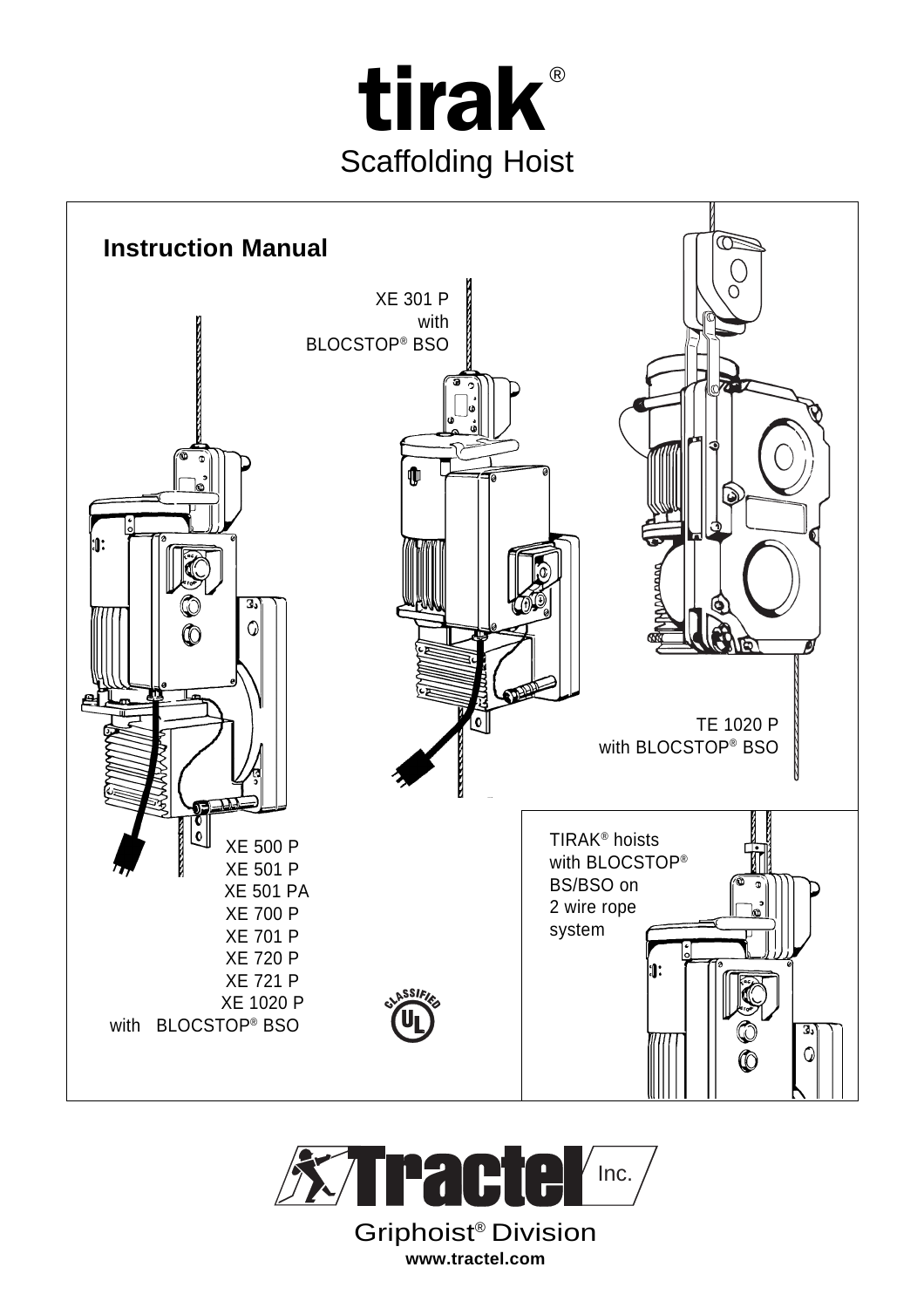# **TABLE OF CONTENTS**

| 1. |               |                                        |  |  |  |  |  |  |  |
|----|---------------|----------------------------------------|--|--|--|--|--|--|--|
| 2. |               | <b>DESCRIPTION</b>                     |  |  |  |  |  |  |  |
|    | 2.1           |                                        |  |  |  |  |  |  |  |
|    | $2.2^{\circ}$ |                                        |  |  |  |  |  |  |  |
|    |               |                                        |  |  |  |  |  |  |  |
|    |               | 2.4 Emergency Descent without power  6 |  |  |  |  |  |  |  |
|    |               |                                        |  |  |  |  |  |  |  |
|    | 2.6           |                                        |  |  |  |  |  |  |  |
|    |               |                                        |  |  |  |  |  |  |  |
| 3. |               | <b>RIGGING INSTRUCTIONS</b>            |  |  |  |  |  |  |  |
|    |               | 3.1 General                            |  |  |  |  |  |  |  |
|    |               |                                        |  |  |  |  |  |  |  |
|    |               | 3.2 Power Supply and Hoist Control     |  |  |  |  |  |  |  |
|    |               |                                        |  |  |  |  |  |  |  |
|    |               | 3.2.4                                  |  |  |  |  |  |  |  |
|    |               | 3.3 Hoist Mounting                     |  |  |  |  |  |  |  |
|    |               |                                        |  |  |  |  |  |  |  |
| 4  |               | <b>WIRE ROPE</b>                       |  |  |  |  |  |  |  |
|    |               |                                        |  |  |  |  |  |  |  |

| 5. |     |                 | <b>OPERATING INSTRUCTIONS</b>                         |
|----|-----|-----------------|-------------------------------------------------------|
|    | 51  |                 |                                                       |
|    |     |                 |                                                       |
|    |     |                 |                                                       |
|    | 5.4 |                 | BSO Secondary Brake Action  16                        |
| 6. |     |                 | <b>TROUBLE SHOOTING</b>                               |
|    | 6.1 |                 |                                                       |
|    | 6.2 |                 |                                                       |
|    |     |                 |                                                       |
|    |     |                 |                                                       |
|    |     |                 |                                                       |
| 7. |     | 7.1 Inspections | <b>INSPECTIONS and MAINTENANCE</b>                    |
|    |     |                 |                                                       |
|    |     | 7.1.2           |                                                       |
|    |     | 7.1.3           |                                                       |
|    |     |                 | 7.2 Maintenance                                       |
|    |     |                 |                                                       |
|    |     |                 |                                                       |
|    |     | 7.2.3           | BLOCSTOP BSO Secondary Brake  20                      |
|    |     |                 | <b>ADDITIONAL INSTRUCTIONS</b>                        |
|    |     |                 | for TIRAK <sup>®</sup> with BLOCSTOP BS/BSO  21 to 34 |
|    |     |                 |                                                       |
|    |     |                 |                                                       |
|    |     |                 |                                                       |
|    |     |                 | <b>10. ADDITIONAL SOURCES AND TRAINING  37</b>        |
|    |     |                 | <b>SCAFFOLD SAFE PRACTICE GUIDELINES  38</b>          |

# **Explanation of Symbols used in this manual**

| <b>Safety advice</b> |                |                                                                                |                                              |  |  |  |  |  |
|----------------------|----------------|--------------------------------------------------------------------------------|----------------------------------------------|--|--|--|--|--|
| Symbol               | Code word      | Meaning                                                                        | Possible consequence of non-compliance       |  |  |  |  |  |
|                      | <b>WARNING</b> | <b>IMMEDIATE or</b><br>possibly imminant<br>danger:                            | <b>Fatal or serious injuries!</b>            |  |  |  |  |  |
|                      | <b>CAUTION</b> | possibly dangerous<br>situation:                                               | Injuries to persons<br>or damage to property |  |  |  |  |  |
| <b>Other advice</b>  |                |                                                                                |                                              |  |  |  |  |  |
|                      | <b>NOTE</b>    | possibly dangerous<br>situation:                                               | Damage to equipment<br>or its surroundings   |  |  |  |  |  |
|                      | (none)         | Instruction to execution/<br>documentation in writing<br>(i.e. record keeping) | (none)                                       |  |  |  |  |  |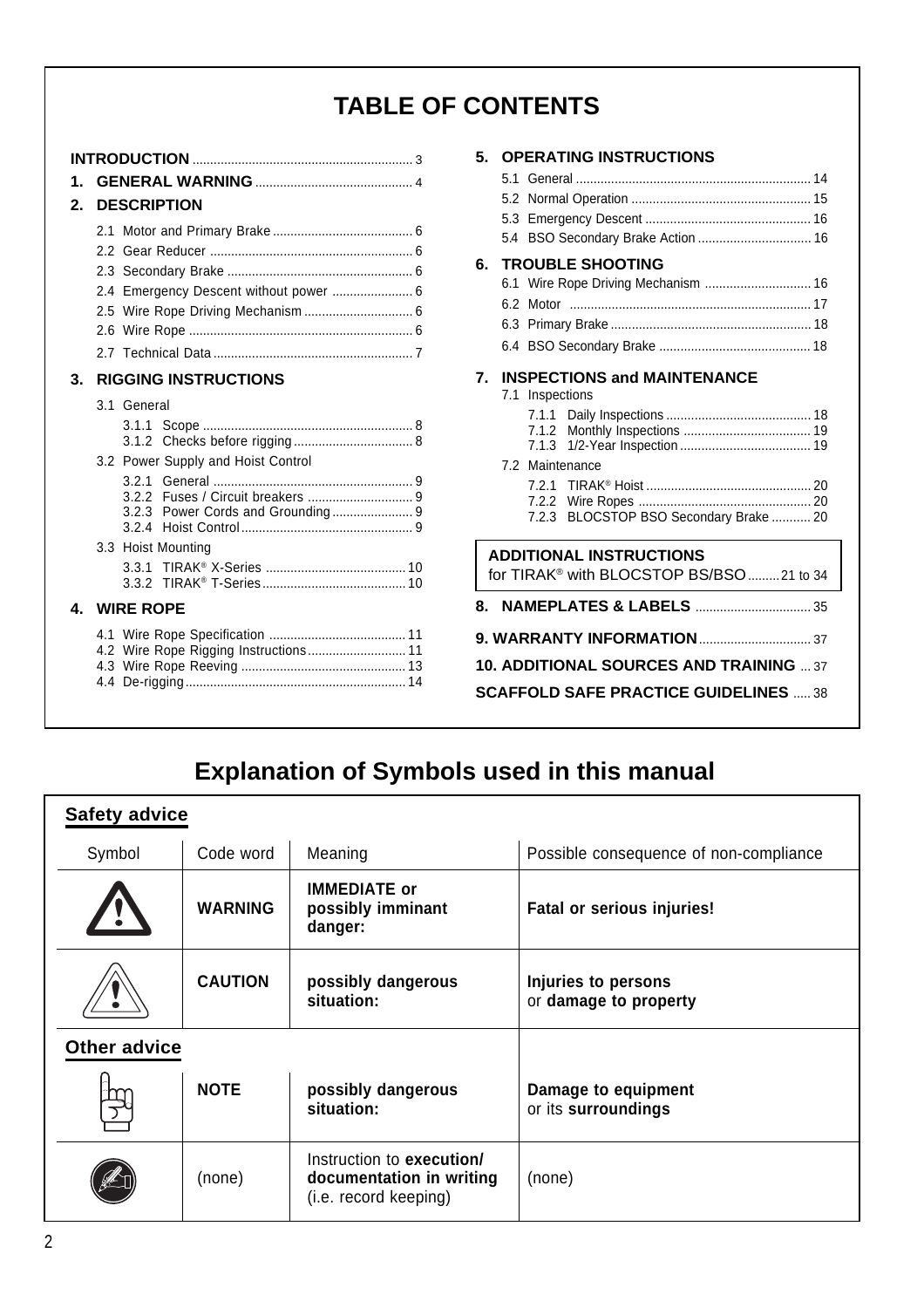# **INTRODUCTION**

Based on an original design, TIRAK® wire rope scaffold hoists are specially manufactured for lifting personnel in a suspended platform system.



For that purpose they are UL classified.

TIRAK® hoists are composed of the following main assemblies (Fig. 1):

- A Wire rope driving mechanism
- B Gearbox
- C Electric motor with primary brake and electric controls
- D BLOCSTOP® BSO secondary brake,
	- **or**
- E BLOCSTOP BS/BSO secondary brake

The main advantages of TIRAK® hoists are:

- PowerfuI, fast, and lightweight.
- Simple, rugged, and reliable.
- Unlimited lifting height.
- Constant speed on any height.
- Gentle for its wire rope.
- Emergency descent with a mechanical emergency descent device.

The **secondary brake** (D) or (E), marked BLOCSTOP® BSO or BS/BSO **MUST ALWAYS BE ATTACHED AND USED.**

The original design requires, for safety and efficiency, that it be used with a **special TIRAK**® **wire rope** specified by the manufacturer<sup>1)</sup>.

TIRAK® hoists are intended to be used for work going up and down a vertical hanging wire rope.

TIRAK® hoists are designed to be rigged to a **compatible** platform, workcage or bosun's chair.

This manual gives the required information for rigging, operating and maintaining the TIRAK® hoists. Responsibility for the complete suspended platform system lies upon the rigger of that system.

1) "Manufacturer" definition:

**GREIFZUG** Hebezeugbau GmbH Postfach 20 04 40 51434 Bergisch Gladbach **GERMANY** 

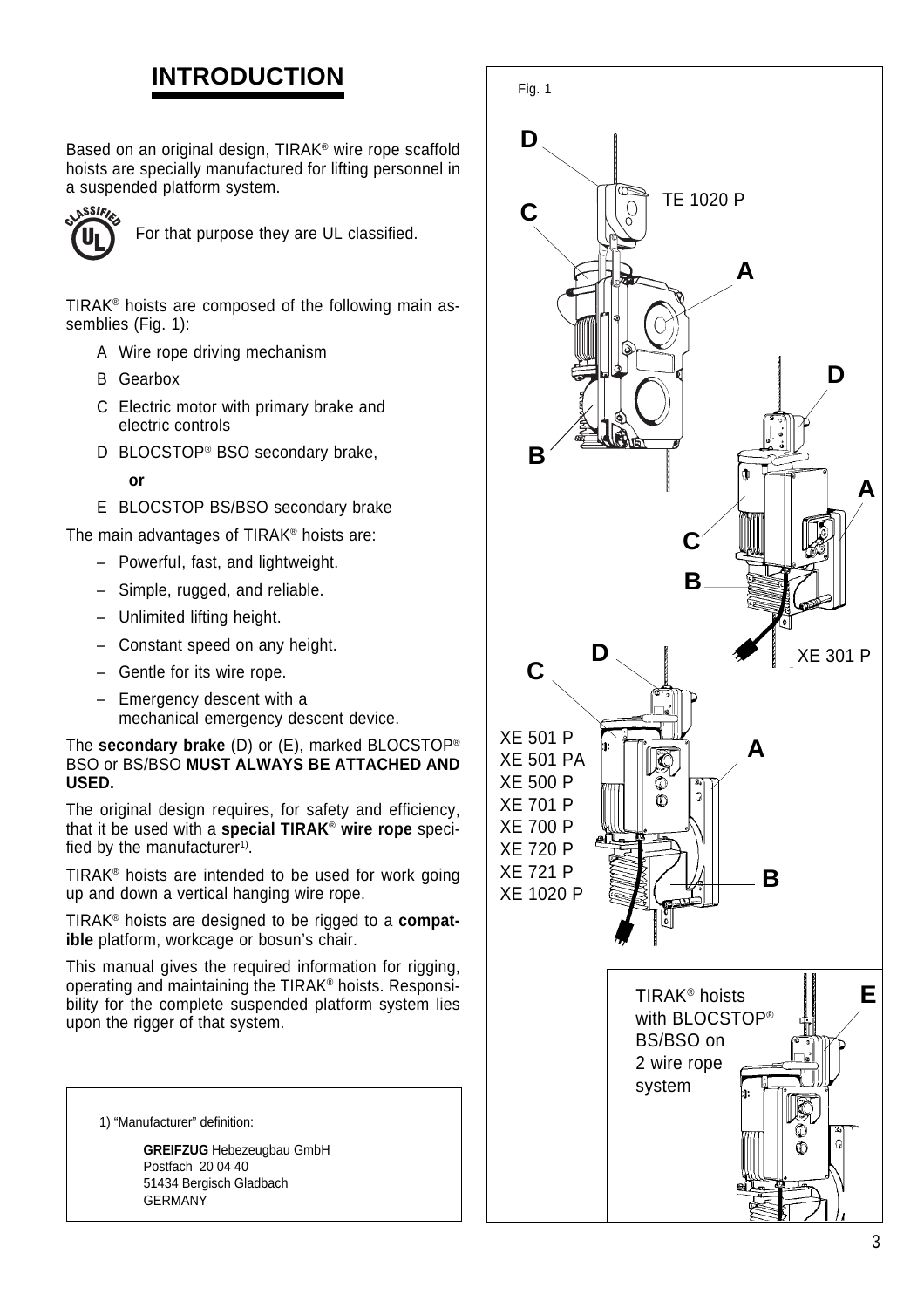# **1. GENERAL WARNING**





## **READ THIS GENERAL WARNING FIRST**

#### **IN SUSPENDED SCAFFOLD OPERATIONS, SAFETY IS A MATTER OF LIFE OR DEATH FOR RIGGERS, OPERATORS AND BY-STANDERS. THIS WARNING IS YOUR SHARE OF DUTIES FOR ACHIEVING SAFETY.**

**YOUR DUTY TO UNDERSTAND AND COMPLY**

- 1. It is the rigger's and the operator's responsibility, and their employer's responsibility, if they operate under an employer's control, to strictly conform to the following warnings.
- 2. It is imperative for safety and efficiency of the operations that this manual be read and **fully understood** by the rigger and the operator before rigging or operating the TIRAK®. **ALL instructions** contained herein must be carefully and strictly **followed**, including applicable S.I.A. guidelines for safe practice (see pages 38 and 39).
- 3. Should you hand over a TIRAK®, under whatever conditions, to any party operating out of your control, you must join a clean copy of this manual and

draw other party's attention that strictly following all the instructions therein is a matter of life or death.

- 4. Before rigging and operating this TIRAK® hoist, the rigger and the operator must become aware of all the requirements of federal, state, provincial and local safety regulations not only applicable to the TIRAK® hoist but also to the entire suspended scaffold system and any component of it.
- 5. Never use the TIRAK® hoist for any job other than lifting personnel on suspended scaffold according to the instructions of this manual
- 6. Never load the TIRAK® hoist above its rated load.

#### **YOUR DUTY TO INSPECT AND MAINTAIN**

- 7. Keep this manual available at all times for easy reference whenever required. Extra copies are available from the supplier.
- 8. Carefully take notice of all the labels affixed to the TIRAK®. Never rig or operate the hoist if any label, normally fixed on the hoist is obscured or missing (see page 35 and 36). The supplier will supply extra labels on customer's request.
- 9. Every time the hoist is to be rigged or used, check that the hoist, wire rope and other components of

the suspended scaffold system are complete and in good working condition, prior to proceeding.

- 10. A careful and regular inspection of the TIRAK® hoist, its wire rope and other components of the installation is part of the safety requirements. If you have any questions, call the supplier.
- 11. After each de-rigging and before re-rigging, the TIRAK® must be inspected by a competent person familiar with the TIRAK® hoist and professionally trained for the purpose.

### **YOUR DUTY TO TRAIN AND CONTROL PEOPLE**

- 12. An operator must not be assigned to a suspended job or to rigging for a suspended job, or to derigging after the job, if that person is not:
	- a) mentally and physically fit for the purpose, specially at heights,
	- b) competent for the job to be performed,
	- c) familiar with all applicable safety rules and requirements,
	- d) familiar with the scaffold equipment as rigged,
	- e) provisionally trained for working under the above requirements.
- 13. Never disassemble the TIRAK® by yourself or by your staff. People's life may be at risk.

Except for the operations described in this manual, the maintenance of the TIRAK® hoists, as well as disassembly and repair, must be exclusively done by qualified repairers authorized in writing by the supplier. TIRAK<sup>®</sup> spare parts in accordance with the serial number of each machine must be exclusively utilized. No substitutions are allowed.

14. Never let the TIRAK<sup>®</sup> hoist and other equipment of a suspended scaffold system be managed or operated by a person other than authorized and assigned to the job. Keep the equipment, either rigged or unrigged, out of reach of unauthorized persons, while out of operation.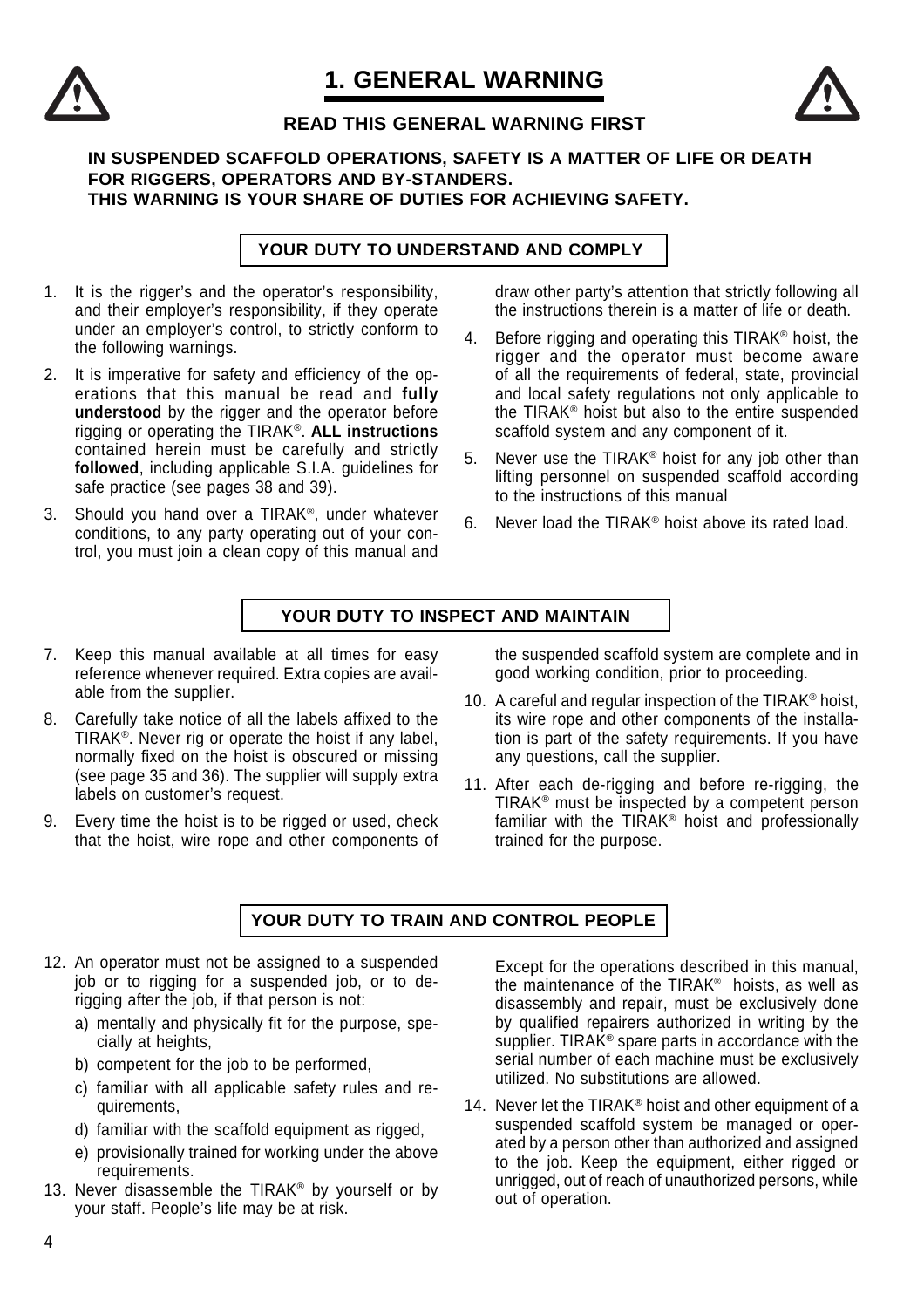- 15. Training operators and riggers includes setting up rescue procedure should a scaffold be brought to a standstill during a job. Such procedure must be set up by a competent person of the user, or of its technical consultant, according to the working conditions, prior to putting the equipment into operation.
- 16. Every suspended job must be placed under the control of a person having the required competence and the authority for checking that all the instructions prescribed by this manual be regularly and efficiently carried out.

#### **YOUR DUTY OF SAFETY BEYOND THE TIRAK**

As being only one piece of the scaffold system, the TIRAK® hoist can contribute to the required **safety only, if** …:

- 17. … it is fitted on compatible scaffold equipment, including the wire rope used in the TIRAK® hoist.
- 18. … other components meet the requirements of the applicable safety regulations and are of the proper quality, and assembled to form a safe suspended scaffold system.
- 19. … every upper support of the scaffold is stable, sufficiently strong and properly tied back to the structure, according to the load either static or dynamic.
- 20. … supporting structure and tie-back provide the requested resistance to every load to be applied, either static or dynamic, during rigging or operating the scaffold equipment;
- 21. … all the requirements in strength and resistance are obtained with the necessary safety factor (see regulations and professional standards);
- 22. … all the calculations, design and subsequent work necessary to the above requirements have been made by a competent person on the basis of proper technical information regarding the site.

### **YOUR DUTY TO AVOID TAKING CHANCES**

- 23. The BLOCSTOP® BSO or BS/BSO secondary brake located at the upper part of the unit is an **integral piece of the TIRAK**® **hoist**. It is strictly forbidden to detach it from the main body of the hoist for whatever reason. Doing so would be a misuse creating an extreme hazard and placing operators and bystanders in danger of death resulting from the possible fall of the suspended equipment: scaffold, workcage, bosun's chair or any other items or components.
- 24. Once the suspended scaffold, work-cage or bosun's chair has been lifted off its initial support (ground or any other level), it is imperative not to release, remove, alter or obstruct any part of the equipment under load.
- 25. NEVER allow any condition which would result in a suspension wire rope becoming SLACK during the operation, unless …:
- a) … the suspended scaffold, work-cage or bosun's chair is supported on a safe surface giving a safe access to the operator in compliance with safety regulations, or unless …
- b) … another suspension wire rope has been safely rigged to the suspended scaffold, workcage or bosun's chair.
- 26. Never operate the TIRAK® hoist and its accessories, especially electric ones, in a potentially explosive atmosphere.
- 27. For any job to be performed on the suspended equipment, consider and control the specific risks related to the nature of the job.
- 28. Should you decide that the TIRAK® hoist is no longer to be used, take precautions in disposing of it so that it cannot be used any more.

### **AN ULTIMATE RECOMMENDATION**

Never neglect means to improve safety. Due to the risks inherent in the use of suspended scaffold systems, the supplier strongly recommends that every installation be equipped with secondary wire rope(s) fitted with a separate fall arrest system. Details about TIRAK® with BLOCSTOP® BS/BSO secondary brake on 2 wire rope systems at pages 21 to 34.

This manual is neither a regulations compliance manual nor a general training guide on suspended scaffold operations. You must refer to proper instructions delivered by manufacturers of the other pieces of equipment included in your suspended scaffold installation. Whenever calculations and specific rigging and handling are involved, the operator should be professionally trained to that end and secure relevant information prior to commencing such work.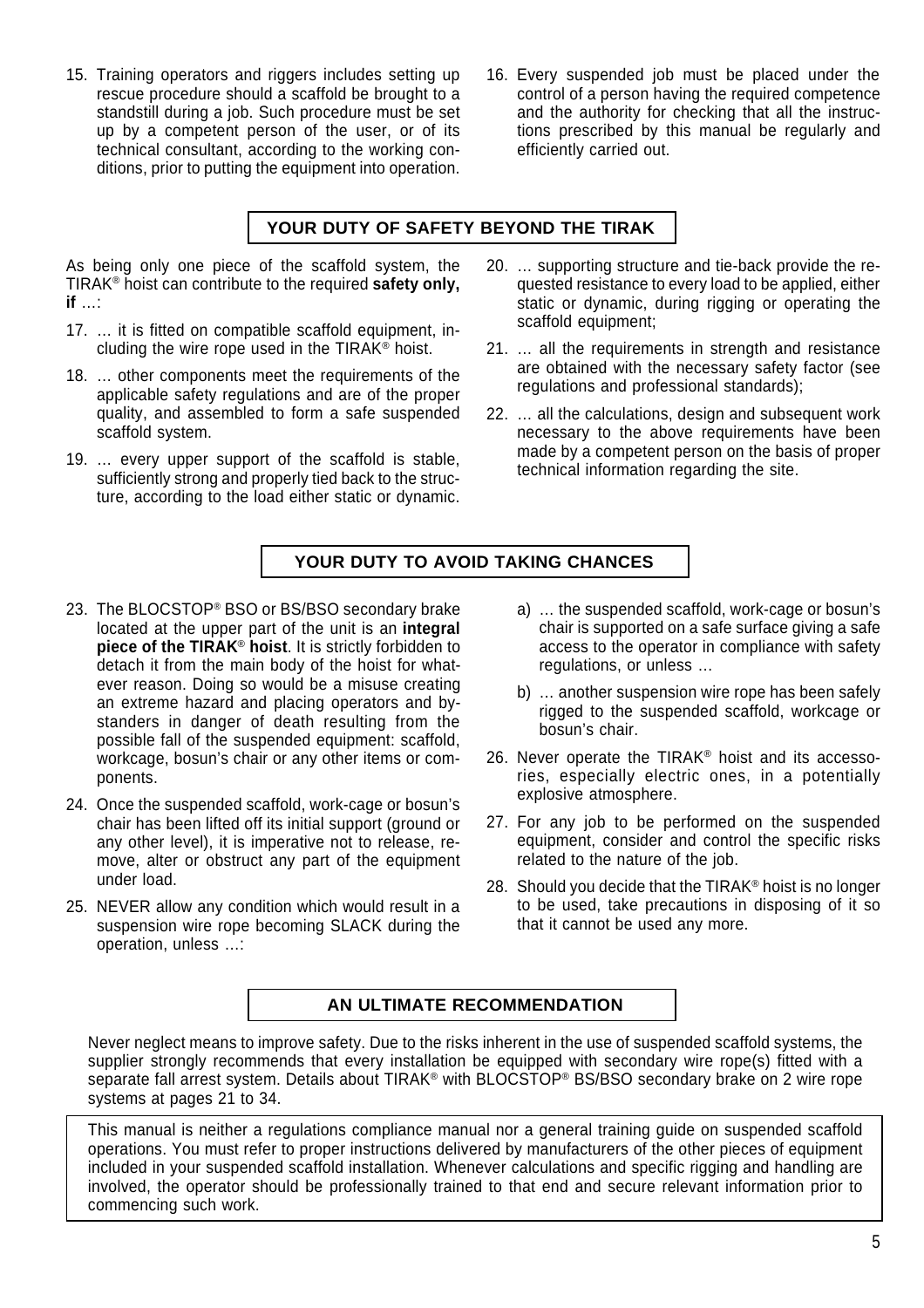# **2. DESCRIPTION**

# **2.1 Motor and Primary Brake**

TIRAK® hoists are driven by a single phase or a three phase motor, totally enclosed fan cooled (TEFC) type with an electromagnetic brake. Pneumatic TIRAK® hoists are available also.

# **2.2 Gear Reducer**

The gear reducer consists of a worm gear drive in connection with a spur gear, oil bath lubricated in a sealed aluminum casing.

# **2.3 Secondary Brakes**

The BLOCSTOP<sup>®</sup> BSO overspeed locking device (D) – hereafter called BSO secondary brake – stops the descent immediately in case of accelerating overspeed.

The BLOCSTOP® BS/BSO overspeed and slack wire rope locking device  $(E)$  – hereafter called BS/BSO secondary brake – additionally provides protection against slack wire rope or primary wire rope failure, when using secondary wire ropes.

**SECONDARY BRAKES MUST ALWAYS BE ATTACHED AND USED.**

### **2.4 Emergency Descent without power**

TIRAK® hoists are equipped with a mechanical centrifugal braking system, permitting a descent at moderate speed in case of emergency. No handcranking is needed.

# **2.5 Wire Rope Driving Mechanism**

The wire rope enters the hoist from the top, is led through by the patented driving system, and exits opposite its entry. As the wire rope is not stored inside the hoist, its length (i. e. the possible rope travel) is unlimited on principle.

The driving system is independent of the load applied to the wire rope. The whole mechanism is housed in an aluminum casing.

### **2.6 Wire Rope**

TIRAK® hoists use a **Special TIRAK**® **Wire Rope** (see chapter 4). Unless specificly specified in writing by the manufacturer, only this special TIRAK<sup>®</sup> Wire Rope may be used.

**NOTE: The manufacturer declines all responsibility for machines used with a wire rope other than specified by them in writing.**

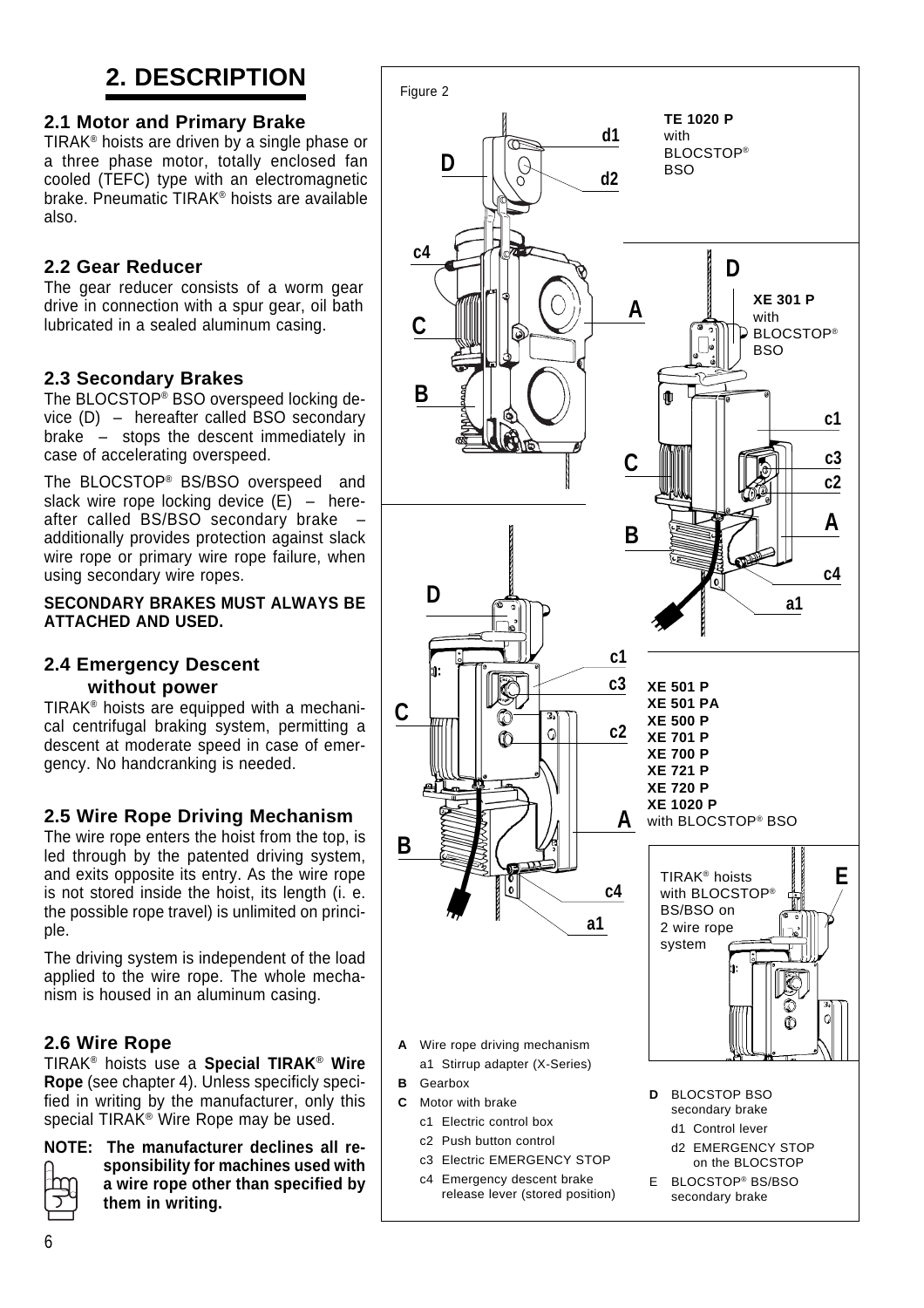# **2.7 Technical Data**



| <b>Hoist Model</b>               |            | <b>XE 301 P</b>  |            | XE 501 P XE 501 PA XE 500 P |       | <b>XE 701 P</b> | <b>XE 700 P</b>          | <b>XE 721 P</b> |       | XE 720 P   XE 1020 P   TE 1020 P |       |
|----------------------------------|------------|------------------|------------|-----------------------------|-------|-----------------|--------------------------|-----------------|-------|----------------------------------|-------|
| with BLOCSTOP <sup>®</sup> model |            |                  |            | <b>BSO 500</b>              |       |                 | <b>BSO 1020</b>          |                 |       |                                  |       |
| <b>Rated load</b>                | lbs        | 700              | 1,000      | 1,000                       | 1,000 | 1,500           | 1,500                    | 1,500           | 1,500 | 2,200                            | 2,000 |
|                                  | kg         | 315              | 450        | 450                         | 450   | 680             | 680                      | 680             | 680   | 1,000                            | 900   |
| <b>Lifting speed</b>             | ft/min     | 33               | 35         | 35                          | 35    | 35              | 35                       | 35              | 35    | 35                               | 35    |
|                                  | m/min      | 10               | 11         | 11                          | 11    | 11              | 11                       | 11              | 11    | 11                               | 11    |
| Weight (with BSO)                | <b>lbs</b> | 82               | 123        | 121                         | 106   | 123             | 112                      | 126             | 115   | 120                              | 178   |
|                                  | kg         | 37               | 56         | 55                          | 48    | 56              | 51                       | 57              | 52    | 54                               | 81    |
| <b>Dimensions over all</b>       |            |                  |            |                             |       |                 |                          |                 |       |                                  |       |
| a                                | in.        | 28.9             | 31.8       | 31.8                        | 31.8  | 31.8            | 31.8                     | 33.3            | 33.3  | 33.3                             | 34.6  |
|                                  | mm         | 735              | 808        | 808                         | 808   | 808             | 808                      | 845             | 845   | 845                              | 879   |
| b                                | in.        | 11.2             | 12.9       | 12.5                        | 12.1  | 13.2            | 12.5                     | 13.2            | 12.5  | 12.5                             | 14.8  |
|                                  | mm         | 286              | 328        | 318                         | 308   | 336             | 318                      | 336             | 318   | 318                              | 375   |
| c                                | in.        | 12.5             | 15.8       | 14.1                        | 14.1  | 14.9            | 14.1                     | 14.9            | 14.1  | 14.1                             | 14.6  |
|                                  | mm         | 314              | 402        | 357                         | 357   | 379             | 357                      | 379             | 357   | 357                              | 371   |
| <b>Motor specifications</b>      |            | electrical motor |            |                             |       |                 |                          |                 |       |                                  |       |
| 3-phase 220 V/60 cycles          | kW         |                  |            | -                           | 1.1   |                 | 1.5                      | -               | 1.5   | 2.4                              | 2.2   |
|                                  | Α          | -                |            | -                           | 4.5   |                 | 6.1                      | -               | 6.1   | 9.6                              | 9.5   |
| single phase:                    |            |                  |            |                             |       |                 |                          |                 |       |                                  |       |
| 110 (or 220 V)/ 60 cycles        | kW         | 0.55             | 1.1        | -                           |       |                 |                          |                 |       |                                  |       |
|                                  | Α          | 10.0             | 19.0/(8.5) | $\overline{\phantom{0}}$    | -     |                 | $\overline{\phantom{0}}$ |                 |       |                                  |       |
| 220 V/60 cycles                  | kW         | 0.55             |            | 1.1                         |       | 1.5             | -                        | 1.5             |       |                                  |       |
|                                  | A          | 4.8              |            | 8.5                         | -     | 12.0            | -                        | 12.0            |       |                                  |       |
| wire rope                        | in.        |                  |            |                             | 5/16  |                 |                          |                 |       | 3/8                              |       |
| diameter                         | mm         |                  |            |                             | 8.4   |                 |                          |                 |       | 9.5                              |       |

| wire rope classification/<br>construction |        | 5 x 19, 4 x 26, or 5 x 26, with fiber core, or 6 x 19 (min. 17 wires<br>per strand), galvanized or black, lubricated, preformed, IPS or XIPS |                    |  |
|-------------------------------------------|--------|----------------------------------------------------------------------------------------------------------------------------------------------|--------------------|--|
| nominal diameter                          | in./mm | 5/16 in. $/ 8.4$ mm                                                                                                                          | $3/8$ in. / 9.5 mm |  |
| maximum allowed                           | in.    | 0.319 to 0.331                                                                                                                               | 0.362 to 0.374     |  |
| diameter tolerances                       | mm     | 8.1 to 8.4                                                                                                                                   | 9.2 to 9.5         |  |
| minimum actual                            | lbs    | 10,000                                                                                                                                       | 15.000             |  |
| breaking strength                         | kN     | 44.5                                                                                                                                         | 66.8               |  |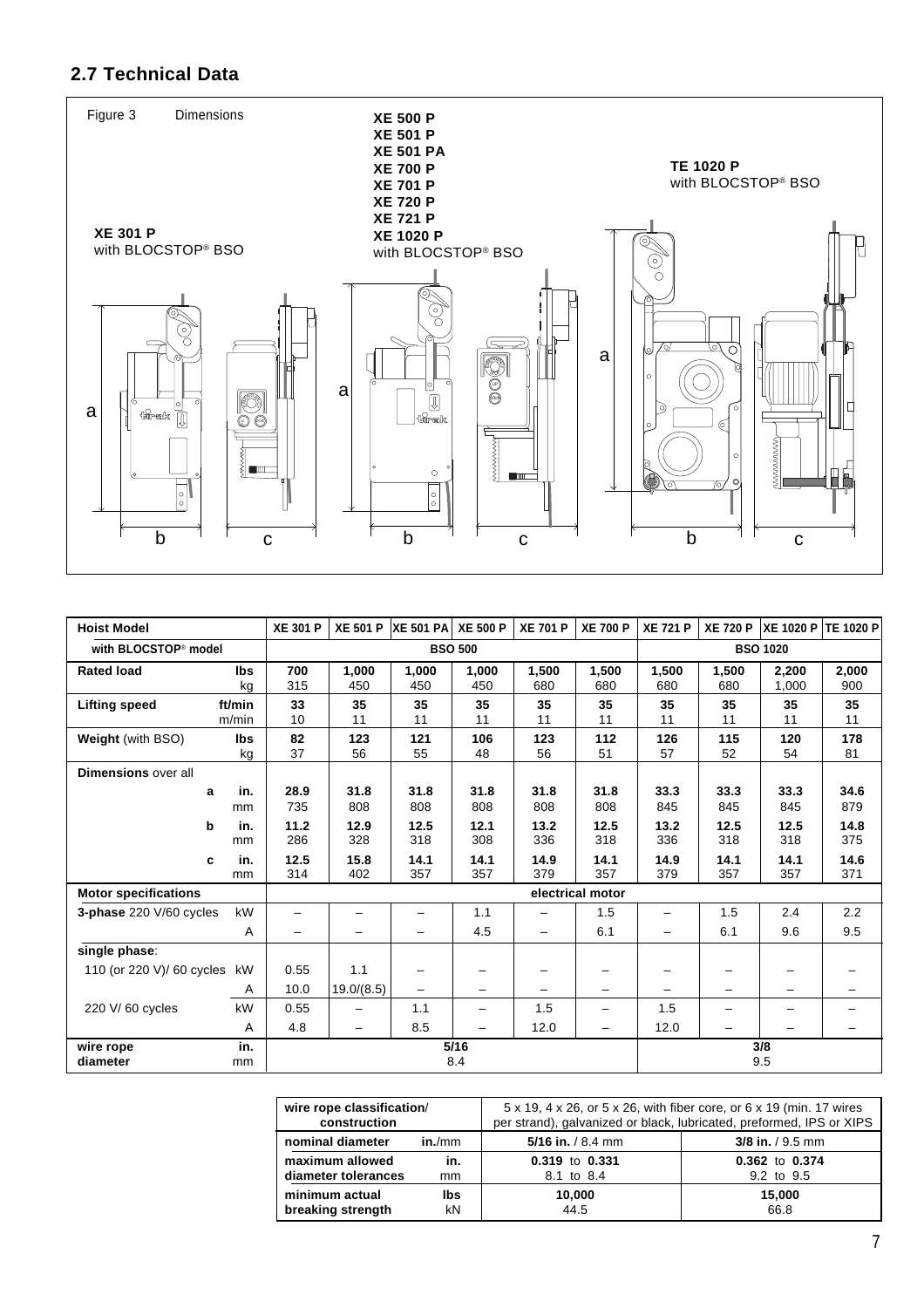# **3. RIGGING INSTRUCTIONS**

### **3.1 GENERAL**

#### **3.1.1 Scope**

Instructions and advice in this manual exclusively refer to the following items (see Fig. 4):

- **TIRAK scaffold hoist** with **BLOCSTOP**® **BSO secondary brake** or **BS/BSO**1) **secondary brake**;
- **Special TIRAK wire rope**;
- **Power supply cord.**

**1) Instructions and advice for TIRAK® with BLOCSTOP® BS/BSO secondary brake see seperate instructions on pages 21 to 34.**





Fig. 5 Typical suspended scaffold installation

# **3.1.2 Checks before rigging**

It is a qualified person's responsibility to check the whole installation to meet all safety requirements of:

- OSHA regulations and federal, state, provincial or local safety regulations.
- the proper instructions delivered by the manufacturers of the other pieces of equipment included in your suspended scaffold installation.

Some pieces are:

- Support equipment including tie-back;
- platform system, work-cage, or bosun's chair;
- safety equipments (personal fall arrest system);
- barricade below the drop of the platform/workcage/bosun's chair.

# **NOTE:** This information is **NOT to be considered** as

a complete checklist for your specific installation. It is only a sample list of some general components, which make part of a typical suspended scaffold installation (Fig. 5).

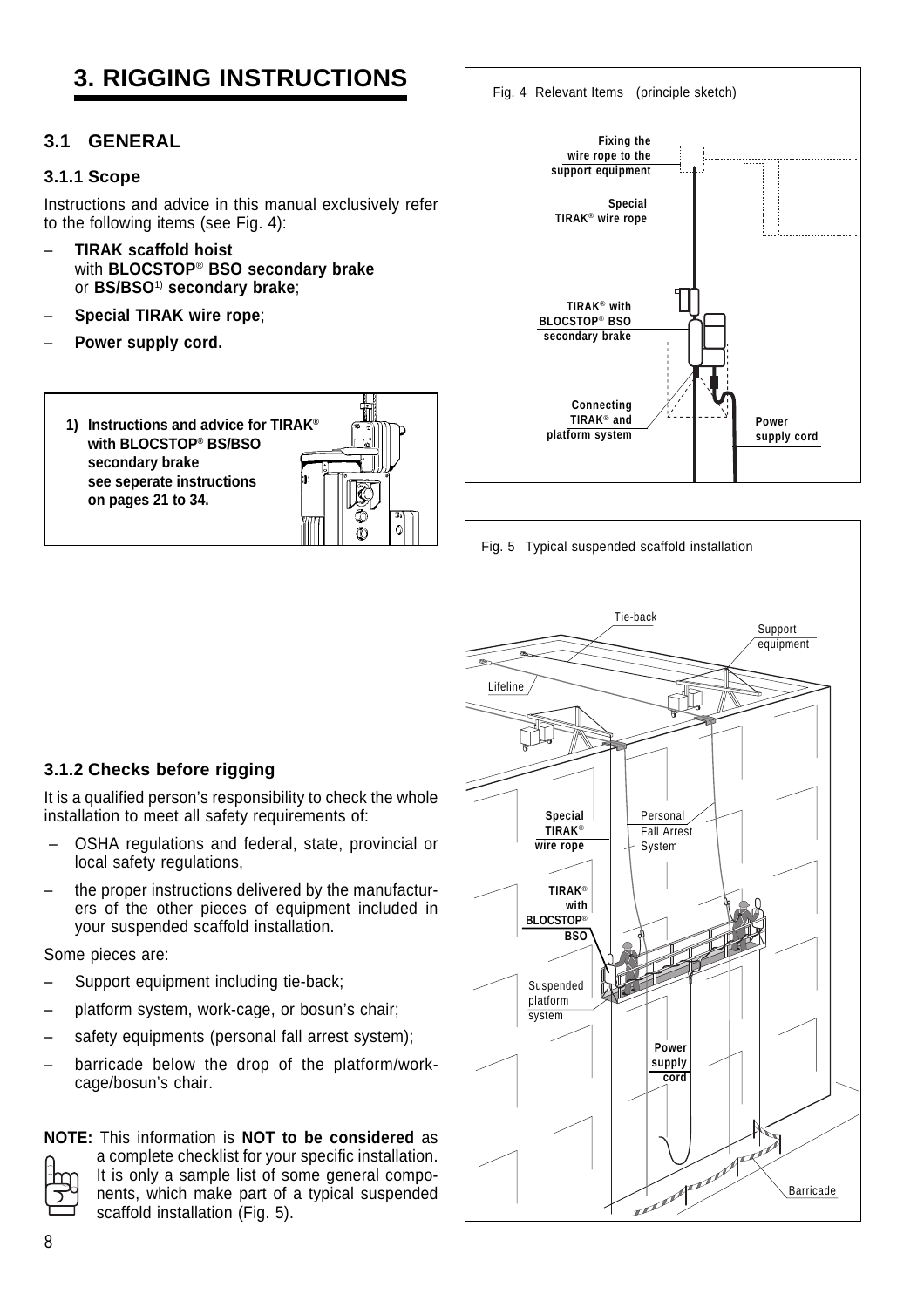# **3.2 Power Supply and Hoist Control**

#### **3.2.1 General**

- (1) Check if voltage indicated on the hoist nameplate corresponds to the power supply rating.
- (2) **Single phase motors** are factory connected for either 220 VAC or 110 VAC.

**On dual voltage machines** change plug and wiring according to drawing inside control box.

**Three phase machines** are factory connected for 220 VAC, 3 Ø.

(3) It is important to note that SINGLE-PHASE motors are more sensitive to overloading and voltage drop than three phase motors.

Therefore never exceed maximum rated load, and see to it that the 110/220 VAC power supply is always available.

In case of difficulties have an electrician or qualified person read voltage at motor terminal during lifting operation. Especially for high lifting operations, which require long cords, it is essential to use power cords of sufficient size (see par. 3.2.3) to avoid excessive voltage drop.



**Always obtain official approval before commencing operations at these or similar locations.**

**3.2.2 Fuses / Circuit breakers**

If connected to a circuit protected by a fuse, use **Time-Delay-Fuse**.

Check if specification of fuses, which protect electrical equipment, corresponds to the amperage indicated on the machine nameplate. The recommended service requirements **per hoist** are:

| Single phase | Three phase | amps. |
|--------------|-------------|-------|
| 110 V        | 220 V       | 30    |
| 220 V        |             |       |

### **3.2.3 Power Cords and Grounding**

(1) To prevent voltage drop exceeding the allowable 10% we recommend to use at least #10, STO type power cords, 600 VAC rating.

To minimize voltage drop due to power cord length on high lifts, select an outlet at the halfway point to reduce the total power cord length on the job.

- (2) In some cases, a booster transformer will be needed to compensate for power cord losses or low-source voltage. If a booster transformer is needed, call supplier.
- **(3) CAUTION: DO NOT OPERATE THE MOTOR FOR ANY REASONS, IF THE MEAS-URED RUN VOLTAGE IS LESS THAN THE MOTOR NAMEPLATE RATING!**
- (4) Always secure the power cord to the platform with a strain relief fitting and shackle (Fig. 7), so the cord weight will be off the connector.
- (5) When finished for the day, make certain the power cord is disconnected at the hoist pigtail as well as at the main outlet.
- (6) Be sure to **ground all electric equipment**. **D o not use wire rope as a ground!**



#### **3.2.4 Hoist Control**

Control (Fig. 7) is by

- **push-buttons**, which automatically return into STOP-position, when not activated, and an
- **EMERGENCY STOP button**.

**DO NOT** fix push-buttons in run position.

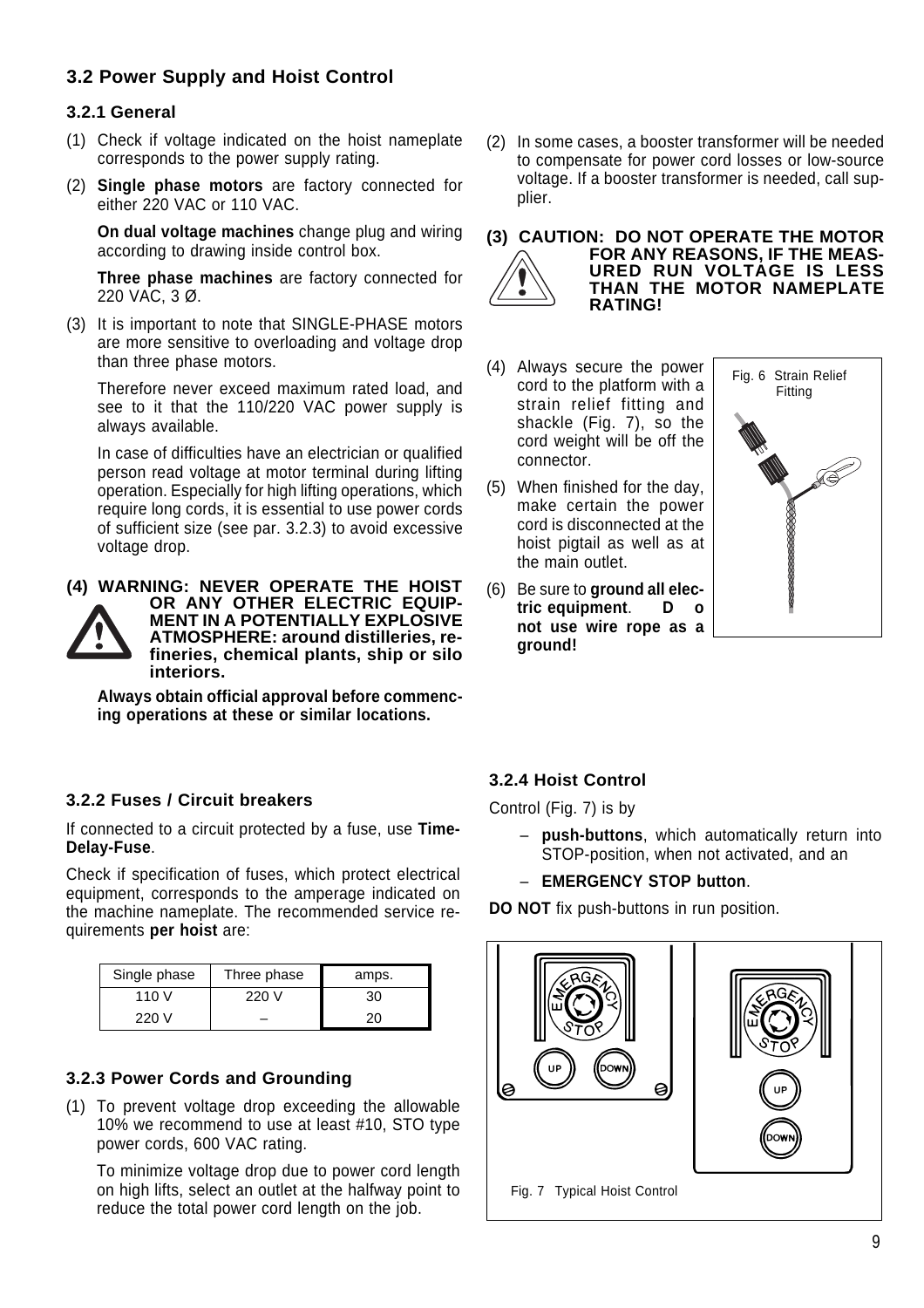# **3.3 Hoist Mounting**

### **3.3.1 TIRAK**® **X-series**

Bolt the hoist to platform stirrup using **stirrup adapter**, which also holds the hoist in its upright position (see Figs. 8 and 10).

Use two 1/2 inch diameter grade 5 or better bolts with locking nuts.



#### **3.3.2 TIRAK**® **T-series**

Fix the hoist using its **anchor pin** (see Fig. 9 and 11). Make sure that the hoist is held in its upright position by means of an appropriate support. The anchoring device must attach to the pin between the 2 cast ears "b" of Fig. 11.

#### **WARNING:**



Figure 10 Dimensions of connecting parts (stirrup adapter) **THE HOIST MUST BE MOUNTED SUCH THAT THE WIRE ROPE PERPENDICU-LARLY ENTERS THE HOIST. 90°** (Figs. 8 and 9)







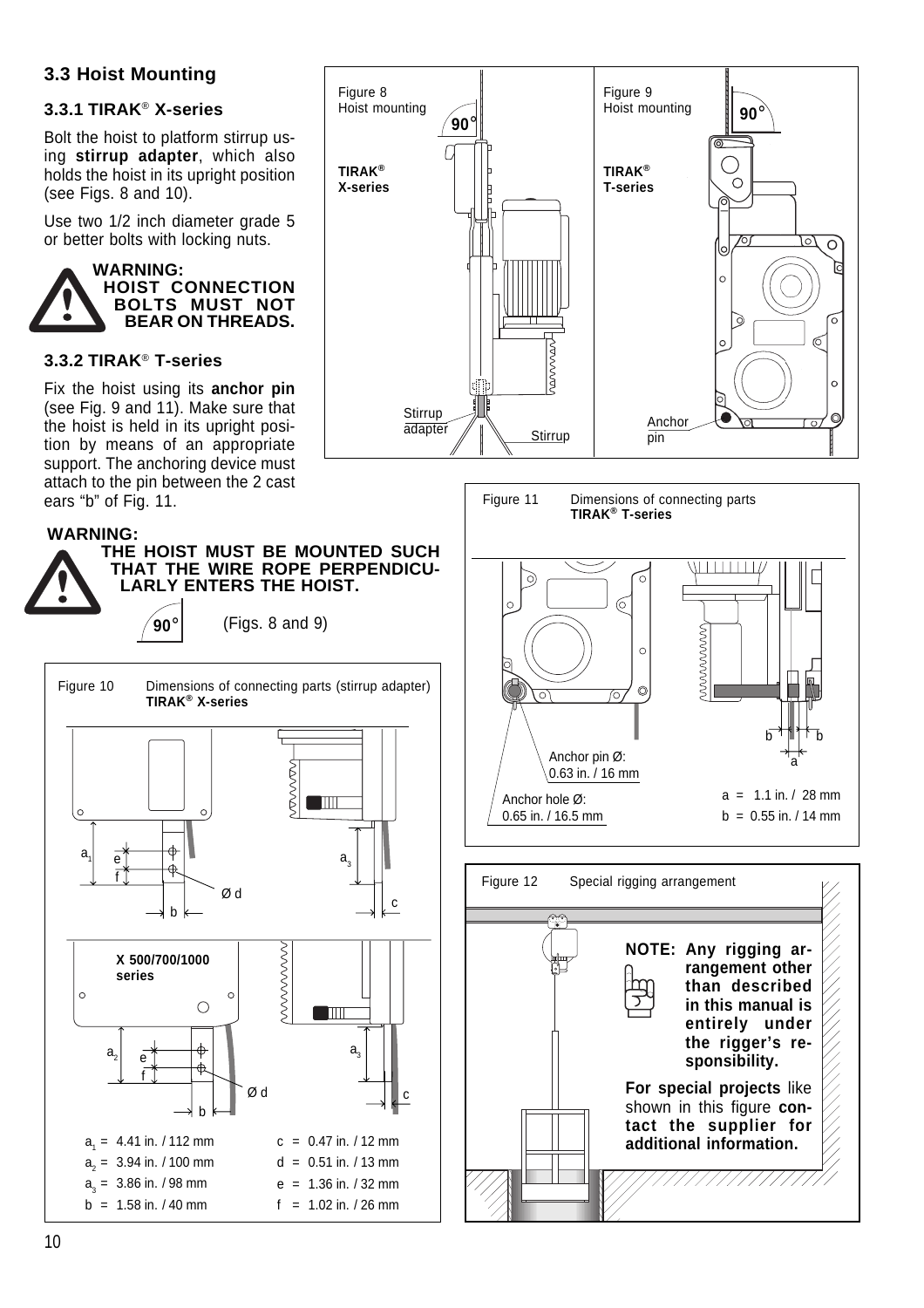# **4. Wire Rope**

### **4.1 Wire rope specification**

Use only wire ropes specified by the manufacturer:

(1) **Classification/Construction**: 5x19, 4x26, or 5x26, with fiber core, or 6x19, (min. 17 wires/strand), galvanized or black, lubricated, preformed IPS or XIPS.

| Table 3: Wire Rope Diameter and min. actual Breaking Strength |             |                               |  |  |  |
|---------------------------------------------------------------|-------------|-------------------------------|--|--|--|
| wire                                                          | min. actual | for TIRAK <sup>®</sup> hoists |  |  |  |
| rope                                                          | breaking    | with                          |  |  |  |
| diameter <sup>1</sup>                                         | strength    | rated load up to              |  |  |  |
| 5/16 in.                                                      | 10,000 lbs  | 1,500 lbs                     |  |  |  |
| 8.4 mm                                                        | 44.5 kN     | 680 kg                        |  |  |  |
| 3/8 in.                                                       | 15,000 lbs  | 2,200 lbs                     |  |  |  |
| 9.5 mm                                                        | 66.8 kN     | 1,000 kg                      |  |  |  |

1) **Maximum allowed tolerances** of **NEW** wire rope **diameter**:

| 5/16 in. (8.4 mm) | <b>0.319</b> to <b>0.331</b> in. $(8.1 \text{ to } 8.4 \text{ mm})$ |  |
|-------------------|---------------------------------------------------------------------|--|
| 3/8 in. (9.5 mm)  | <b>0.362</b> to <b>0.374</b> in. $(9.2 \text{ to } 9.5 \text{ mm})$ |  |

(2) **Diameter**:



 $\overline{z}$ 

**NOTE: Correct wire rope diameter is very important for the TIRAK**® **function! An oversized wire rope may cause the BSO or BS/BSO secondary brake to malfunction.**

#### **NOTE: How to measure wire rope diameter**:

The correct diameter of the wire rope is the largest cross-sectional measurement across the strands (and not the valleys).

The measurement should be made carefully with calipers as shown in Fig. 13.

# **4.2 Wire rope rigging instructions**



**WARNING: Be sure to use a wire rope with the diameter marked on the TIRAK**® **nameplate.**

(1) RIG FROM TOP.

You should have enough wire rope to reach to the ground or other safe level with about five feet (1.5 m) extra for ensuring safety.



#### **CAUTION:**

**Always unreel and reel the wire rope in a straight line** (Fig. 14) **to prevent kinks, which make it unusable for the hoist.**

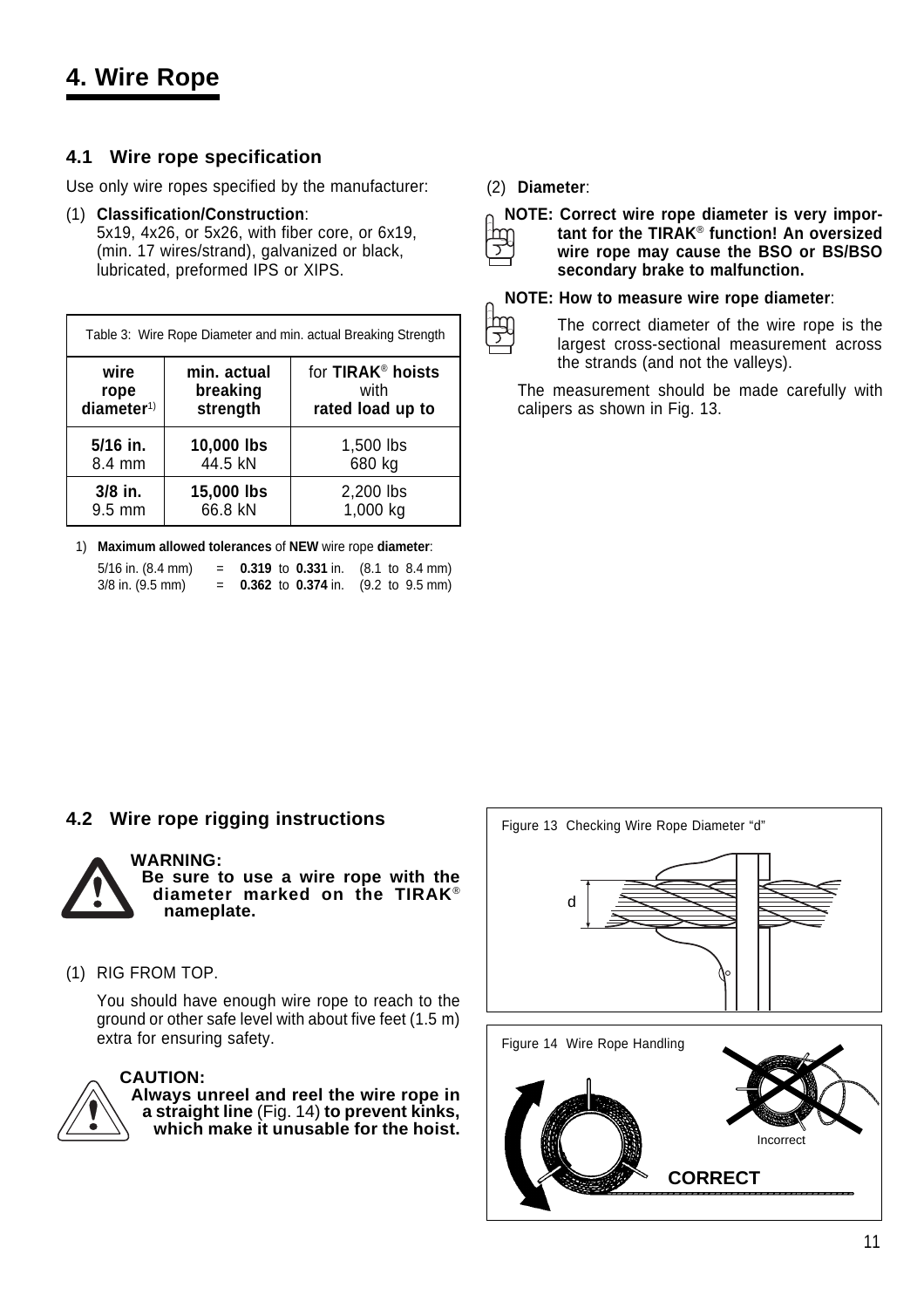### 4.2 Wire rope rigging instructions (continued)

- (2) If the wire rope is not equipped with a swaged fitting as shown in Fig. 15, proceed as follows:
- Install heavy duty thimble with a minimum of three (3) J-Type (Fist Grip) Clamps (Fig. 16).
- Apply first clamp approximately 7" (18 cm) from thimble. Tighten nuts moderately.
- Attach second clamp as close to thimble as possible. Leave nuts loose.
- Attach the third clamp half-way between first and second clamp, leaving the nuts loose. Take up wire rope slack.
- Tighten nuts evenly on all clamps (approx. 30 ft-lbs. torque) as specified by the clamp manufacturer.

# **WARNINGS**:



**a) Retighten after the wire rope is loaded for the first time**

**b) Inspect fastening periodically.**

**In use, wire ropes will stretch and reduce in diameter.**

#### **Retighten all "Fist Grip" nuts periodically.**

(3) Anchor the wire rope end to a rigging device, which complies with all relevant safety requirements.

Be sure to use compatible connecting devices, e. g. a 1/2 in. anchor shackle or similar with adequate strength and safety factor. Secure it.





(4) Insure that the anchor points of the wire rope are directly above the position of the hoists (Fig. 17).

**WARNING**:



**Improper spacing is dangerous and could cause failure of the support system.**

- (5) Check that wire rope tip is welded round (Fig. 18). IF NOT:
	- a) Prepare ends by **brazing or welding make sure all end wires are captured**.
	- b) Grind end to approximately 1/4" diameter. **DO NOT** grind end flat or to a cone shape. End **must be rounded** (Fig. 18).
	- c) The last 4 in. (10 cm) of wire rope must be straight for proper reeving.

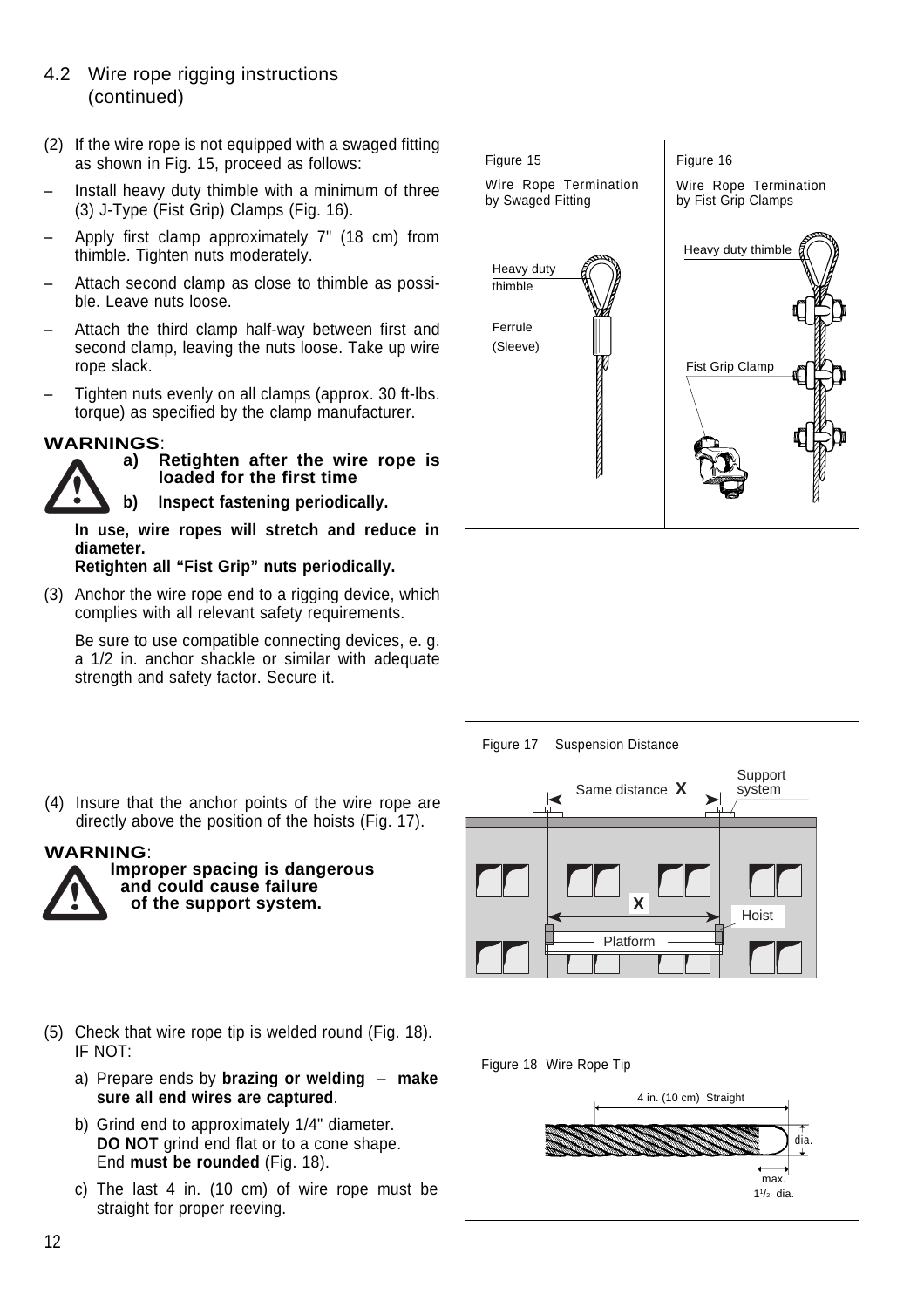# **4.3 Wire rope reeving**

- (1) Open the BSO secondary brake by pushing down the control lever (d1) until it locks (Fig. 19).
- (2) Push the rope through the BSO secondary brake at (A) into the hoist rope inlet (B).

Push it inside, and press UP-button, until the wire rope reeves itself automatically and exits at (C) on the other side (Fig. 20).

#### **CAUTION:**



#### **Check that wire rope exit (C) is not blocked in any manner.**

**Never load the wire rope exiting from (C).**





(3) After reeving through the hoist, be sure to loop and clamp the free end of the wire rope, to prevent the rope from inadvertently unreeving through the hoist.

Always tie this loop, using a fist grip clamp, when the platform is at ground level or other safe surface (Fig. 21).

#### **WARNING:**



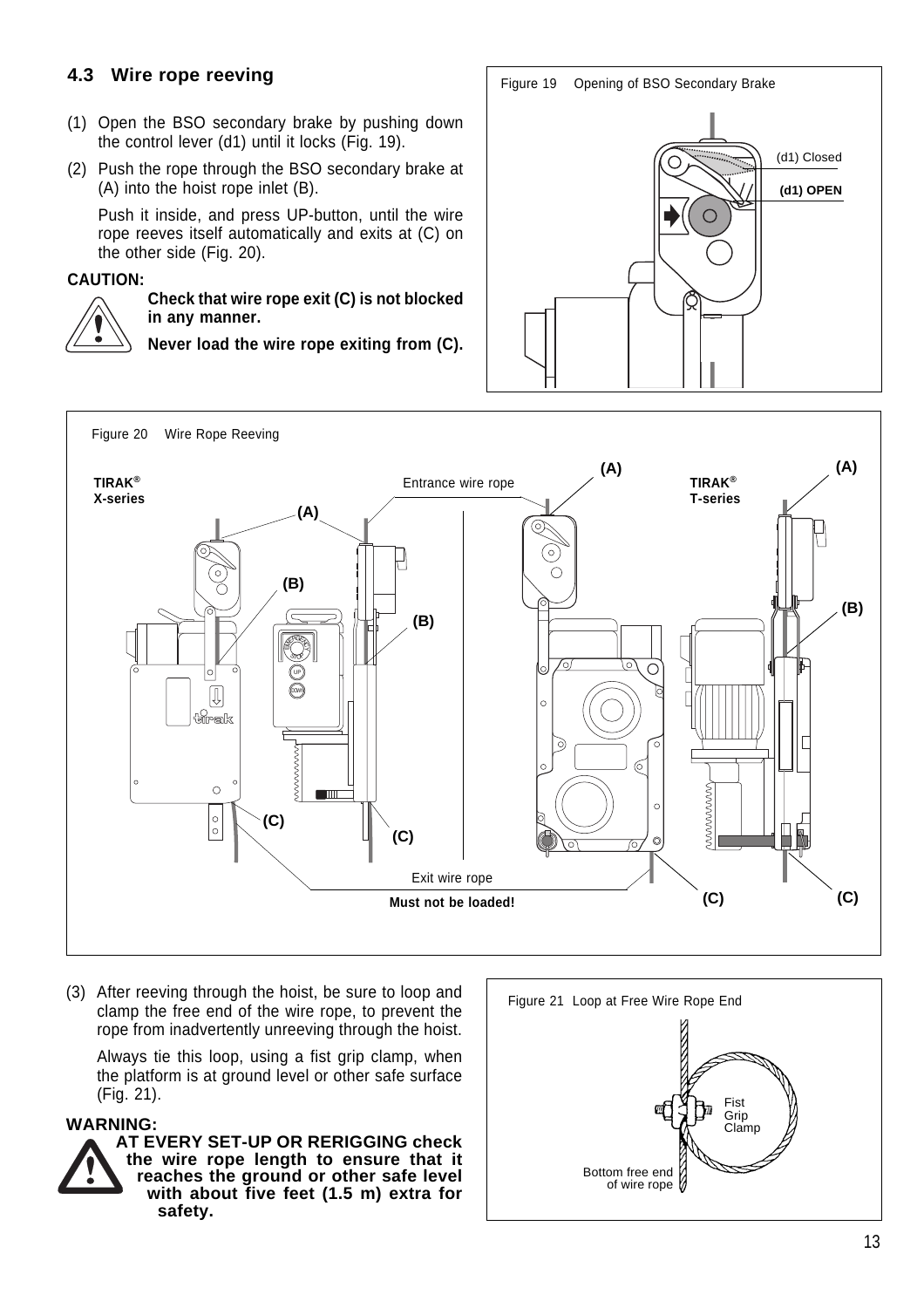# **4.4 De-Rigging**

- (1) Before de-rigging each TIRAK® hoist must be unloaded by bringing down the platform to a safe and stable support.
- (2) Remove the loop at the free wire rope end.
- (3) Press DOWN button to let the wire rope run out.
- (4) With gloved hands slowly pull the wire rope through BSO secondary brake.
- (5) Clean the wire rope, **reel** it (Fig. 22), and store it in a clean and dry place.



# **5. Operating Instructions**

### **5.1 GENERAL**

(1) BE FAMILIAR with the equipment and its proper care.

DO NOT operate hoist, if adjustment or repairs are necessary, if any warning, operating or capacity label normally attached to the hoist is obscured, damaged, or missing. (See labels' list on page 35).

REPORT same promptly to your supervisor and also notify next operator, when changing shifts.

#### **(2) WARNING: SAFETY DEMANDS THAT YOU TEST THE SYSTEM BEFORE GOING ALOFT:**

- a) CHECK **PLATFORM** fully rigged and loaded by cycling UP and DOWN several times near ground level or safe surface.
- b) CHECK **PRIMARY BRAKE** for mechanical function: When stopping the hoist the load must be held immediately.
- c) CHECK **BSO SECONDARY BRAKE**:
- **I** At ground level first close the BSO secondary brake by pushing EMERGENCY STOP button (d2). Then push control lever (d1) in DOWNposition and make the wire rope form a loop between TIRAK® casing and BSO secondary brake (Fig. 23). Open BSO secondary brake by pulling down control lever (d1) until it locks in the open position.

With gloved hands sharply pull wire rope in arrow direction (Fig. 23) – the BSO secondary brake should close immediately (Fig. 24). Reset BSO secondary brake by pushing down control lever (d1) until it locks in the open position.

**II** Lift platform 3 ft. (1 m) above ground or safe surface, and push EMERGENCY STOP button (d2) of the BSO secondary brake (Fig. 24).

Lower the platform to check that the BSO secondary brake holds the load. A loop should form as shown in Fig. 23, which means the BSO secondary brake is supporting the load.



Raise platform until the hoist supports the load. Reset (d1) to the open position.

**III** During operation regularly check through the window (d3) that the centrifugal weights are rotating (Fig. 24).

**WARNING:**



**IF DURING ONE OF THE CHECKS THE BSO SECONDARY BRAKE MALFUNCTIONS, IT MUST BE REPLACED.**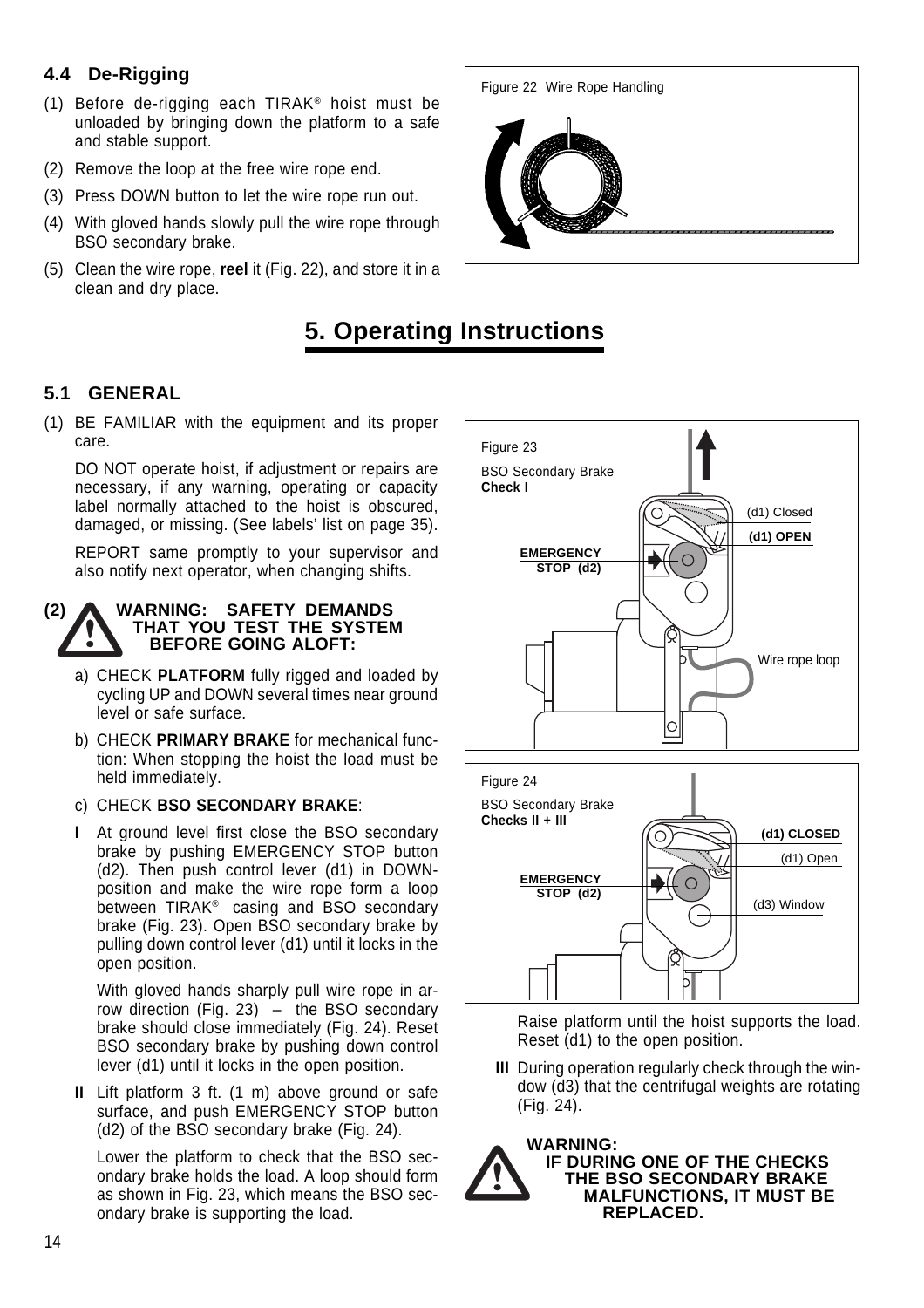- d) Ceck EMERGENCY STOP button and pushbutton control (Fig. 25)
	- i) Check that the UP and DOWN pushbuttons return to their normal open position when released. They should move freely without sticking.
	- ii) Push the red EMERGENCY STOP button. It should lock and remain depressed. Now try pushing the UP or DOWN pushbutton – the motor should not turn. Twist the EMERGENCY STOP button in the arrow direction to disengage it  $-$  it should pop out, and the hoist should now operate normally.

Repeat this check a few times to check function of pushbuttons and the EMERGENCY STOP.

#### **WARNING:**



**If the pushbuttons or EMERGENCY STOP button do not function properly, remove hoist from service until repaired by a qualified person.**



e) CONTINUOUSLY CHECK rigging, lines, clearances, and all other elements throughout the entire time on the job.

### **5.2 Normal operation**

- (1) For **UP** and **DOWNWARD MOTION** of the platform just press the corresponding button.
- (2) When operating platform, take care to operate hoists so that the platform stays level without tilting one end more than the other.

# **(3) WARNINGS**

- **a) DO NOT fix push-buttons in run position.**
- **b) DO NOT operate the hoist, if it is functioning improperly, or damage is noted.**
- **c) NEVER pick up a load beyond the rated capacity appearing on the hoist.**
- **d) STOP OPERATIONS IMMEDIATELY, if at any time, when the hoist operates, the wire rope does not move (i.e. no UP or DOWN travel). It is likely that damaged wire rope is jamming the hoist. Continued operation might cause wire rope failure or damage to the hoist.**

**CONTACT the SUPPLIER!**

**e) IN CASE OF AN INCIDENT involving injury, or property damage, contact the supplier immediately. DO NOT disturb, alter, or move any equipment at the scene of the incident.**

- **f) OPERATING IN EXPLOSIVE ATMOS-PHERE: Never operate hoist or any other electric equipment in a potentially explosive atmosphere – such as around distilleries, refineries, chemical plants, ship or silo interiors. Always obtain official approval before commencing operations at these or similar locations.**
- **(4) Special Operating Notes for Welding or Arc scarfing**
	- ALWAYS PROTECT your equipment and yourself from the danger of arcing.
	- BE SURE supporting equipment is grounded to prevent arcing across wire rope to the structure.
	- DO NOT use wire rope as a ground for welding.
	- DO NOT allow your welding gun to contact wire rope, hoist, or any other metal equipment or structure.
	- PROTECT work area above and below hoist with insulation. Split a section of air rubber hose, and wrap around wire ropes.
	- Use an insulated thimble assembly to attach all wire rope(s) to the suspension system.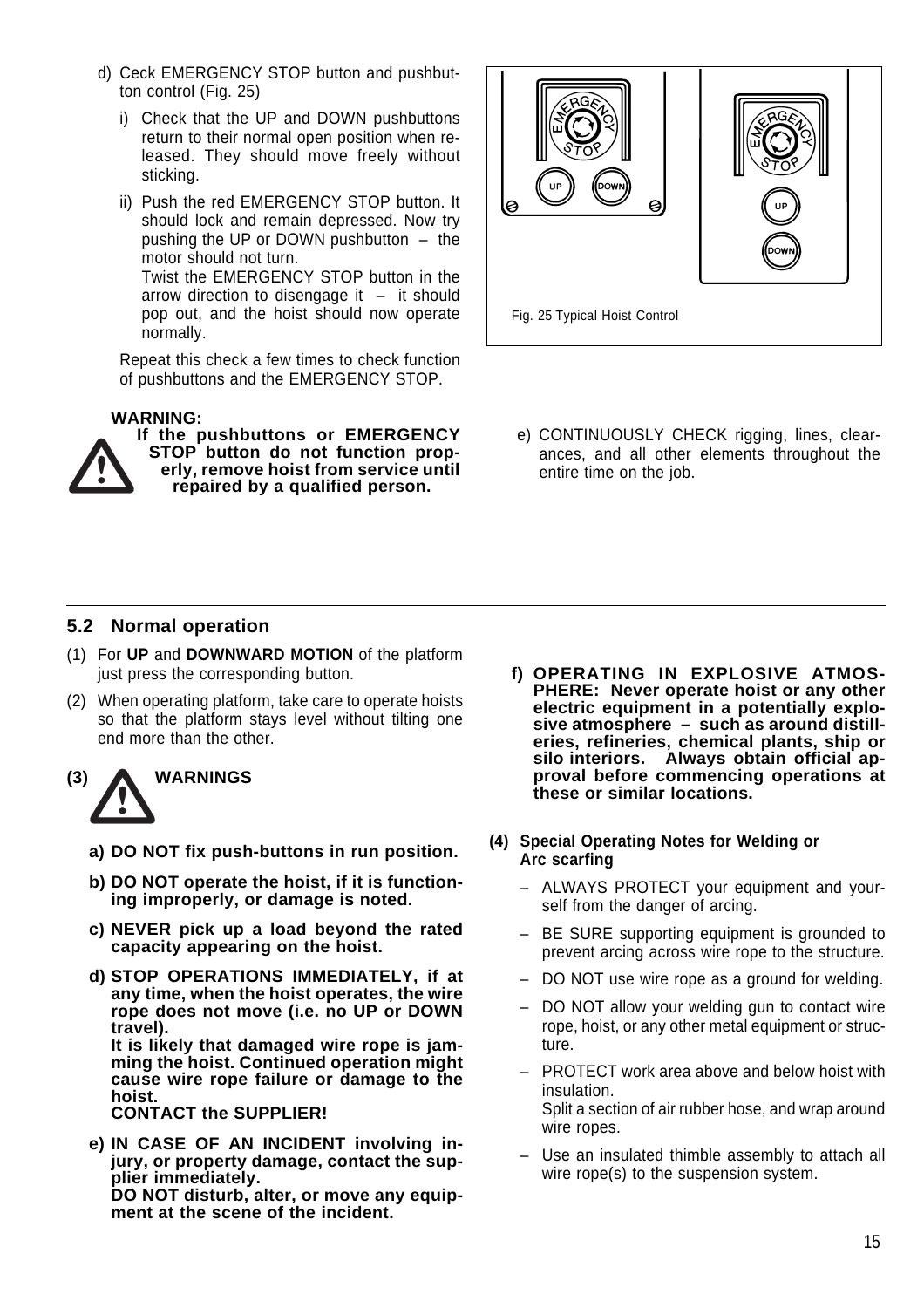# **5.3 Emergency Descent**

In case of emergency you can descend with the platform without power proceeding as follows:

- (1) Take the brake release lever (A) from the carrying handle, and insert it through the motor fan cover hole into the brake release bow. Lift in arrow direction (Fig. 26). The hoist begins to lower at moderate speed, which is regulated by a mechanical centrifugal brake.
- (2) To **STOP** just release the lever.
- (3) **After use**: restore brake release lever (A) into its storage position.



#### **CAUTION: DO NOT USE EMERGENCY DESCENT AS REGULAR TECHNIQUE TO LOWER.**



If during emergency descent the BSO secondary brake has been activated, proceed as follows:

- Remove rubber cap (B) from motor fan cover, take hand wheel  $(C)$  from its support on the TIRAK<sup>®</sup> casing, and place it on the motor shaft (Fig. 26).
- With the **brake opened** (see above) turn the hand wheel clockwise (T-series) resp. counter-clockwise (X-series) until the hoist supports the load.
- Reset BSO secondary brake by pushing control lever (d1) in the OPEN position (Fig. 27).
- Restore hand wheel (C) into its storage position, and put back rubber cap (B) on the motor fan cover.
- Continue with manual descent.

# **5.4 BSO Secondary Brake Action**

### (1) **EMERGENCY STOP**

Push EMERGENCY STOP button of the BSO Secondary brake, if  $-$  for whatever reason  $-$  you want to absolutely stop downward travel of the platform.

(2) To reset BSO secondary brake:

Raise the platform until the hoist supports the load.

Push the control lever in the OPEN position (d1) (Fig. 27). **DO NOT** force it open.

(3) If the BSO secondary brake has **automatically closed**:

#### **WARNING: STOP DOWNWARD TRAVEL! YOU MAY HAVE RUN OFF THE WIRE ROPE CAUSING OVERSPEED. WITH EX-TREME CAUTION TRY TO GO UP.**

**IF YOU CANNOT GO UP, A RESCUE IS RE-QUIRED.**

When the hoist supports the load, reset the BSO secondary brake as described above.

**CAUTION:** If the BSO secondary brake repeatedly stops downward travel, contact the supplier for advice. Check wire rope diameter (see page 11).





**WARNING: DURING USE OF THE HOIST NEVER DETACH BSO SECONDARY BRAKE!**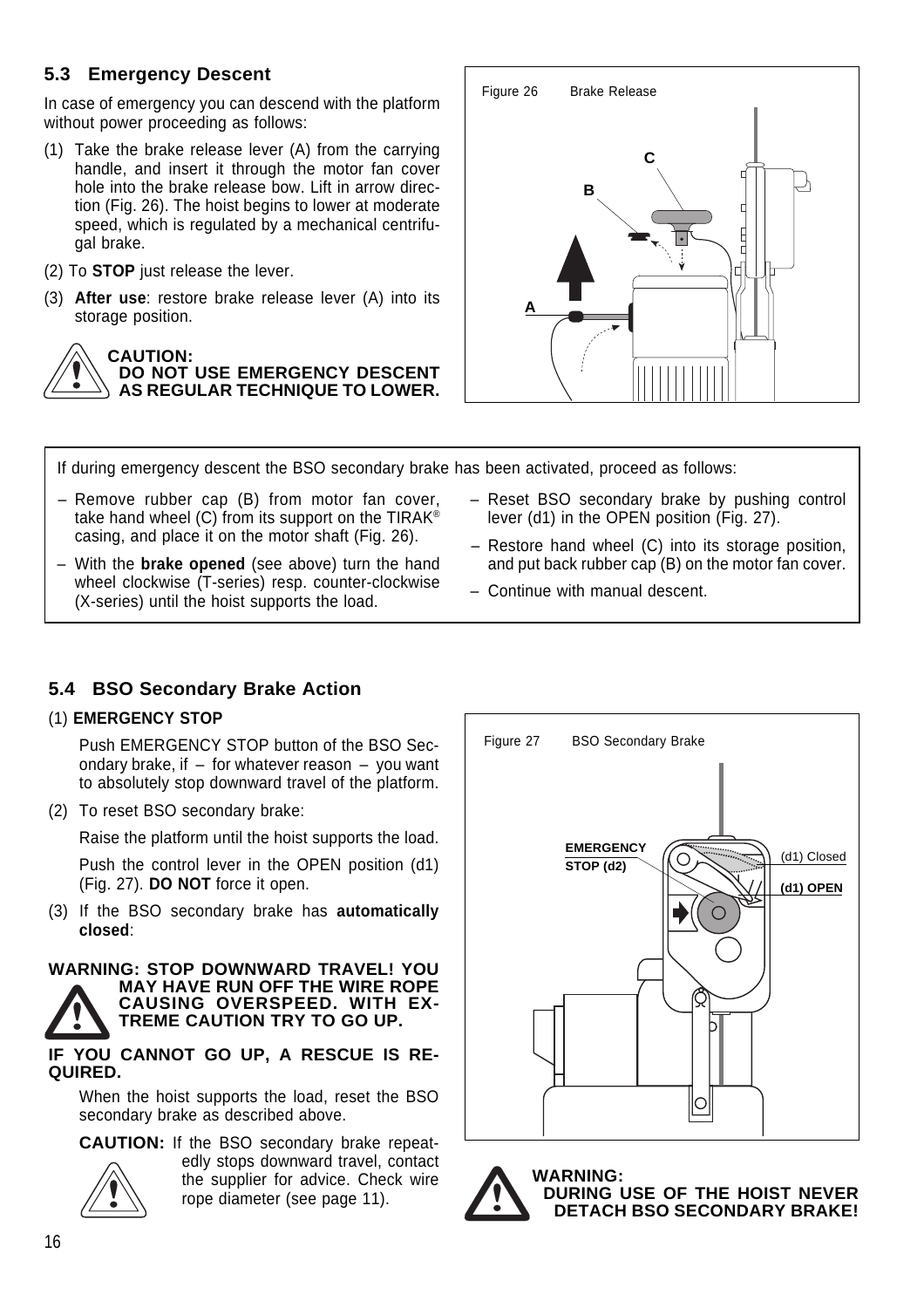# **6. TROUBLE SHOOTING**



**Avoid injuries:**

**1. Checks and repair of the electric equipment must only be carried out by QUALIFIED ELEC-TRICIANS!**

**Wiring diagrams are found in the control box of the motor.**

### **6.1 Wire Rope Drive Mechanism Troubles**

- **2. DO NOT OPEN ANY CONTROL BOX OR PEN-DANT CONTROL WITH POWER SUPPLY TO HOIST!**
- **3. Any other repair should only be carried out by the supplier (TRACTEL Group Company) or by a qualified person, and only original spare parts shall be used.**

| <b>Problem</b>                                                               | Cause                                                        | Remed∨ |                                                                                                                                                 |
|------------------------------------------------------------------------------|--------------------------------------------------------------|--------|-------------------------------------------------------------------------------------------------------------------------------------------------|
| Wire rope does not move<br>through, i. e. no UP nor<br><b>DOWN movement.</b> | It is likely that damaged wire rope<br>is jamming the hoist. |        | <b>WARNING: STOP OPERATIONS</b><br><b>IMMEDIATELY!</b><br><b>Continued operation might cause</b><br>wire rope failure.<br>Contact the supplier. |

### **6.2 Motor Troubles**

|                        | <b>Problem</b>                 | Cause                                                                         | Remedy                                                                                                                                             |
|------------------------|--------------------------------|-------------------------------------------------------------------------------|----------------------------------------------------------------------------------------------------------------------------------------------------|
| 1.                     | Motor does not run<br>at all.  | a) Power failure                                                              | a) Check fuses, power cords, connec-<br>tions, and starting capacitor.                                                                             |
|                        |                                | Incorrect wiring<br>b)                                                        | Compare wiring with wiring diagram.<br>b)                                                                                                          |
|                        |                                | On 3 phase motor: stop by the<br>C)<br>phase control relay                    | Check wiring.<br>C)                                                                                                                                |
| 2.                     | Motor does not start           | Overload<br>a)                                                                | a) Check load and reduce, if necessary.                                                                                                            |
|                        | with a load.                   | Brake not released<br>b)                                                      | Check motor with brake released by hand.<br>b)<br>Check brake according to para. $5.1$ (2), page 14.                                               |
|                        |                                | Voltage too low<br>C)                                                         | Check voltage when running the motor.<br>C)<br>Use power cord(s) with higher cross section.                                                        |
|                        |                                | d) Incorrect wiring                                                           | d) Compare wiring with wiring diagram.                                                                                                             |
| 3.                     | Motor stalls<br>under load.    | Low voltage                                                                   | Check voltage when running the motor.<br>Use power cord(s) with higher cross sections.                                                             |
|                        | 4. Overheating<br>when running | Insufficient cooling<br>a)                                                    | a) Clean motor fan cover.                                                                                                                          |
|                        | without load                   | Incorrect wiring<br>b)                                                        | Compare wiring with wiring diagram.<br>b)                                                                                                          |
|                        |                                | Voltage too high<br>C)                                                        | Check voltage and no-load current.<br>C)                                                                                                           |
|                        |                                | Short circuit in the coil<br>d)                                               | Contact the supplier.<br>d)                                                                                                                        |
|                        | 5. Overheating                 | Overload<br>a)                                                                | Check load and reduce if necessary.<br>a)                                                                                                          |
|                        |                                | High or low voltage<br>b)                                                     | Check current consumption, and compare with motor<br>b)<br>label specifications. Check current and voltage.<br>Check power cords                   |
|                        |                                | Starting capacitor<br>C)<br>still activated.<br>Centrifugal switch defect.    | Check current at the auxiliary winding in the control box,<br>C)<br>when running the motor.<br>For centrifugal switch repair contact the supplier. |
|                        |                                | Crooked motor shaft.<br>d)                                                    | Contact the supplier.<br>d)                                                                                                                        |
|                        |                                | Brake not (correctly) released.<br>e)                                         | e) Check brake according para. 6.3.                                                                                                                |
|                        | 6. Abnormal motor noise        | Electric parts<br>a)<br>(noise disappearing immediately, when stopping motor) | a) Causes/remedies see above 1. to 5.                                                                                                              |
| Mechanical parts<br>b) |                                | (noise continuous until hoist stands still)                                   | b) Contact the supplier.                                                                                                                           |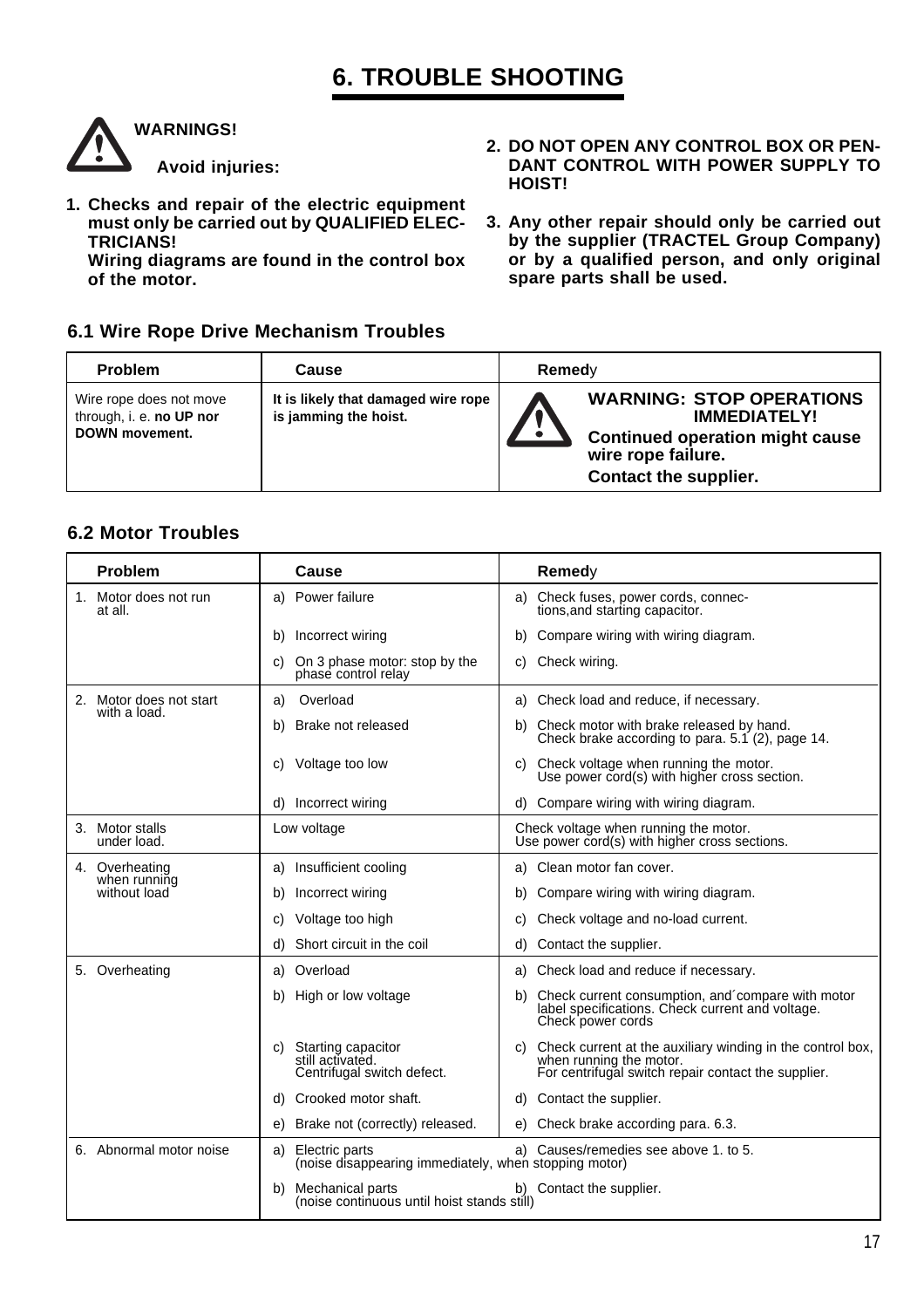## **6.3 Primary Brake Troubles**

| <b>Problem</b>                                        | Cause                                                    | Remedy                                                                                                               |
|-------------------------------------------------------|----------------------------------------------------------|----------------------------------------------------------------------------------------------------------------------|
| Brake does not open<br>(lack of "click" switch noise, | a) Defective supply conductor,<br>brake coil, rectifier. | a) Have supply conductor, current passage in brake coil,<br>rectifier checked by an electrician or qualified person. |
| when starting/stopping the<br>hoist)                  | Worn brake rotor<br>b)                                   | b) Contact the supplier.                                                                                             |

## **6.4 BSO Secondary Brake Troubles**

| <b>Problem</b>                                 | Cause                                                                             | Remedy                                                                              |
|------------------------------------------------|-----------------------------------------------------------------------------------|-------------------------------------------------------------------------------------|
| Hoist goes up<br>but not down.                 | BSO secondary brake is closed:<br>Primary wire rope has run out<br>or has failed. | <b>WARNING: STOP DOWNWARD TRAVEL!</b><br>Proceed according para. 5.4, (3), page 16. |
| 2. BSO secondary brake<br>automatically closes | Mechanical defect.<br>a)                                                          | a) Contact the supplier.                                                            |
| without apparent reason.                       | Oversized or damaged wire rope<br>b)                                              | b) Check wire rope and replace, if necessary.                                       |

If you cannot find a trouble's cause, contact the supplier.

# **7. INSPECTIONS and MAINTENANCE**



**NOTE: A maintenance program should start for each hoist immediately after it is entered into service.**



**with recommendations in the applicable parts and Instruction Manual, and all pertinant Federal, State, Provincial and Local regulations.**

# **7.1 Inspections**

#### **7.1.1 DAILY INSPECTIONS**

EACH DAY **PRIOR TO USE** AND DURING OPERA-TION CHECK:

- (1) **Primary brake function**: "click" noise, when starting/stopping the hoist.
- (2) **BLOCSTOP BSO secondary brake function**.
	- **I** At ground level first close the BSO secondary brake by pushing EMERGENCY STOP button (d2). Then push Control lever (d1) in DOWNposition and make the wire rope form a loop between TIRAK® casing and BSO secondary brake (Fig. 28). Open BSO secondary brake by pulling down control lever (d1) until it locks in the open position.

With gloved hands sharply pull wire rope in arrow direction (Fig. 28) – the BSO secondary brake should close immediately (Fig. 29).

Reset BSO secondary brake by pushing down control lever (d1) until it locks in the open position.



**Regular inspections should be followed for the life of the hoist and written inspection**

**records kept as specified.**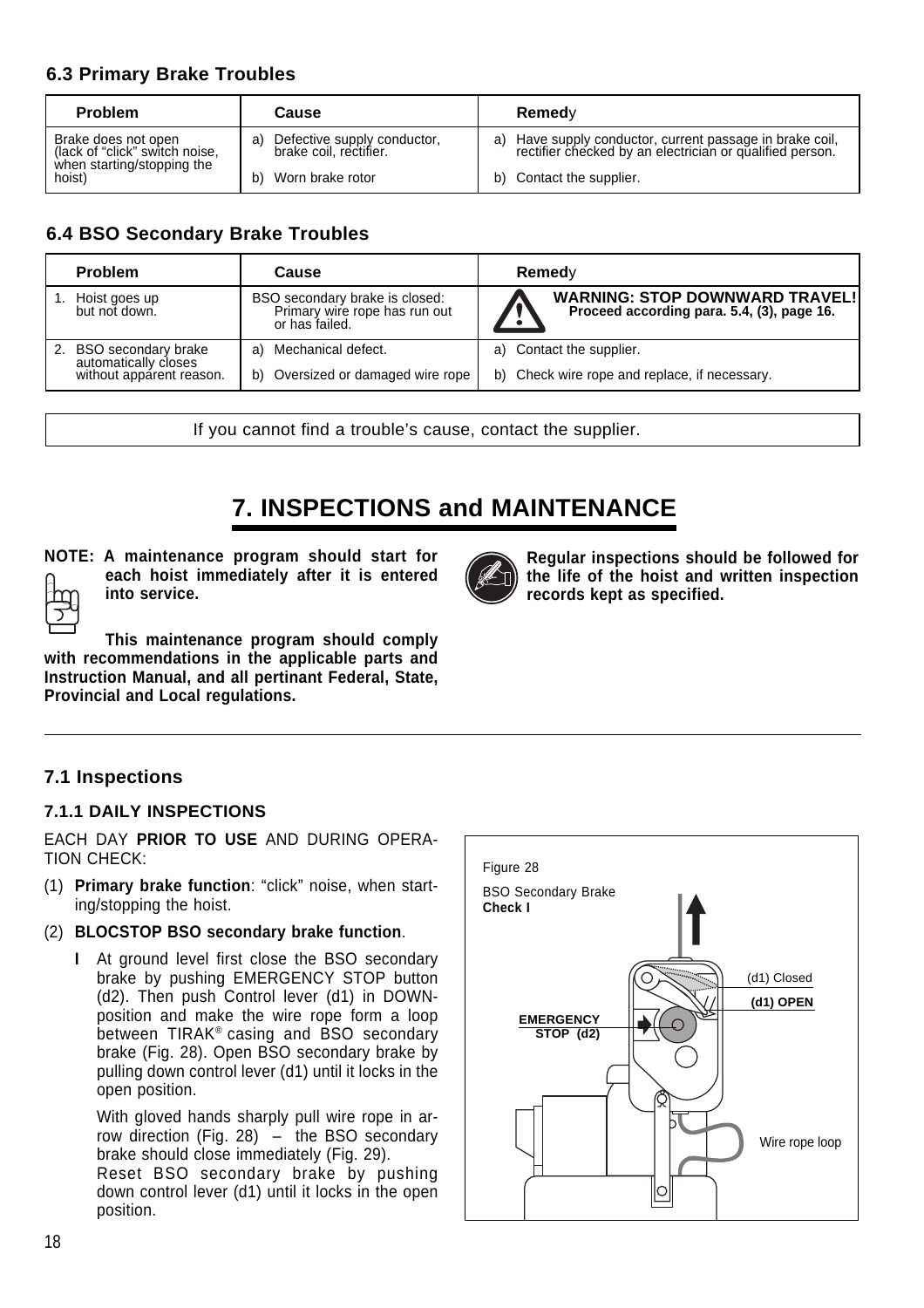- **II** Lift platform 3 ft. (1 m) above ground or safe surface, and push EMERGENCY STOP button (d2) of the BSO secondary brake (Fig. 29). Lower the platform to check that the BSO secondary brake holds the load. Raise platform until the hoist supports the load. Reset (d1) to the open position.
- **III** During operation regularly check through the window (d3) that the centrifugal weights are rotating (Fig. 29).
- (3) **Wire rope:** free of kinks, cuts, broken wires, birdcages, heat damage, contamination etc.
- (4) **Wire rope corrosion** due to acid or caustics. Replace wire rope if exposed to these contaminants.
- (5) **Wire rope lubrication:** The wire rope has to be clean and lightly lubricated.
- (6) **Rigging** Wire rope termination, connection to the suspension system. It must be aligned and secure.
- (7) Check for **parts damage**.



(8) **Safety harness(es), lifeline(s), fall arrester(s) and lanyard(s) must be used at all times** in accordance with the requirements of OSHA regulations and state, provincial or local codes.

### **7.1.2 MONTHLY INSPECTIONS**

- (1) All items under daily inspection.
- (2) Wire Rope Inspection

All wire rope should be inspected once a month, and a **signed and dated inspection record** maintained.

The inspection check list at back of this manual can be used to record these inspections.

#### **WIRE ROPE SHOULD BE REPLACED, IF ANY OF THE FOLLOWING CONDITIONS ARE NOTED:**

Conditions for replacing wire rope:

- Broken wires or strands.
- Excessive corrosion.
- Heat damage, evident through discolored wires.
- Reduction from nominal diameter of more than 5 %.
- Kinking, crushing, birdcaging, or any other distortion of the wire rope structure (Fig. 30).

#### **NOTE: How to measure wire rope diameter:**



The correct diameter of the wire rope is the largest cross-sectional measurement across the strands (and not the valleys).

The measurement should be made carefully with calipers as shown in Fig. 31.







**WARNING: REPLACEMENT WIRE ROPE MUST BE**

**SAME SIZE, GRADE, AND CONSTRUC-TION AS THE WIRE ROPE SPECIFIED BY THE SUPPLIER! (See pages 7, 11)**

**THE SUPPLIER DECLINES ALL RESPONSIBILITY FOR MACHINES USED WITH A WIRE ROPE OTHER THAN SPECIFIED BY HIM.**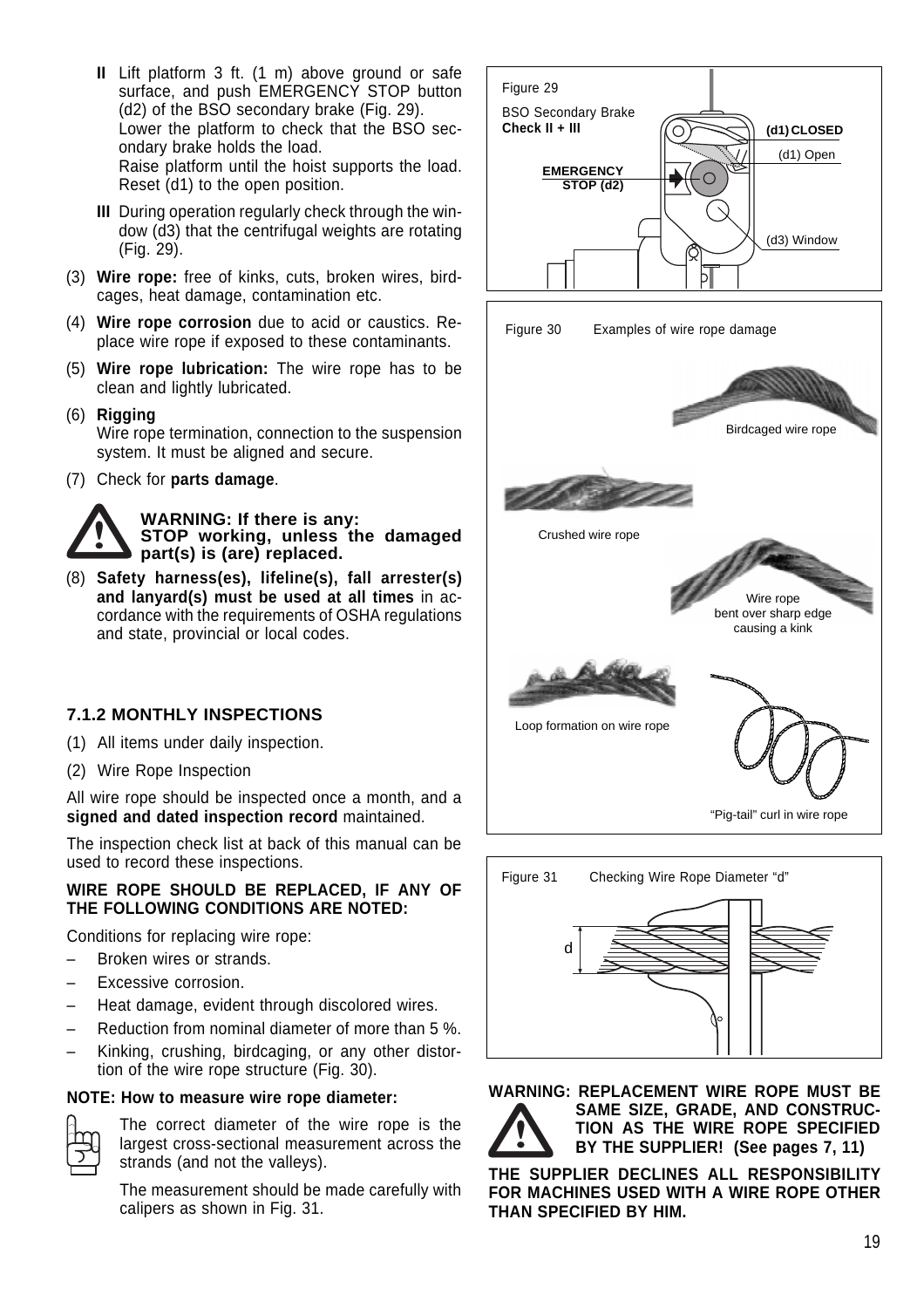### **7.1.3 1/2-YEAR INSPECTION**

**be maintained.**



**NOTE: The hoist should be examined every 6 months by the supplier or a repair shop agreed by him.**

**A signed and dated inspection record should**

If a **gearbox oil change** is necessary, take one of the below specified oils according to the temperature range, the hoist usually will be used in.

#### **Quantities required**:

| XE 300 P-Series: 1.4 litres          |  |
|--------------------------------------|--|
| XE 500/700/1020 P-Series: 2.0 litres |  |
| TE 1020 P-Series: 2.0 litres         |  |

| Temperature              | 14 to 122 degF               | $-5$ to 176 degF               | $-31$ to 104 degF              |  |  |
|--------------------------|------------------------------|--------------------------------|--------------------------------|--|--|
| range                    | $-10$ to $+50$ °C            | $-15$ to $+80$ °C              | $-35$ to $+40$ °C              |  |  |
| Mineral oils $3)$        |                              | Synthetic oils 3)              |                                |  |  |
| SAE85W-140 GL5 1)        |                              | CLPPG or PGLP ISO VG 460 2)    |                                |  |  |
| <b>API Specification</b> |                              | CLPPG or PGLP ISO VG 100       |                                |  |  |
| Sample oils              | BP Hypogear EP 90            | <b>BP Enersyn SG-XP 460</b>    | BP Enersyn SG-XP 100           |  |  |
|                          | <b>SHELL Spirax HD 90</b>    | <b>SHELL Tivela Oil SD 460</b> | <b>SHELL Tivela Oil SD 100</b> |  |  |
|                          | TEXACO Multigear EP6 S80 W90 | <b>TEXACO Synlube CLP 460</b>  | <b>TEXACO Synlube CLP 100</b>  |  |  |

1) Standard charge for XE 300/500/700 P and TE 1020 P series (**Marking: Socket head cap** oil drain screw)

2) Standard charge for **XE 1020 P** (**Marking: Yellow hexagon** oil drain screw)

3) **Changing between mineral and synthetic oils requires complete cleaning of the gearbox parts**.

### **7.2 Maintenance**

#### **7.2.1 TIRAK® Hoist**

- (1) Daily check the primary and BSO secondary brake.
- (2) Daily check for visible part damage.
- (3) Keep wire ropes clean and lightly lubricated to prevent abnormal wear of the wire rope driving mechanism.

#### **7.2.2 Wire Ropes**

(1) Use only wire ropes, which meet the manufacturers specifications. For details see pages 7 and 11.

This will ensure the reliable function of the hoist.

- (2) To warrant maximum lifetime we recommend:
	- The wire rope must be unreeled and reeled in a straight line (Fig. 32).
	- Keep wire ropes clean.
	- Lubricate wire ropes regularly with a rag soaked with oil.
	- Never let the wire ropes rub against sharp edges.



- Always see that the wire rope outlet is not obstructed.
- Let the free wire rope end untwist to prevent wire rope from making loops.
- If the wire rope changes direction, it should be guided by sheaves or rollers to avoid damage.

#### **7.2.3 BLOCSTOP BSO Secondary Brake**

Besides the daily checks, keep all wire ropes clean and lightly lubricated.

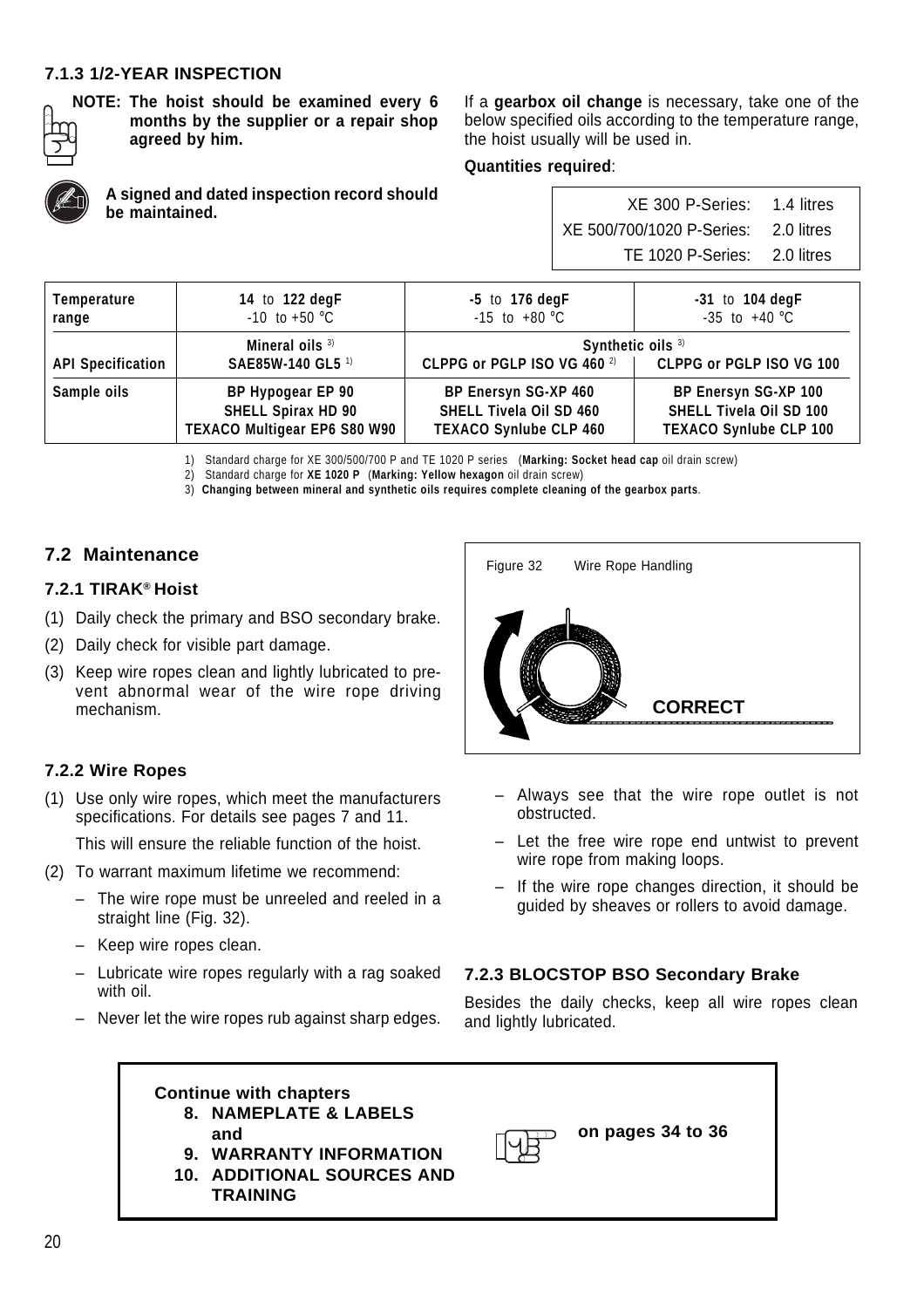

Scaffolding Hoist

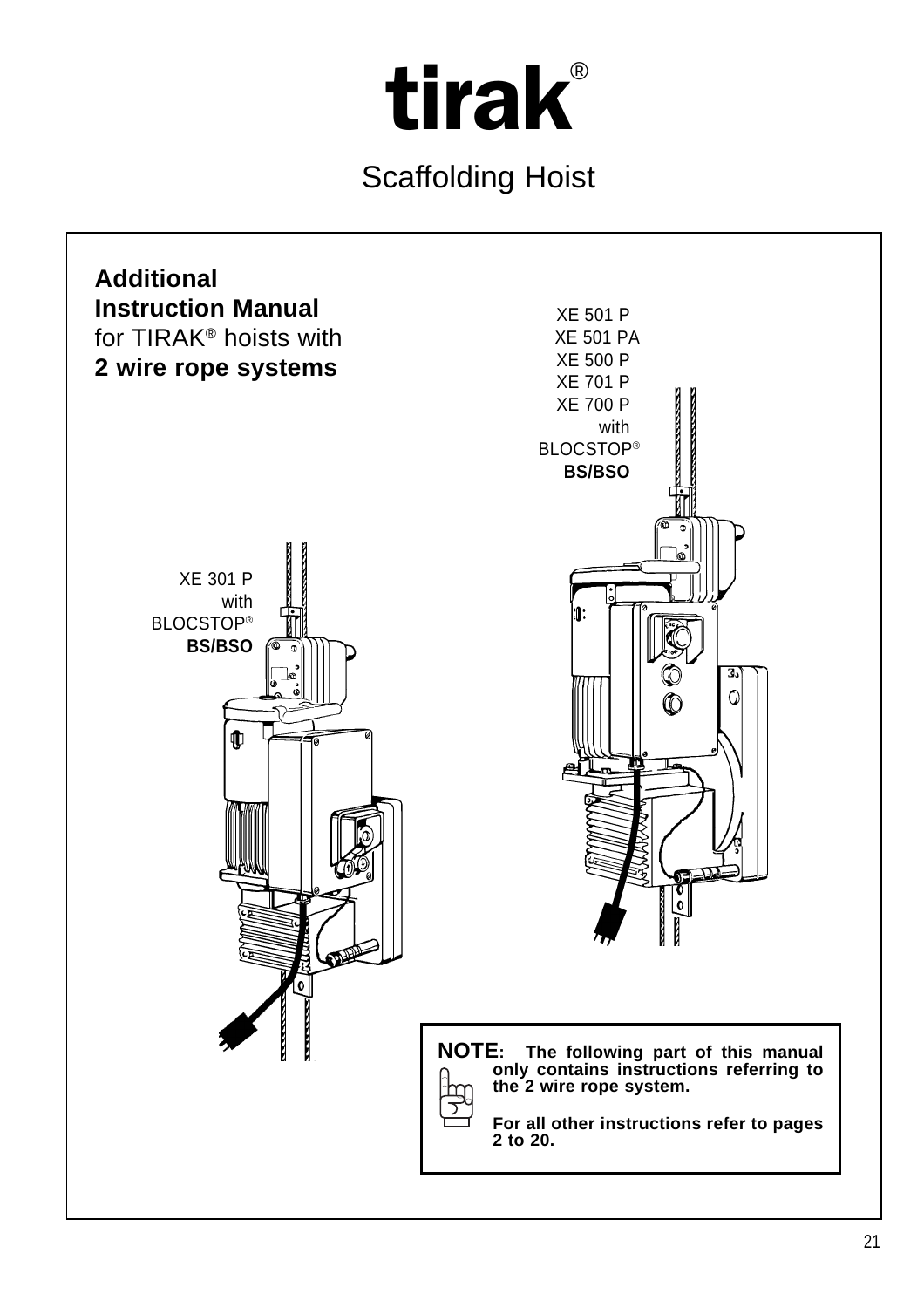# **TABLE OF CONTENTS of ADDITIONAL INSTRUCTIONS**

#### **A2. DESCRIPTION**

|  | <b>A3. RIGGING INSTRUCTIONS</b> |
|--|---------------------------------|
|  | A3.1 General                    |
|  |                                 |
|  | A4. WIRE ROPE                   |
|  |                                 |
|  |                                 |
|  |                                 |
|  |                                 |

#### **A5. OPERATING INSTRUCTIONS**

|  | <b>A6. TROUBLE SHOOTING</b>                 |
|--|---------------------------------------------|
|  |                                             |
|  | <b>A7. INSPECTIONS and MAINTENANCE  32</b>  |
|  | A7.1 Inspections                            |
|  |                                             |
|  | A7.2 Maintenance                            |
|  |                                             |
|  | A7.2.3 BLOCSTOP® BS/BSO Secondary Brake  34 |
|  |                                             |

# **INTRODUCTION**

# **1. GENERAL WARNING**

(See pages 3 to 5)

# **A2. DESCRIPTION**

# **A2.1 Two wire rope System**

TIRAK® hoists (A) with BLOCSTOP® BS/BSO overspeed and slack wire rope locking device  $(E)$  – hereafter called BS/BSO secondary brake – are principally used with **two wire ropes** (see Fig. 33):

- The TIRAK® hoist goes up and down the **primary wire rope (P)**.
- The BS/BSO secondary brake works on both the **primary wire rope (P)** and the **secondary wire rope (S)** as described below.

# **A2.2 Secondary Brake**

In case of accelerating overspeed the BLOCSTOP® BS/ BSO secondary brake stops the descent immediately **on the primary wire rope (P)**.

In case of slack primary wire rope or primary wire rope failure BS/BSO secondary brake stops the descent by immediately locking **on the secondary wire rope (S)**.

**THE SECONDARY BRAKE MUST ALWAYS BE AT-TACHED AND USED.**

**NOTE: IF** for any reason a **SECONDARY ROPE IS NOT RIGGED** and used, the BS/BSO secondary brake functions the same as a BSO secondary brake, and **THIS SECTION IS NO LONGER APPLICABLE.**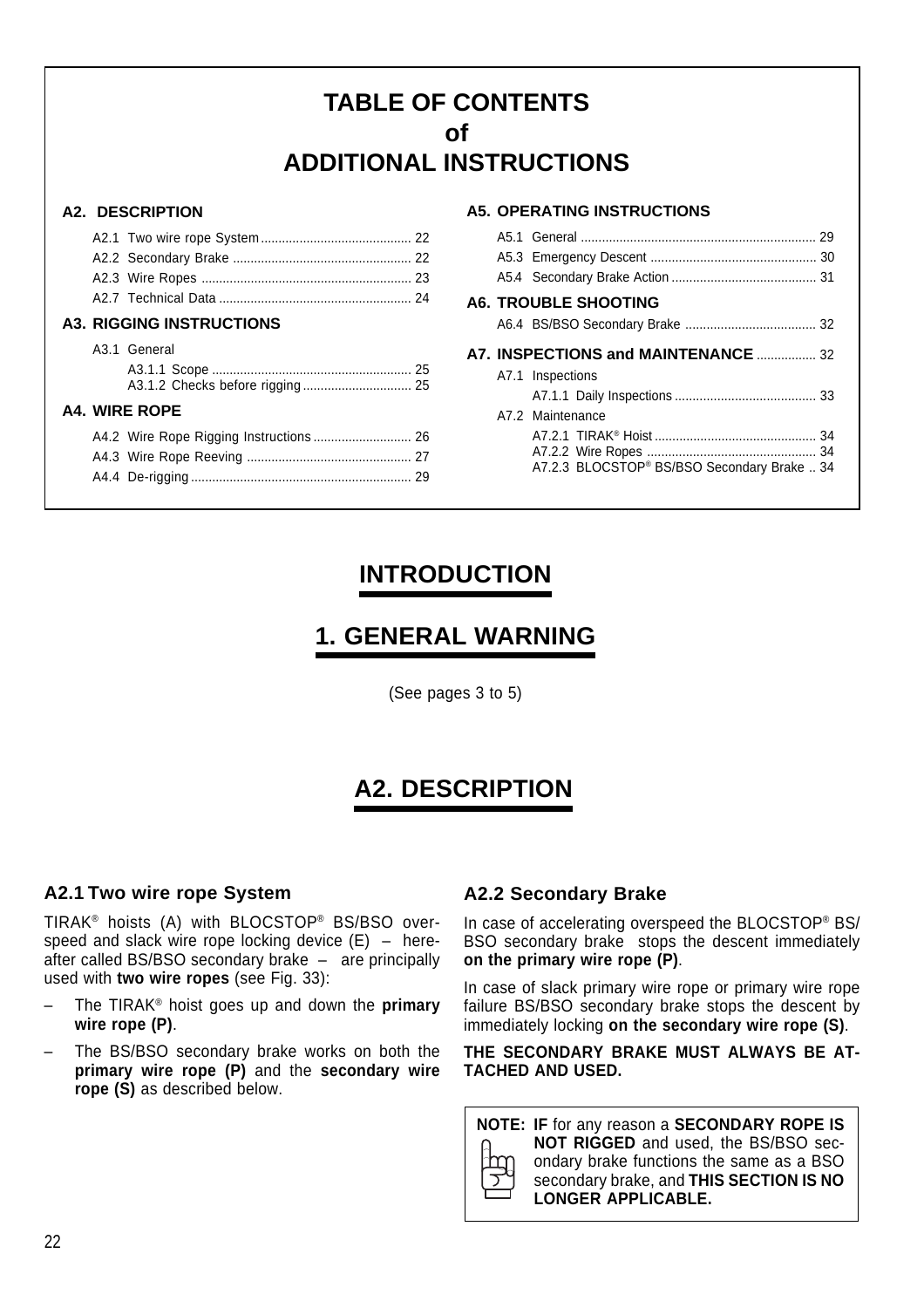### **A2.3 Wire Ropes**



**CAUTION: It is mandatory that both the PRIMARY AND THE SECONDARY WIRE ROPE MEET THE MANUFACTURERS SPECIFICATIONS!**

For details see pages 7 and 11.

Unless specificly specified in writing by the manufacturer, only this special TIRAK® wire rope may be used.

**NOTE: The manufacturer declines all responsibility for machines used with a wire rope other than specified by them.**

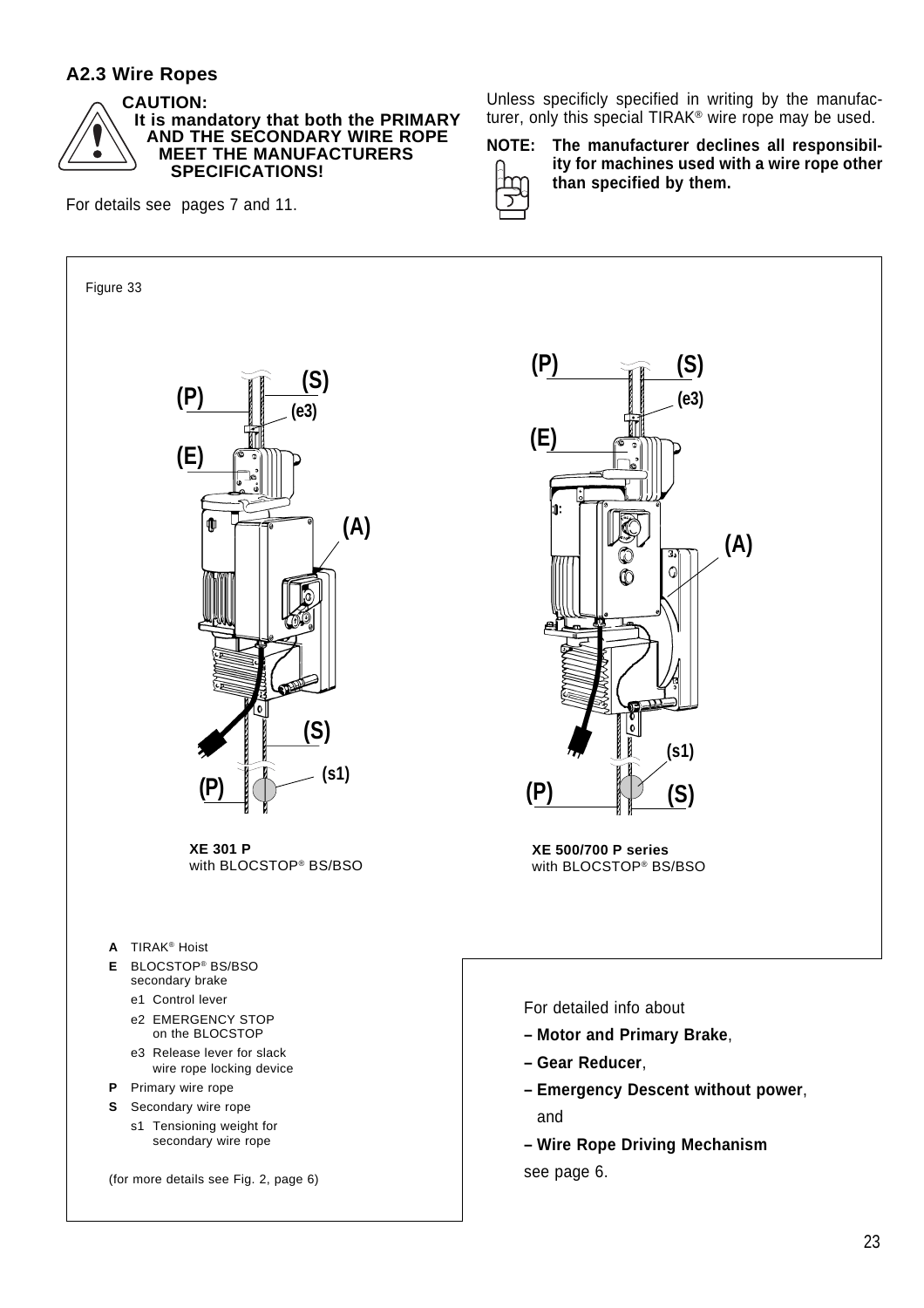# **A2.7 Technical Data**



| <b>Hoist Model</b>          |                 | <b>XE 301 P</b>          | <b>XE 501 P</b> | <b>XE 501 PA</b> | <b>XE 500 P</b> | <b>XE 701 P</b> | <b>XE 700 P</b> |
|-----------------------------|-----------------|--------------------------|-----------------|------------------|-----------------|-----------------|-----------------|
| <b>Rated load</b>           | lbs<br>kg       | 700<br>315               | 1,000<br>450    | 1,000<br>450     | 1,000<br>450    | 1,500<br>680    | 1,500<br>680    |
| <b>Lifting speed</b>        | ft/min<br>m/min | 33<br>10                 | 35<br>11        | 35<br>11         | 35<br>11        | 35<br>11        | 35<br>11        |
| Weight (with BS/BSO)        | lbs<br>kg       | 88<br>40                 | 130<br>59       | 128<br>58        | 112<br>51       | 130<br>59       | 119<br>54       |
| Dimensions over all         |                 |                          |                 |                  |                 |                 |                 |
| a                           | in.<br>mm       | 30.7<br>779              | 33.5<br>852     | 33.5<br>858      | 33.5<br>858     | 33.5<br>858     | 33.5<br>852     |
| b                           | in.<br>mm       | 11.3<br>286              | 12.9<br>328     | 12.5<br>318      | 12.1<br>308     | 12.5<br>318     | 12.5<br>318     |
| C                           | in.<br>mm       | 13.8<br>351              | 17.3<br>439     | 15.5<br>394      | 15.5<br>394     | 15.5<br>394     | 15.5<br>394     |
| <b>Motor specifications</b> |                 | electrical motor         |                 |                  |                 |                 |                 |
| 3-phase 220 V/60 cycles     | kW              | $\overline{\phantom{0}}$ |                 |                  | 1.1             |                 | 1.5             |
|                             | A               |                          |                 |                  | 4.5             |                 | 6.1             |
| single phase:               |                 |                          |                 |                  |                 |                 |                 |
| 110 or 220 V/60 cycles      | kW              | 0.55                     | 1.1             |                  |                 |                 |                 |
|                             | A               | 10.0/4.8                 | 19.0/8.5        |                  |                 |                 |                 |
| 220 V/60 cycles             | kW              |                          |                 | 1.1              |                 | 1.5             |                 |
|                             | A               |                          |                 | 8.5              |                 | 12.0            |                 |
| wire rope<br>diameter       | in.<br>mm       | 5/16<br>8.4              |                 |                  |                 |                 |                 |

| wire rope classification/<br>construction | 5 x 19, 4 x 26, or 5 x 26, with fiber core, or 6 x 19, (min. 17 wires<br>per strand), galvanized or black, lubricated, preformed, IPS or XIPS |  |  |  |
|-------------------------------------------|-----------------------------------------------------------------------------------------------------------------------------------------------|--|--|--|
| nominal diameter<br>in./mm                | 5/16 in. $/ 8.4$ mm                                                                                                                           |  |  |  |
| maximum allowed<br>in.                    | 0.319 to 0.331                                                                                                                                |  |  |  |
| diameter tolerances<br>mm                 | 8.1 to 8.4                                                                                                                                    |  |  |  |
| minimum actual<br>lbs                     | 10,000                                                                                                                                        |  |  |  |
| breaking strength<br>kN                   | 44.5                                                                                                                                          |  |  |  |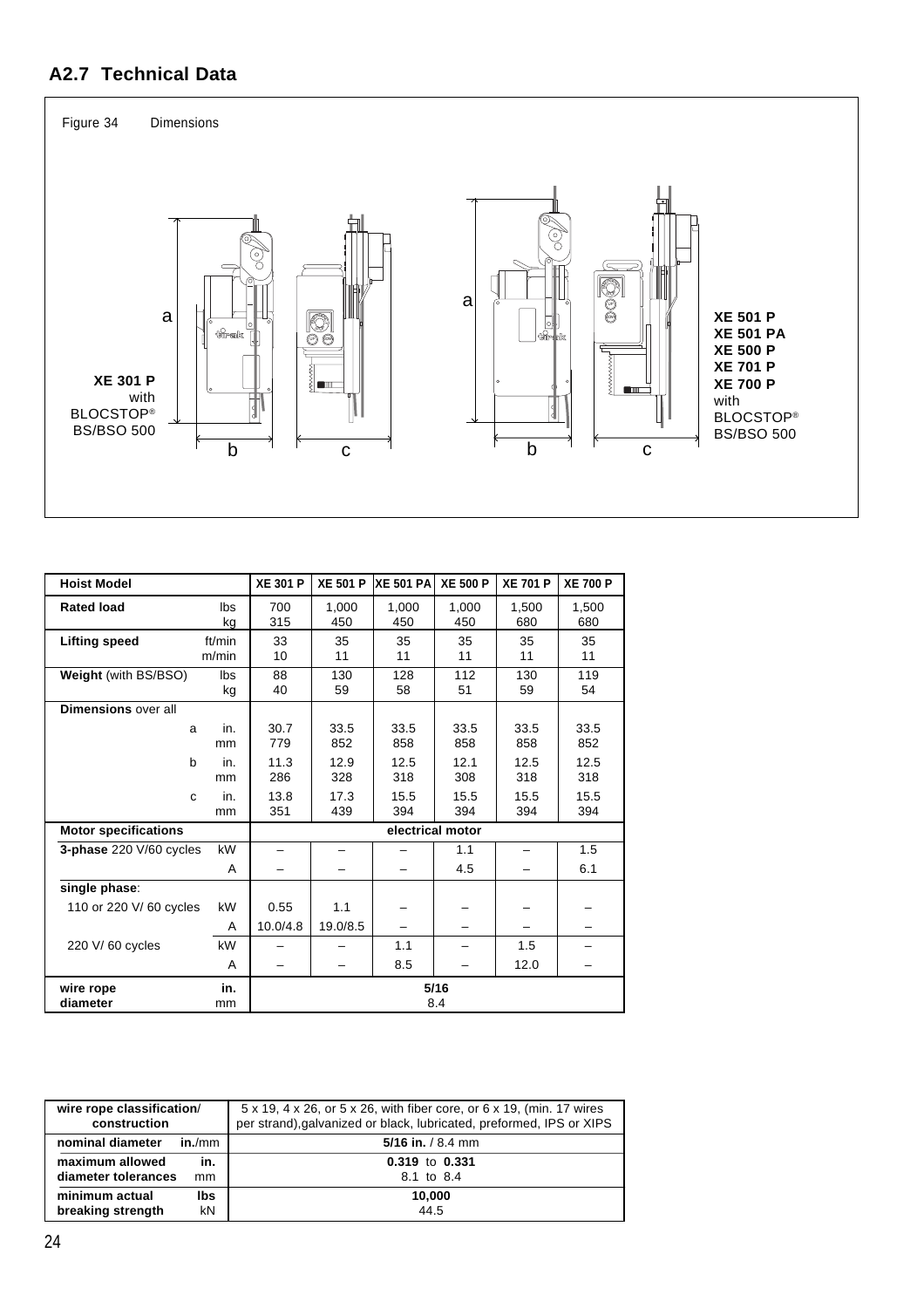# **A3. RIGGING INSTRUCTIONS**

### **A3.1 GENERAL**

#### **A3.1.1 Scope**

Instructions and advice of this part of the manual exclusively refer to the following items (see Fig. 35):

- **TIRAK**® **scaffold hoist** with **BLOCSTOP**® **BS/BSO secondary brake**;
- **PRIMARY and SECONDARY special TIRAK**® **wire rope**s.



### **A3.1.2 Checks before rigging**

It is a qualified person's responsibility to check the whole installation to meet all safety requirements of:

- OSHA regulations and federal, state, provincial or local safety regulations,
- the proper instructions delivered by the manufacturers of the other pieces of equipment included in your suspended scaffold installation.

Some pieces are:

- Support equipment including **tie-backs** for both the **equipment itself and the secondary wire rope**;
- platform system, work-cage, or bosun's chair;
- safety equipment;
- barricade below the drop of the platform/workcage/bosun's chair.

#### **NOTE:** This information is **NOT to be considered** as



a complete checklist for your specific installation. It is only a sample list of some general components, which make part of a typical suspended scaffold installation with a **two wire rope system** (Fig. 36).

### **3.2 Power Supply and Hoist Control** and

**3.3 Hoist Mounting**

(see pages 9 to 10)

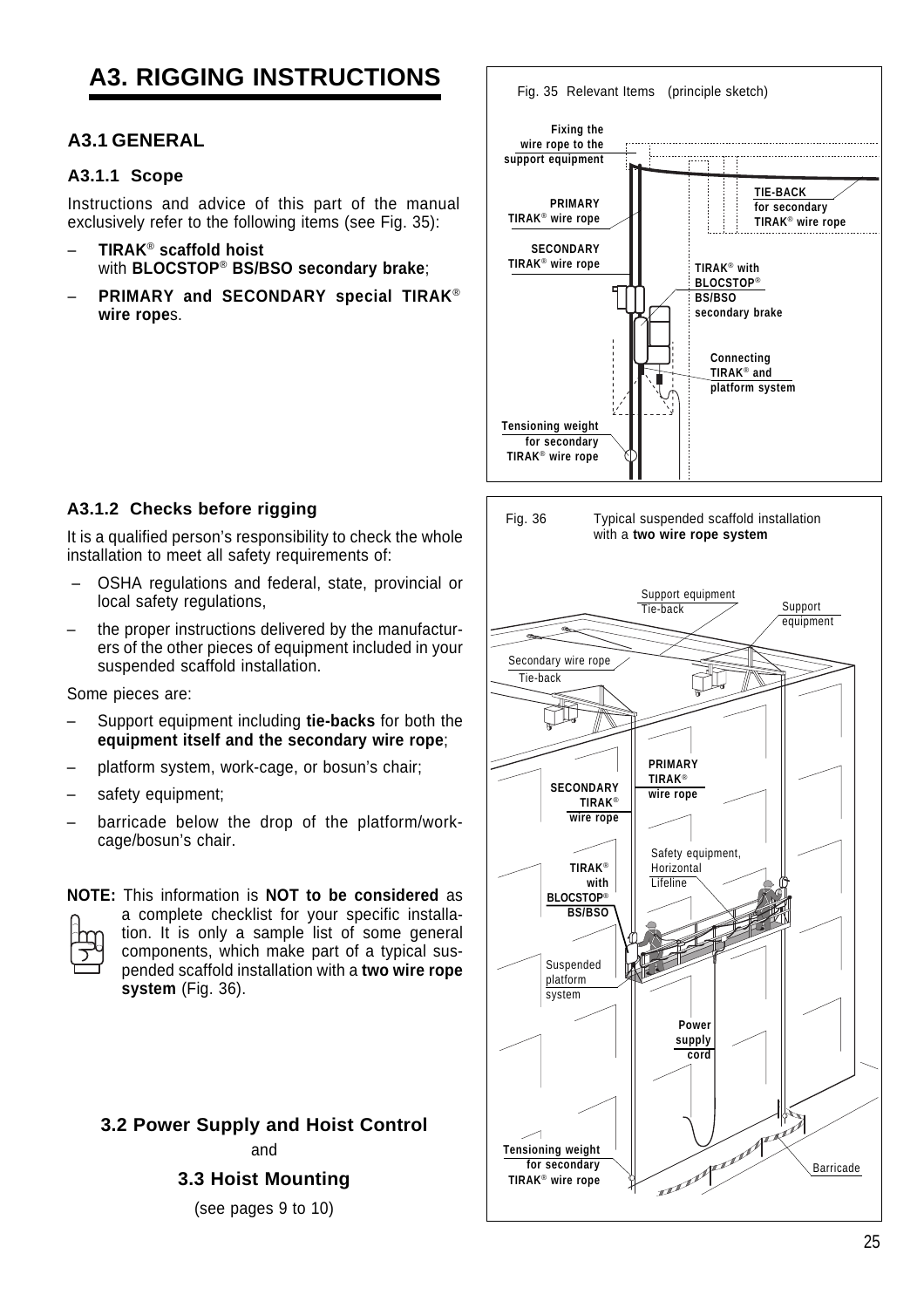# **A4. Wire Rope**

### **4.1 Wire rope specification**

(see pages 7 and 11)

### **A4.2 Wire rope rigging instructions**

#### **CAUTION:**

**Be sure to use wire rope according to specification** (see pages 7, 11)**, with the diameter (d)** (Fig. 37) **marked on the TIRAK**® **nameplate for both the PRI-MARY and the SECONDARY wire rope.**



(1) RIG FROM TOP.

You should have enough wire rope to reach to the ground or other safe level with about five feet (1.5 m) extra for ensuring safety.

#### **CAUTION:**



**Always unreel and reel the wire rope in a straight line** (Fig. 38) **to prevent kinks, which make it unusable for the hoist.**



- (2) If the wire rope is not equipped with a swaged fitting as shown in Fig. 39, proceed as follows:
- Install heavy duty thimble with a minimum of three (3) J-Type (Fist Grip) Clamps (Fig. 40).
- Apply first clamp approximately 7" (18 cm) from thimble. Tighten nuts moderately.
- Attach second clamp as close to thimble as possible. Leave nuts loose.
- Attach the third clamp half-way between first and second clamp, leaving the nuts loose. Take up wire rope slack.
- Tighten nuts evenly on all clips (approx. 30 ft-lbs. torque) as specified by the clamp manufacturer.

#### **WARNINGS**:



#### **a) Retighten after the wire rope is loaded for the first time**

**b) Inspect fastening periodically.**

**In use, wire ropes will stretch and reduce in diameter.**

**Retighten all "Fist Grip" nuts periodically.**

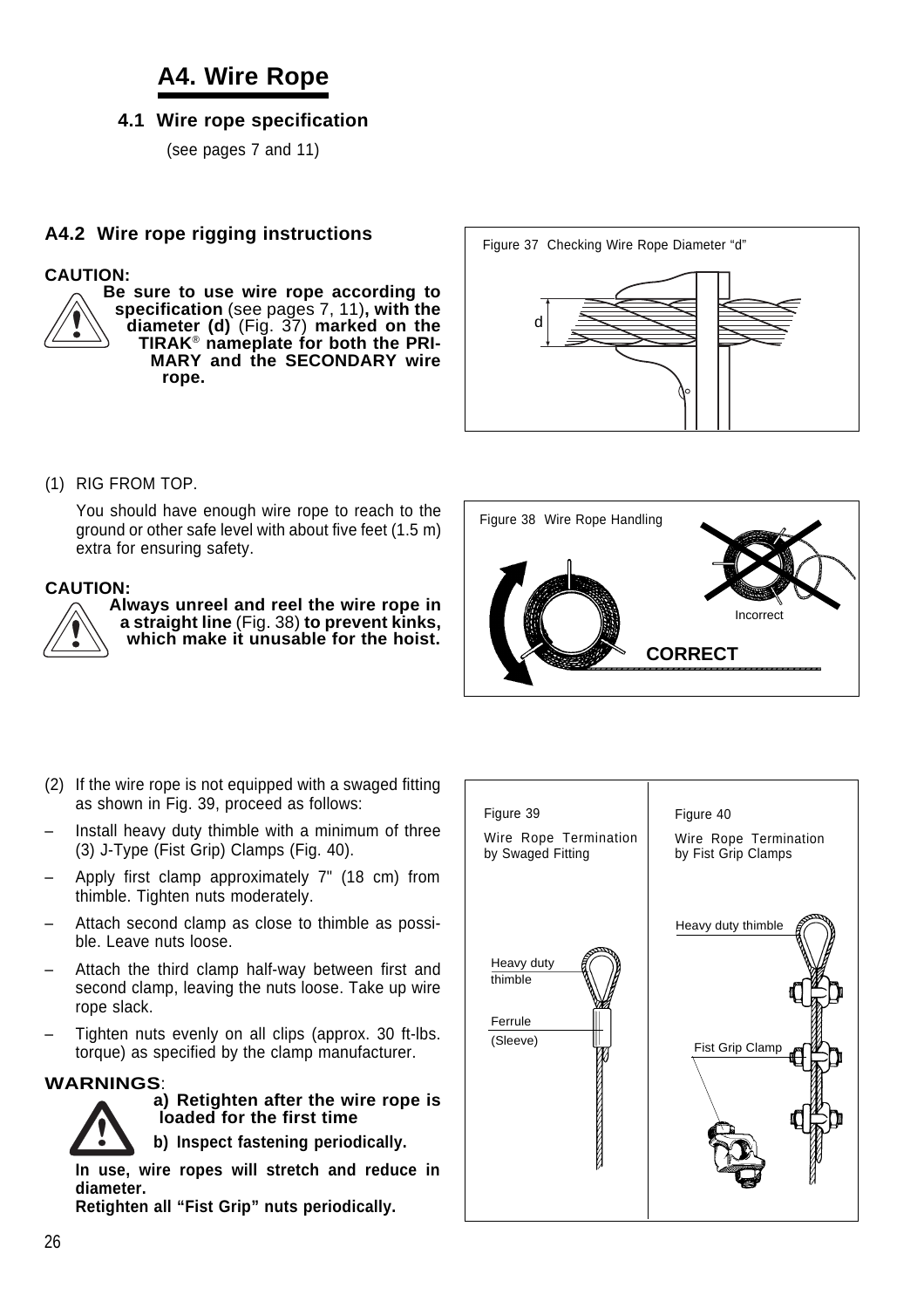(3) Anchor the wire rope ends (Fig. 41) to a rigging device, which complies with all relevant safety requirements. Be sure to use compatible connecting devices, e. g. a 1/2 in. anchor shackle or similar with adequate strength and safety factor. Secure it.

Distance (a) between the wire ropes:

approx 1 $\frac{1}{2}$  in. / 40 mm.



**Secondary wire rope anchoring must be connected to a tie back** (Fig. 42).

(4) Insure that the anchor points of the wire rope are directly above the position of the hoists (Fig. 17 on page 12).



**WARNING**:

**Improper spacing is dangerous and could cause failure of the support system.**

(5) Check that wire rope tip is to be welded round (Fig. 18 on page 12).

### **A4.3 Wire rope reeving**



**NOTE: Ensure both wire ropes hang parallel from the suspension point.**

#### **A4.3.1 Primary wire rope (P)**

(1) Open the BSO secondary brake by pushing down the control lever (e1) until it locks (Fig. 43). Push and hold release lever (e3) in its vertical position (use brake release lever (c4) to ease the operation) to ease insertion of primary wire rope.





#### **CAUTION: Check that wire rope exit (C) is not blocked in any manner.**

- (2) With gloved hands slide the rope through release lever hole and push it through the BSO secondary brake at (A) into the hoist rope inlet (B). Push it inside, and press UP button, until the wire rope reeves itself automatically and exits at (C) on the other side (Fig. 44).
- d) Let the primary wire rope run through until it is tensioned.





**Never load the wire rope exiting from (C), by applying a weight to, or tensioning.**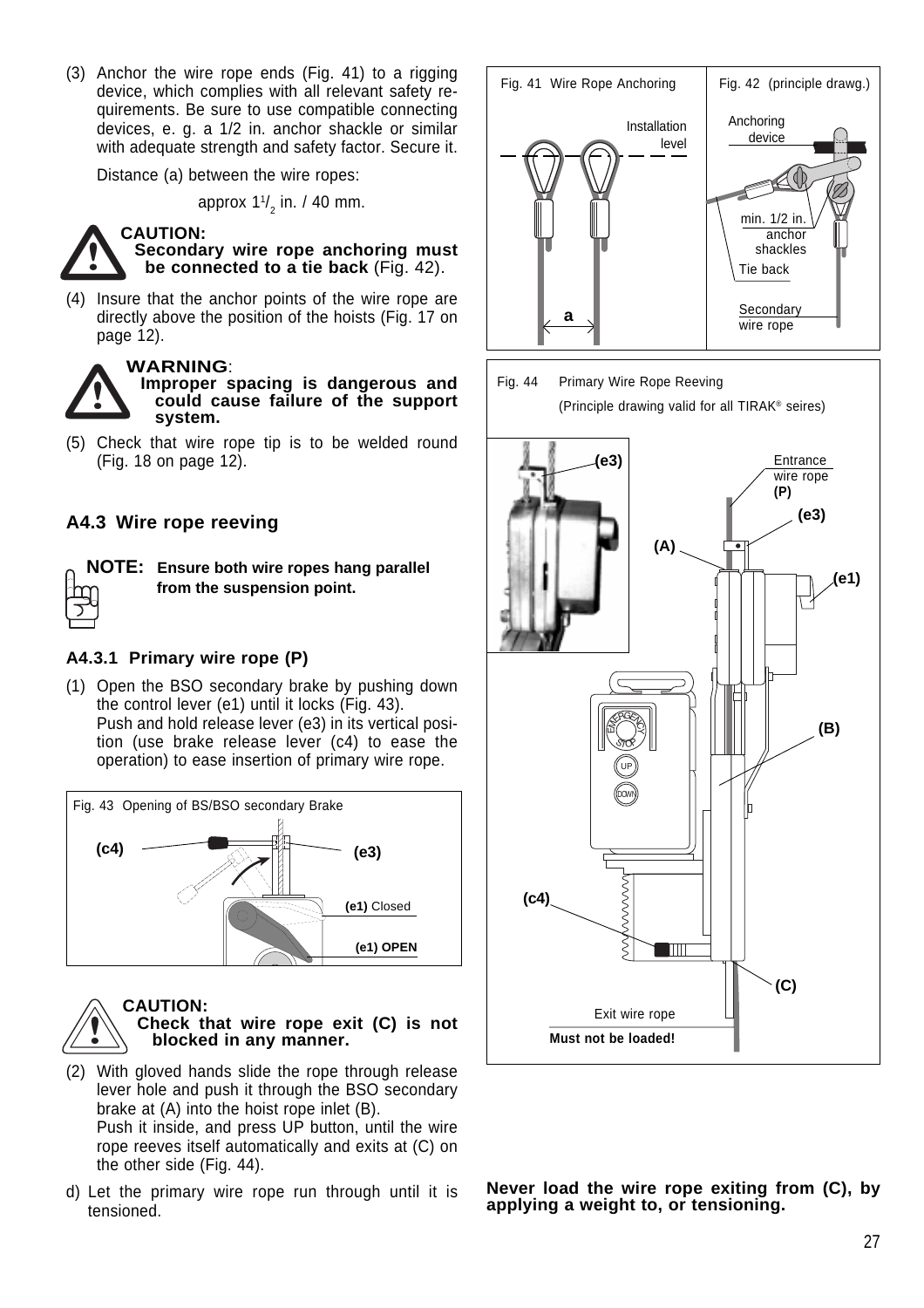### **A4.3.2 Secondary wire rope (S)**

(1) BS/BSO secondary brake should be opened by the primary wire rope under load. Otherwise push and hold release lever (e3) in its vertical position (Fig. 45).



- (2) Insert secondary wire rope at (D), on T-series into rope guiding device (E), and push through until it is tensioned (Fig. 46).
- (3) Above ground level fix a tensioning weight (s1) of approx. 25 lbs. (10 kgs) to the lower end of the secondary wire rope (Fig. 46). This weight will help to pull the secondary wire rope through the BS/BSO secondary brake and avoid slack wire rope above the hoist, which could be dangerous in the event of fall.
- (4) Take precautions to make sure tensioning weight (s1) will not damage property or create a hazard by swinging freely.

# **A4.3.3 Primary Wire Rope End**

After primary wire rope reeving through the hoist, be sure to loop and clamp the free end of the wire rope to prevent the rope from inadvertently unreeving through the hoist.

Always tie this loop, using a fist grip clamp, when the platform is at ground level (Fig. 47).



### **WARNING:**



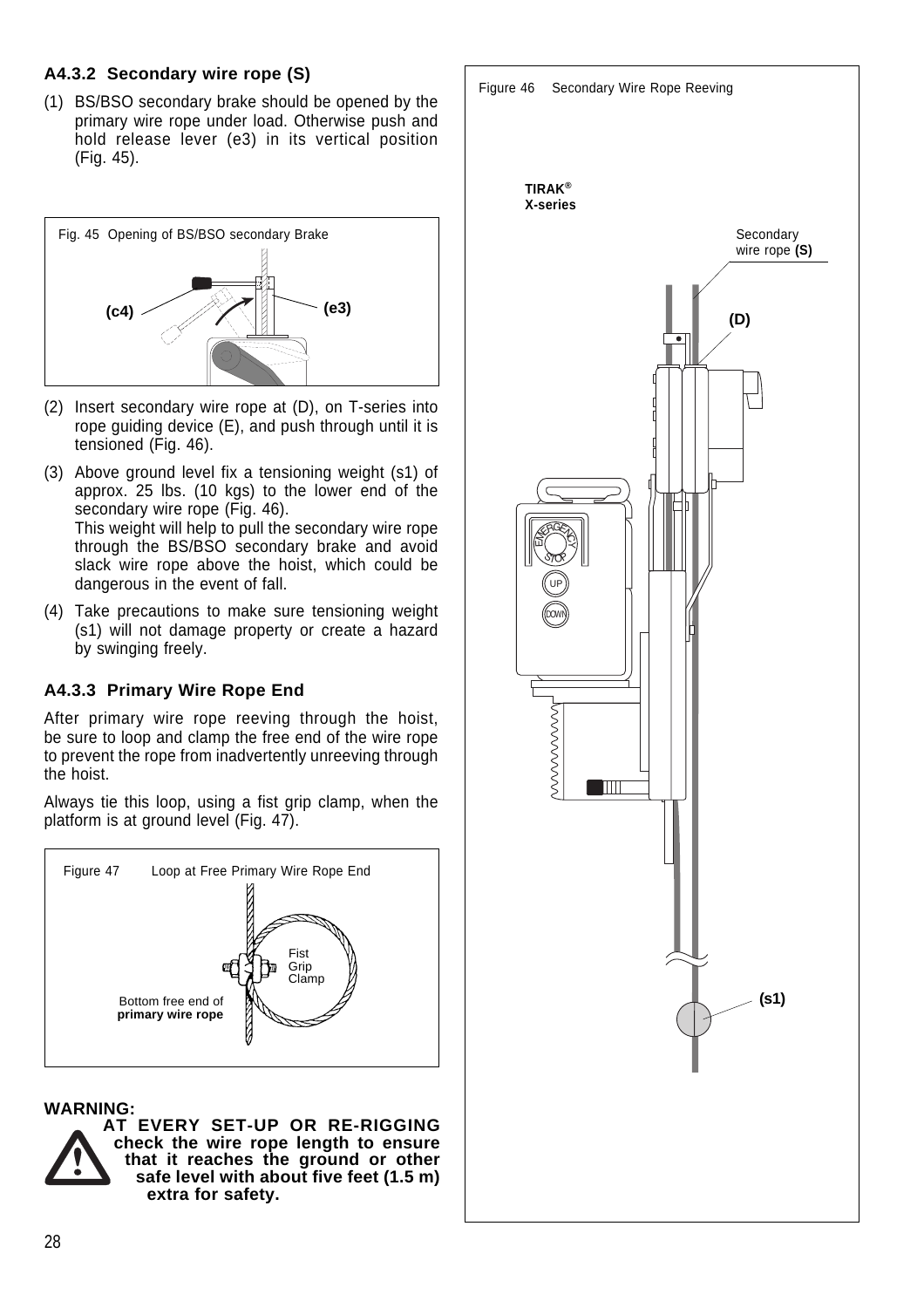# **A4.4 De-Rigging**

#### **A4.4.1 Secondary wire rope**

- (1) Lower the platform until it almost reaches its safe and stable support. Leave the primary wire rope tensioned so that the release lever (e3) of BS/BSO secondary brake is still upright.
- (2) Remove the tensioning weight (s1).
- (3) If **release lever** (e3) is not held in its **open** position by the tensioned primary wire rope, hold it in its open position by using brake release lever (c4) according to Fig. 45 to ease operation.
- (4) With gloved hands pull out the secondary wire rope.

#### **A4.4.2 Primary wire rope**

- (1) Lower the platform to a safe and stable support until each TIRAK® hoist is unloaded.
- (2) Remove the loop at the free wire rope end.
- (3) Press DOWN button to let the wire rope run out. As soon as the suspension wire rope is not under load, hold **release lever** (e3) of BS/BSO secondary brake in its open position by using brake release lever (c4) according to Fig. 45 to ease operation.
- (4) With gloved hands slowly pull the primary wire rope through BS/BSO secondary brake.

#### **A4.4.3 Wire Rope Storage**

Clean the wire ropes, **reel** them (Fig. 48), and store them in a clean and dry place.



# **A5. Operating Instructions**

### **A5.1 GENERAL**

(1) BE FAMILIAR with the equipment and its proper care.

DO NOT operate hoist, if adjustment or repairs are necessary, if any warning, operating or capacity instructions normally attached to the hoist are obscured, damaged, or missing. (See labels' list on page 34).

REPORT same promptly to your supervisor and also notify next operator, when changing shifts.



- a) CHECK **PLATFORM** fully rigged and loaded by cycling UP and DOWN several times near ground level or safe surface.
- b) CHECK **PRIMARY BRAKE** for mechanical function: When stopping the hoist the load must be held immediately.
- c) CHECK **BS/BSO SECONDARY BRAKE**:
	- **I** At ground level push DOWN button to get slack primary wire rope – release lever (e3)



tilts to the side to close BS/BSO secondary brake for the secondary wire rope (Fig. 49).

With gloved hands try to pull the secondary wire rope upwards: it **must be impossible**.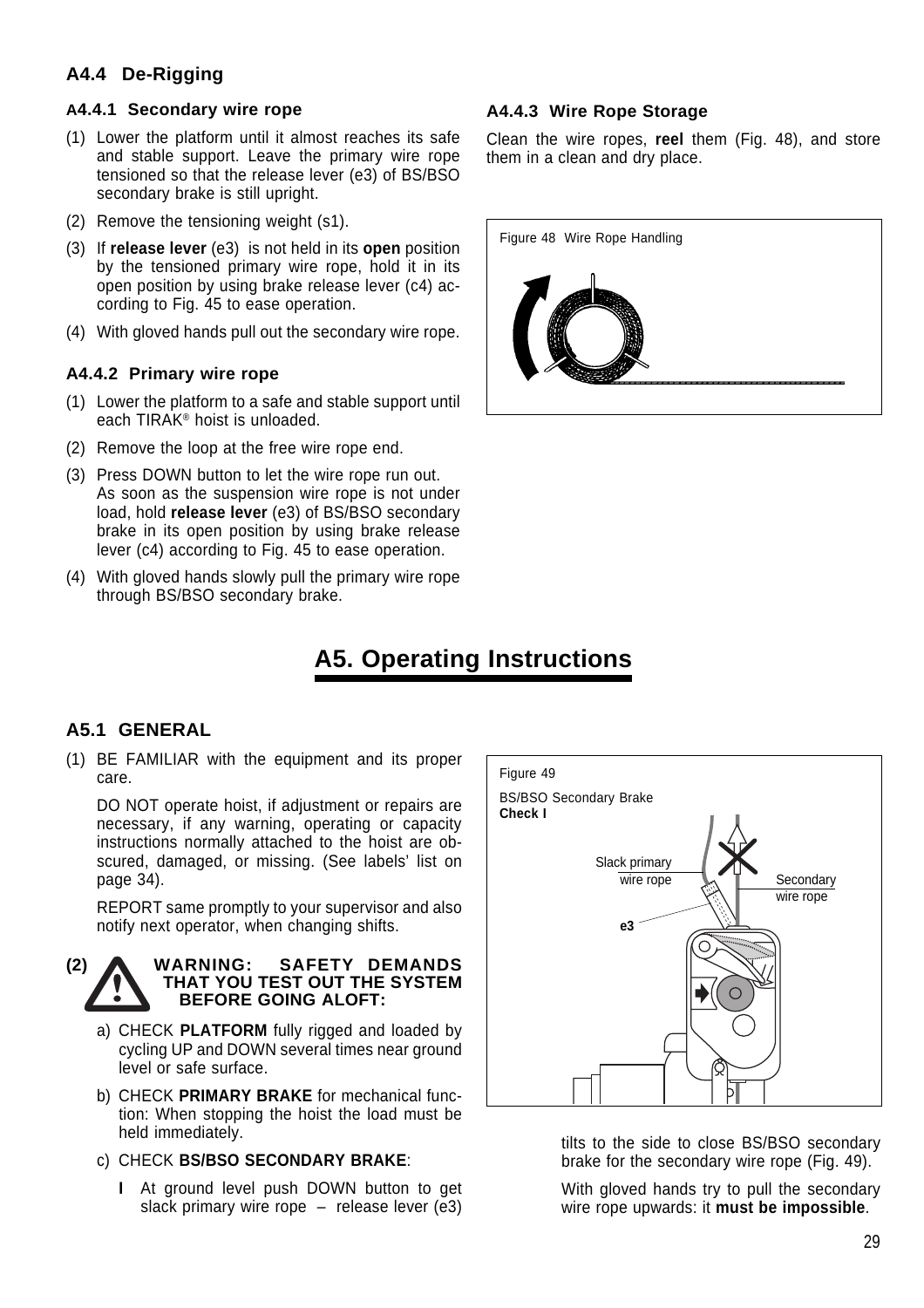- c) CHECK **BS/BSO SECONDARY BRAKE**: (continued)
	- **II** At ground level first close the BSO secondary brake by pushing EMERGENCY STOP button (e2). Then push Control lever in DOWN-position and make the wire rope form a loop between TIRAK® casing and BSO secondary brake (Fig. 50). Open BSO secondary brake by pulling down control lever (e1) until it locks in the open position.

Push release lever (e3) in its upright position and with gloved hands sharply pull primary wire rope in arrow direction (Fig.  $50$ ) – the BS/BSO secondary brake should close immediately (Fig. 51).

Reset BSO secondary brake by pushing down control lever (e1) until it locks in the open position.

**III** Lift platform 3 ft. (1 m) above ground or safe surface, and push EMERGENCY STOP button (e2) of the BS/BSO secondary brake (Fig. 51).

Lower the platform to check that the BS/BSO secondary brake holds the load. A loop should form as shown in Fig. 50, which means the BS/BSO is supporting the load.

Raise platform until the hoist supports the load. Reset (e1) to the open position.

**IV** During operation **regularly check** through the window (e4) that the centrifugal weights are rotating (Fig. 50).



**WARNING: IF DURING ONE OF THE CHECKS THE BS/BSO SECONDARY BRAKE MALFUNCTIONS, IT MUST BE REPLACED.**



- d) Check EMERGENCY STOP button and pushbutton control according to page 12.
- e) CONTINUOUSLY CHECK rigging, lines, clearances, and all other elements throughout the entire time on the job.

### **5.2 Normal operation** (see page 15)

# **A5.3 Emergency Descent**

In case of emergency you can descend with the platform without power proceeding as follows:

- (1) Take the brake release lever (A) from the carrying handle, and insert it through the motor fan cover hole into the brake release bow. Lift in arrow direction (Fig. 52). The hoist begins to lower at moderate speed, which is regulated by a mechanical centrifugal brake.
- (2) To **STOP** just release the lever.
- (3) **After use**: restore brake release lever (A) into its storage position.



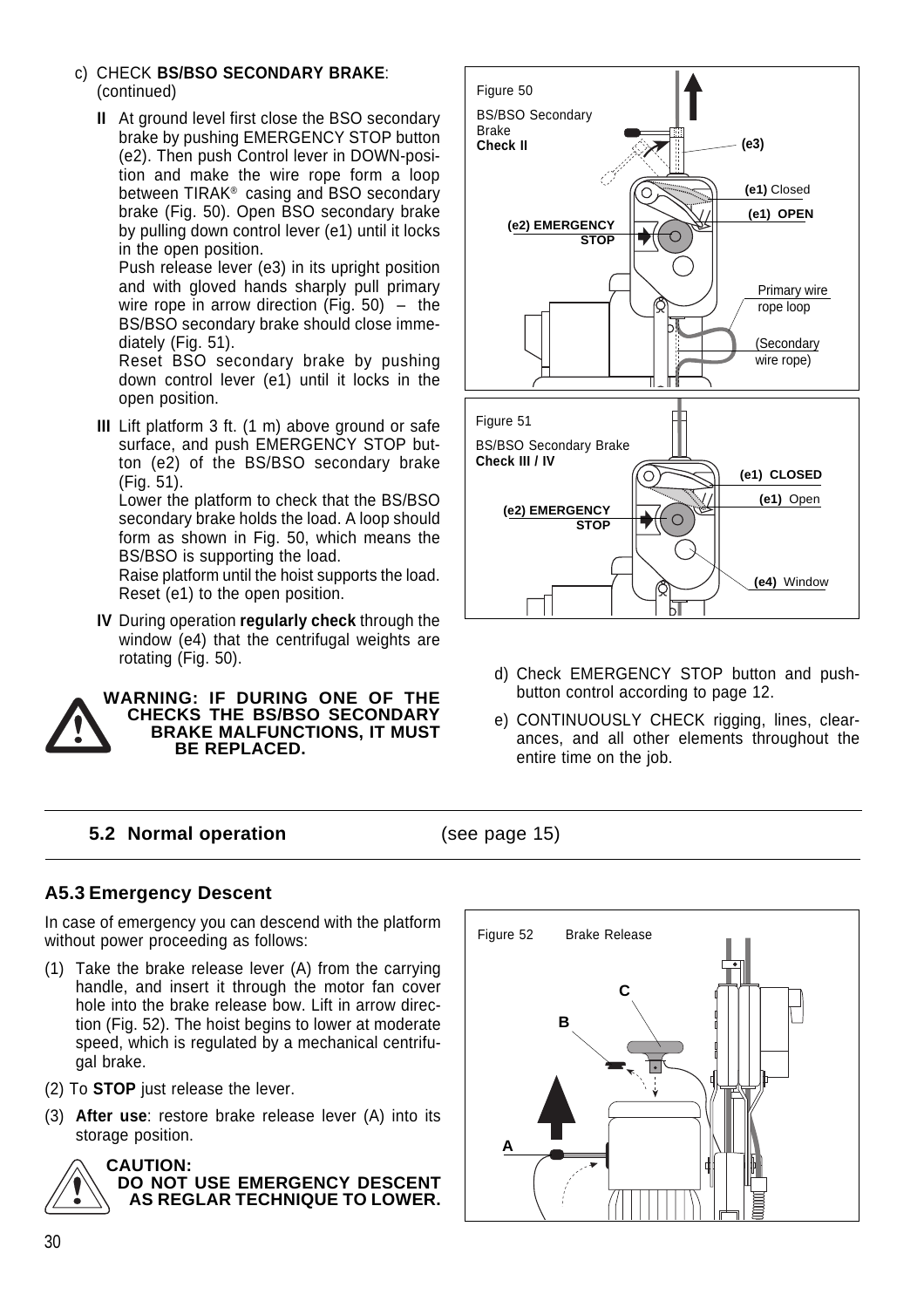If during emergency descent the BS/BSO secondary brake has been activated, it could be because:

**CASE (A)**: The **BSO overspeed device** has locked on the primary rope.

**CASE (B)**: The **BS slack wire rope device** has locked on the secondary wire rope.

(Platform hits obstruction during descent)

To unlock BS/BSO secondary brake proceed as follows:

– Remove rubber cap (B) from motor fan cover, take hand wheel (C) from its support on the TIRAK® casing, and place it on the motor shaft (Fig. 52).

- With the **brake opened** (see above) turn the hand wheel clockwise (T-series) resp. counter-clockwise (X-series) until the hoist supports the load.
- **CASE (A)**: Reset BSO overspeed device by pushing down control lever (e1) until it locks in the open position (Fig. 50).
- **CASE (B)**: The BS slack wire rope device is automatically opened by the transfer of the load to the primary wire rope.
- Restore hand wheel (C) into its storage position, and put back rubber cap (B) on the motor fan cover.
- Continue with manual descent.

# **A5.4 BS/BSO Secondary Brake Action**

### (1) **EMERGENCY STOP**

Push EMERGENCY STOP button of the BS/BSO Secondary brake, if  $-$  for whatever reason  $-$  you want to absolutely stop downward travel of the platform.

(2) To reset BS/BSO secondary brake:

Raise the platform until the hoist supports the load.

Push the control lever in the OPEN position. **DO NOT** force it open.

(3) If the BS/BSO secondary brake has **automatically closed on the primary wire rope**, i. e. control lever (e1) has returned to **CLOSED** position (Fig. 51):

### **CASE (A)**



**WARNING: STOP DOWNWARD TRAVEL! YOU MAY HAVE RUN OFF THE PRI-MARY WIRE ROPE CAUSING OVER-SPEED. WITH EXTREME CAUTION TRY TO GO UP. IF YOU CANNOT GO UP, A RESCUE IS REQUIRED.**

When the hoist supports the load, reset the BS/BSO secondary brake as described above.

### **CASE (B)**



**WARNING: STOP DOWNWARD TRAVEL! THE PRI-MARY WIRE ROPE HAS FAILED. RESCUE IS REQUIRED.**

(4) If the BS/BSO secondary brake has **automatically closed on the secondary wire rope**, i. e. **release lever** (e3) is **tilted** because of slack primary wire rope (Fig. 53):



**WARNING: STOP DOWNWARD TRAVEL! THE PLATFORM HAS HIT AN OB-STRUCTION PREVENTING DOWN-WARD MOVEMENT.**

**GO UP UNTIL THE HOIST SUPPORTS THE**<br>**LOAD** - the tensioned primary wire rope  $-$  the tensioned primary wire rope automatically re-opens the BS/BSO secondary brake for the secondary wire rope to move again freely through the device**.**

### **CLEAR THE OBSTRUCTION and descend.**



**CAUTION:** If the BS/BSO secondary brake repeatedly stops downward travel, contact the supplier for advice.



**WARNING: DURING USE OF THE HOIST NEVER DETACH BS/BSO SECONDARY BRAKE!**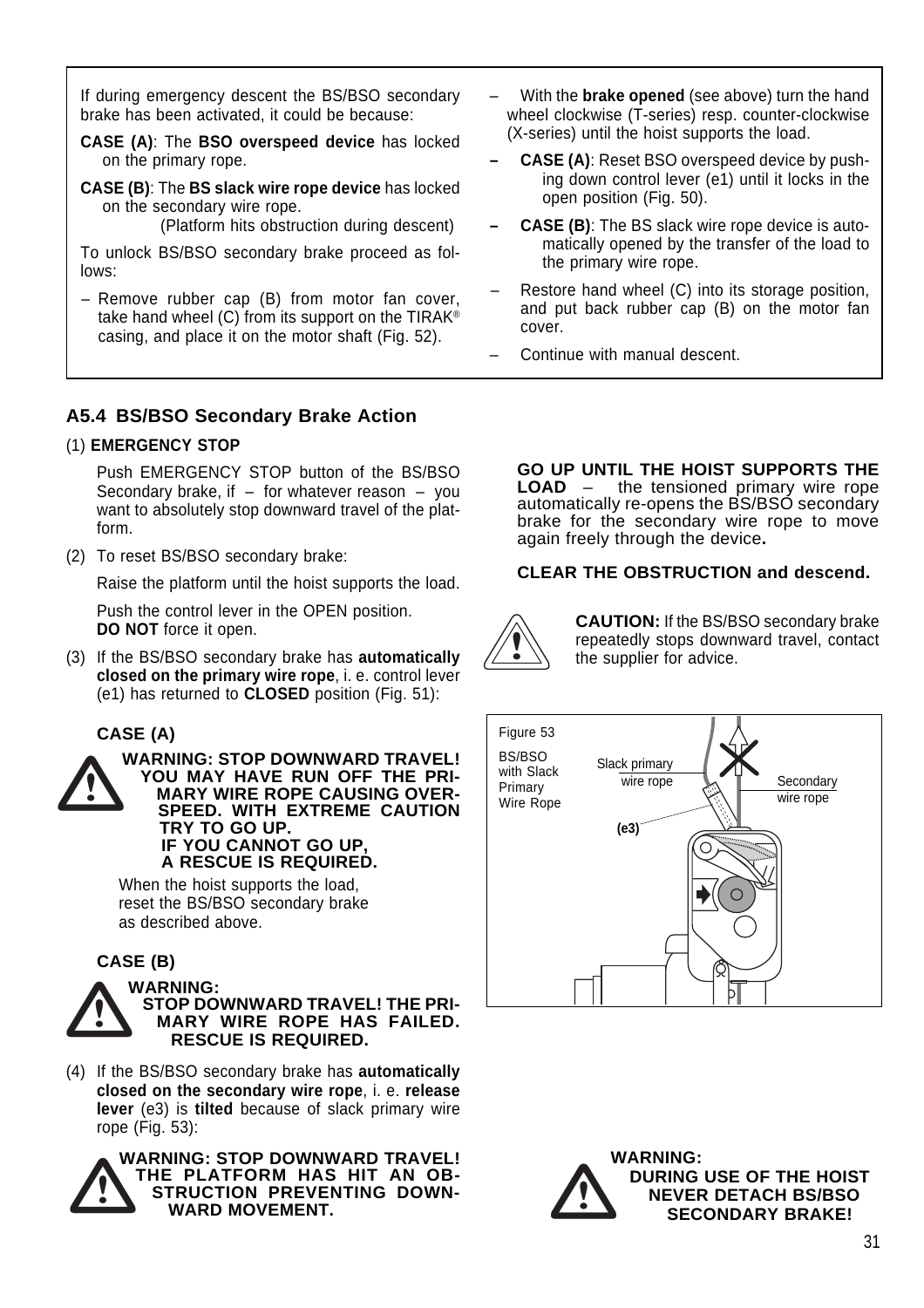# **A6. TROUBLE SHOOTING**

#### **WARNINGS!**



**Avoid injuries:**

**1. Checks and repair of the electric equipment must only be carried out by QUALIFIED ELECTRICIANS! Wiring diagrams are shown in the control**

**box of the motor.**

- **2. DO NOT OPEN ANY CONTROL BOX OR PEN-DANT CONTROL WITH POWER SUPPLY TO HOIST!**
- **3. Any other repair should only be carried out by the supplier (TRACTEL Group Company) or by a qualified person, and only original spare parts shall be used.**
- **6.1 Wire Rope Drive Mechanism Troubles**
- **6.2 Motor Troubles** (see pages 16 to 17)
- **6.3 Primary Brake Troubles**

### **A6.4 BS/BSO Secondary Brake Troubles**

|    | <b>Problem</b>                                                             | Cause                                                                                                                        |          | Remedy                   |                                                                                                                                                                                                                                                |  |
|----|----------------------------------------------------------------------------|------------------------------------------------------------------------------------------------------------------------------|----------|--------------------------|------------------------------------------------------------------------------------------------------------------------------------------------------------------------------------------------------------------------------------------------|--|
|    | Hoist goes up but not down                                                 | BS/BSO secondary brake is closed<br>a) Primary wire rope has run out<br>or has failed.<br>b) Platform has hit an obstruction | a)<br>b) |                          | <b>WARNING: STOP DOWNWARD TRAVEL!</b><br>Proceed according para. A5.4, (3), page 30.<br><b>WARNING: STOP DOWNWARD TRAVEL!</b><br>Go up until the hoist supports the load,<br>and clear the obstruction.<br>Details in para A5.4, (4), page 31. |  |
| 2. | BS/BSO secondary brake<br>automatically closes<br>without apparent reason. | a) Mechanical defect.<br>b) Oversized or damaged wire rope                                                                   |          | a) Contact the supplier. | b) Check wire rope and replace, if necessary.                                                                                                                                                                                                  |  |
|    | If you cannot find a trouble's cause, contact the supplier.                |                                                                                                                              |          |                          |                                                                                                                                                                                                                                                |  |

# **A7. INSPECTIONS and MAINTENANCE**



**NOTE: A maintenance program should start for each hoist immediately after it is entered into service.**

**This maintenance program should comply with recommendations in the applicable parts and Instruction Manual, and all pertinant Federal, State, Provincial and Local regulations.**



**Regular inspections should be followed for the life of the hoist and written inspection records kept as specified.**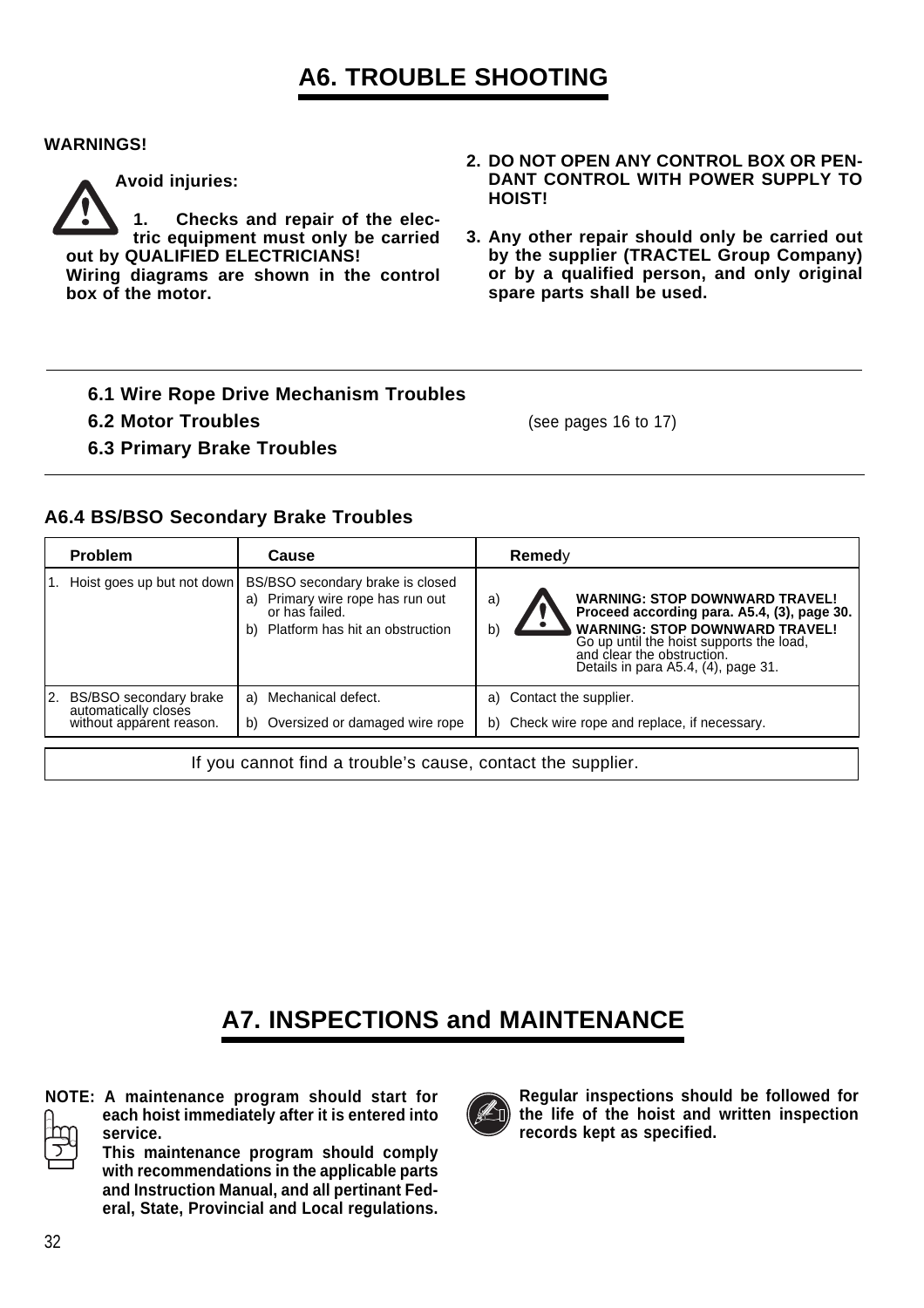# **A7.1 Inspections**

### **A7.1.1 DAILY INSPECTIONS**

EACH DAY **PRIOR TO USE** AND DURING OPERA-TION CHECK:

(1) **Primary brake function**:

"click" noise, when starting/stopping the hoist.

- (2) **BLOCSTOP BS/BSO secondary brake function**.
	- **I** At ground level or on a safe surface push DOWN button to get slack in the primary wire rope: release lever (e3) tilts to the side to close BS/BSO secondary brake on the secondary wire rope (Fig. 54).

With gloved hands try to pull the secondary wire rope upwards: it **must be impossible**.

**II** At ground level first close the BSO secondary brake by pushing emergency stop button (d2). Then push Control lever in DOWN-position and make the wire rope form a loop between TIRAK® casing and BSO secondary brake (Fig. 55). Open BSO secondary brake by pulling down control lever (d1) until it locks in the open position.

Push release lever (e3) in its upright position and with gloved hands sharply pull wire rope in arrow direction (Fig. 54) – the BS/BSO secondary brake should close immediately (Fig. 56). Reset BS/BSO secondary brake by pushing down control lever (e1) until it locks in the open position.

**III** Lift platform 3 ft. (1 m) above ground or safe surface, and push EMERGENCY STOP button (e2) of the BS/BSO secondary brake (Fig. 56).

Lower the platform to check that the BS/BSO secondary brake holds the load. A loop should form as shown in Fig. 55, which means the BS/BSO is supporting the load. Raise platform until the hoist supports the load. Reset (e1) to the open position.

- **IV** During operation regularly check through the window (e4) that the centrifugal weights are rotating (Fig. 56).
- (3) **Wire rope:** free of kinks, cuts, broken wires, birdcages, heat damage, contamination etc.
- (4) **Wire rope corrosion** due to acid or caustics. Replace wire rope if exposed to these contaminants.
- (5) **Wire rope lubrication:** The wire rope has to be clean and lightly lubricated.
- (6) **Rigging** Wire rope termination, connection to the suspension system. It must be aligned and secure.
- (7) Check for **parts damage**.



**WARNING: If there is any: STOP working, unless the damaged part(s) is (are) replaced.**



(8) **Safety harness(es), lifeline(s), fall arrester(s) and lanyard(s) must be used at all times** in accordance with the requirements of OSHA regulations and state, provincial or local codes.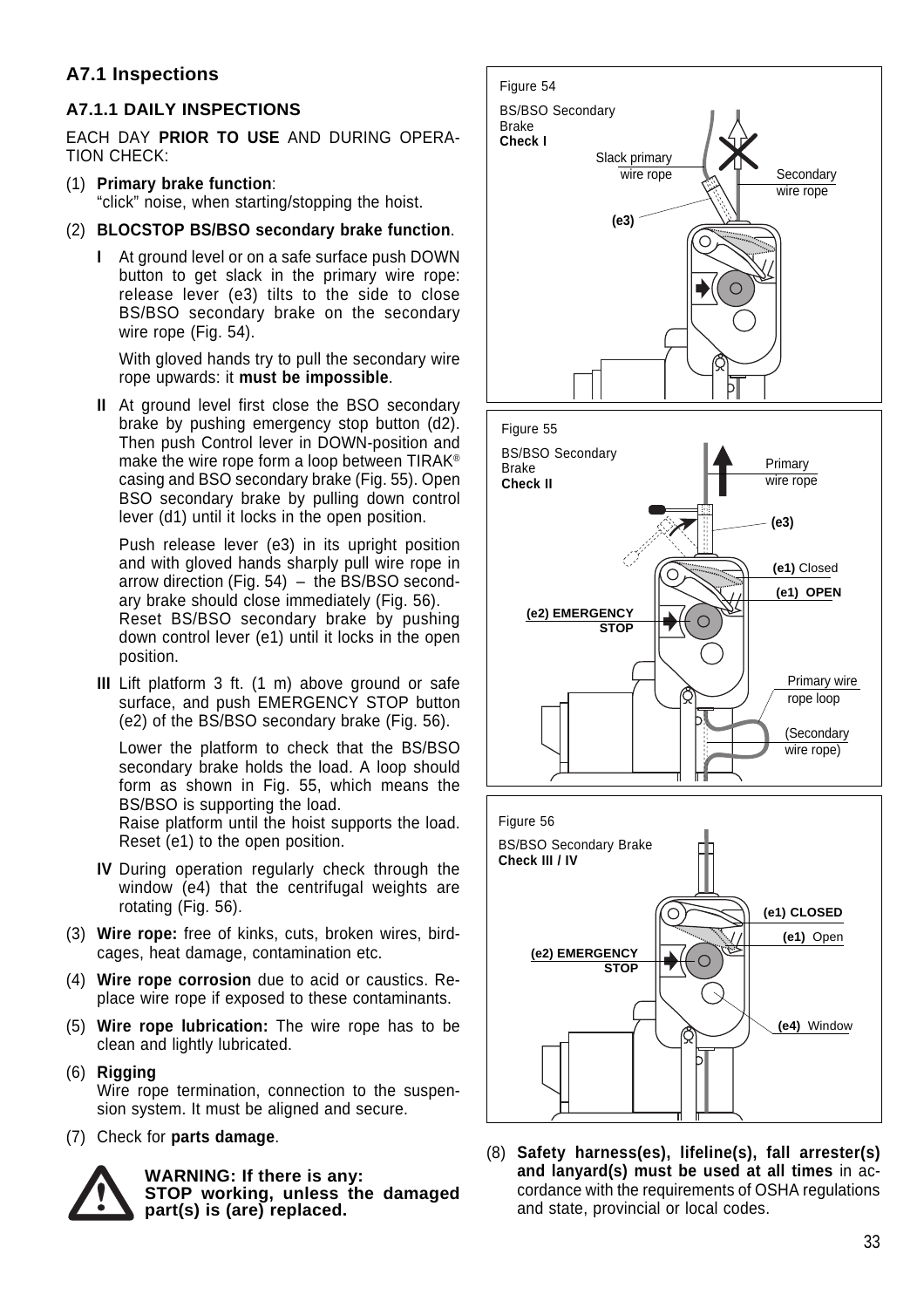### **7.1.2 MONTHLY INSPECTIONS**

#### **7.1.3 1/2-YEAR INSPECTION** (see page 19)

#### **A7.2 Maintenance**

#### **A7.2.1 TIRAK® Hoist**

- (1) Daily check the primary and BS/BSO secondary brake.
- (2) Daily check for visible part damage.
- (2) Keep wire rope clean and lightly lubricated to prevent abnormal wear of the wire rope driving mechanism.

#### **A7.2.2 Wire Ropes**

**(1) CAUTION:**



For details see pages 7 and 11.

This ensures the reliable function of the hoist.

- (2) To warrant maximum lifetime we recommend:
	- The wire rope must be unreeled and reeled in a straight line (Fig. 57).



- Keep wire ropes clean.
- Lubricate wire ropes regularly with a rag soaked with oil.
- Never let the wire ropes rub against sharp edges.
- Always see that the wire rope outlet is not obstructed.
- Let the free wire rope ends untwist to prevent wire rope from making loops.
- If the wire rope changes direction it should be guided by sheaves or rollers to avoid damage.

#### **A7.2.3 BLOCSTOP® BS/BSO Secondary Brake**

Besides the daily checks, keep all wire rope clean and lightly lubricated.

# **8. NAMEPLATES & LABELS**

#### **8.1 Nameplates**

- 1 TIRAK® nameplate
- 2 Motor nameplate
- 3 Primary brake nameplate
- 4 BLOCSTOP® Secondary brake nameplate

#### **8.2 Labels**

- 4a Advice label (additional secondary brake check)
- 5 Warning label (wire rope jam)
- 6 Advice label (secondary brake operation)
- 7 General Warning & Advice label
- 8 Emergency Descent label
- 9 Wire rope diameter label
- 10 UL classification label



**NOTE: If any nameplate or label is missing or obscured, contact the supplier for replacement nameplates/labels.**

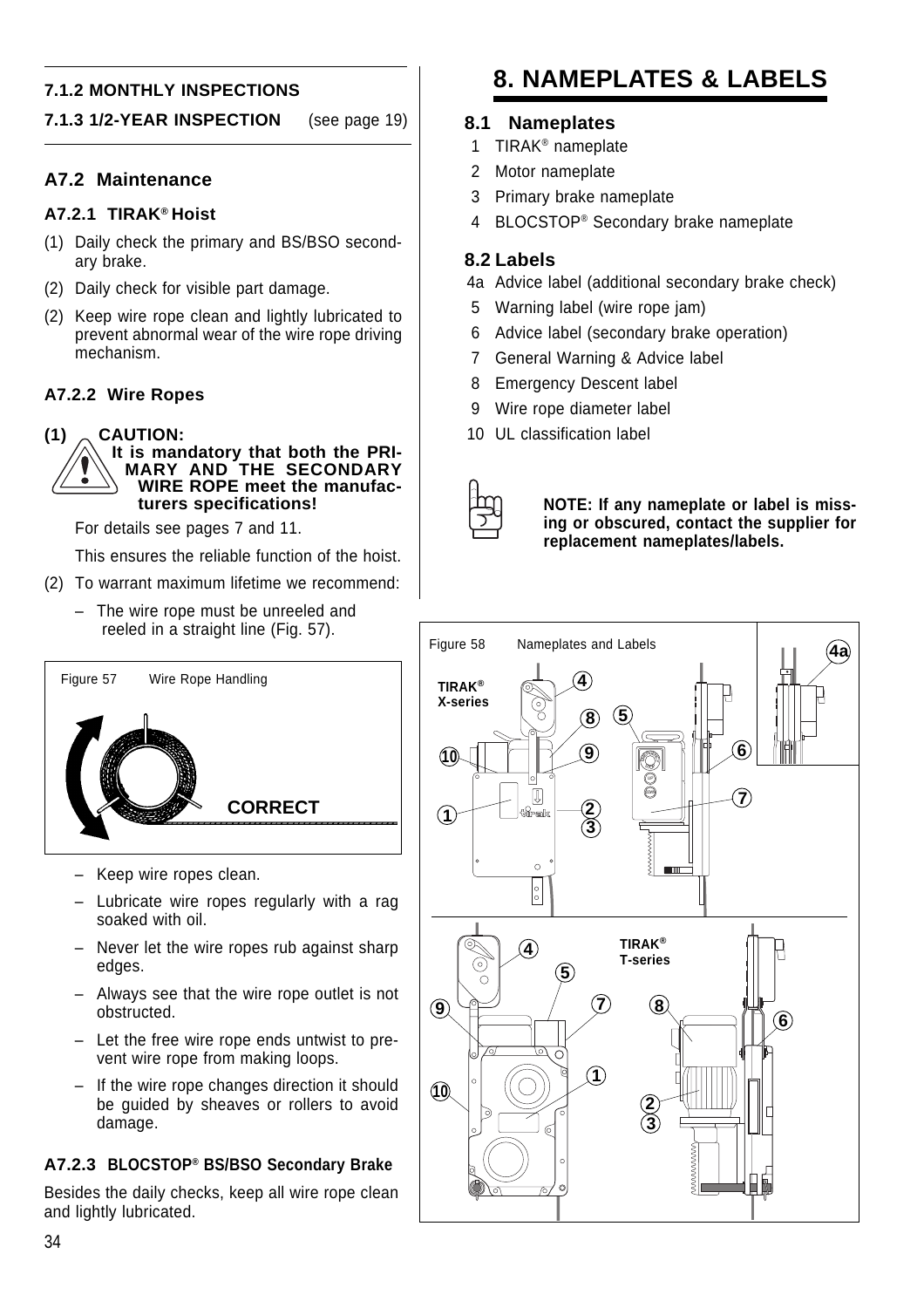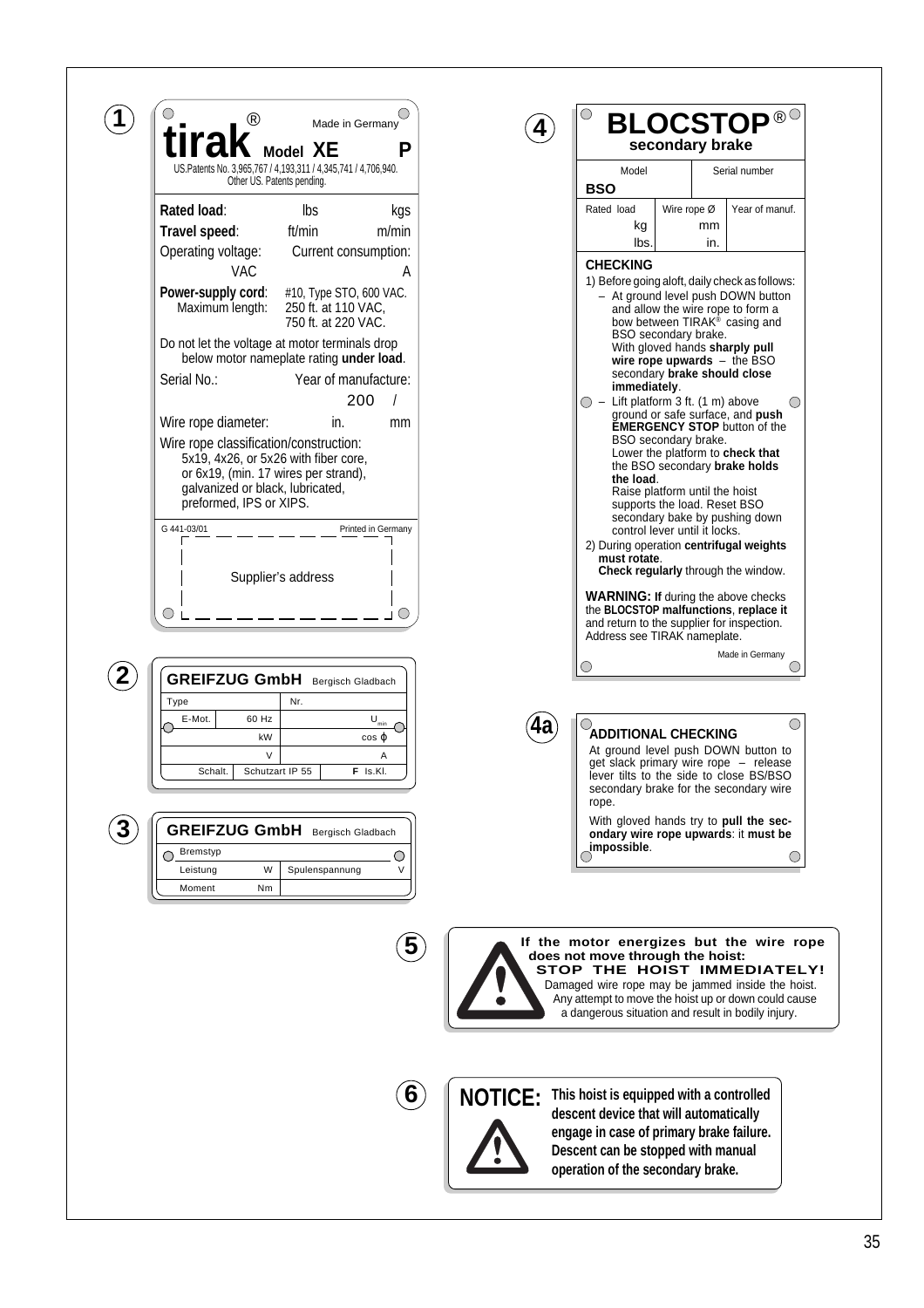**7**

# WARNING:

authorized. properly trained, and physically fit personnel shall operate this hoist in strict accordance with the instructions on the hoist and applicable codes! Copy of instructions must be kept with the hoist.



**Immediately STOP RUNNING THE HOIST, if wire rope does not move through.**

#### **EMERGENCY DESCENT:**

Take brake release lever out of TIRAK® handle, and insert in motor cover hole. Push lever upwards.

To STOP release lever.

**CAUTION:** The TIRAK® can only be used in conjunction with the **BLOCSTOP OVER-SPEED** device, which is an integral part of the equipment. Use of this equipment is unsafe and unlawful without proper fall protection equipment used in accordance with OSHA requirements.

#### **SET-UP INSTRUCTIONS:** An-

chor the hoist, and connect to electric supply. Red button must be out to start the motor. Start motor, and introduce wire rope, until it reeves itself automatically.

#### **Ensure free rope exit.**

**Use only specified wire rope** in good condition with short tapered end! **Daily check** for broken wires and kinks.

For spare parts or in case of inquiry please mention **Machine Type and Serial No.!**

G442-03/01 Printed in Germany





G 207-09/94

#### **Notablaß** Bremslüfterhebel im Handgriff **Emergency Descent** Brake release lever **8** Wire rope Notablaß (9) Wire rope Wire rope

in TIRAK handle









| On TIRAK <sup>®</sup>                          | On TIRAK <sup>®</sup>                  |
|------------------------------------------------|----------------------------------------|
| XE 300 P-series.<br><b>XE 500/700 P-series</b> | XF 720/721 P<br>XE 1020 P<br>TF 1020 P |

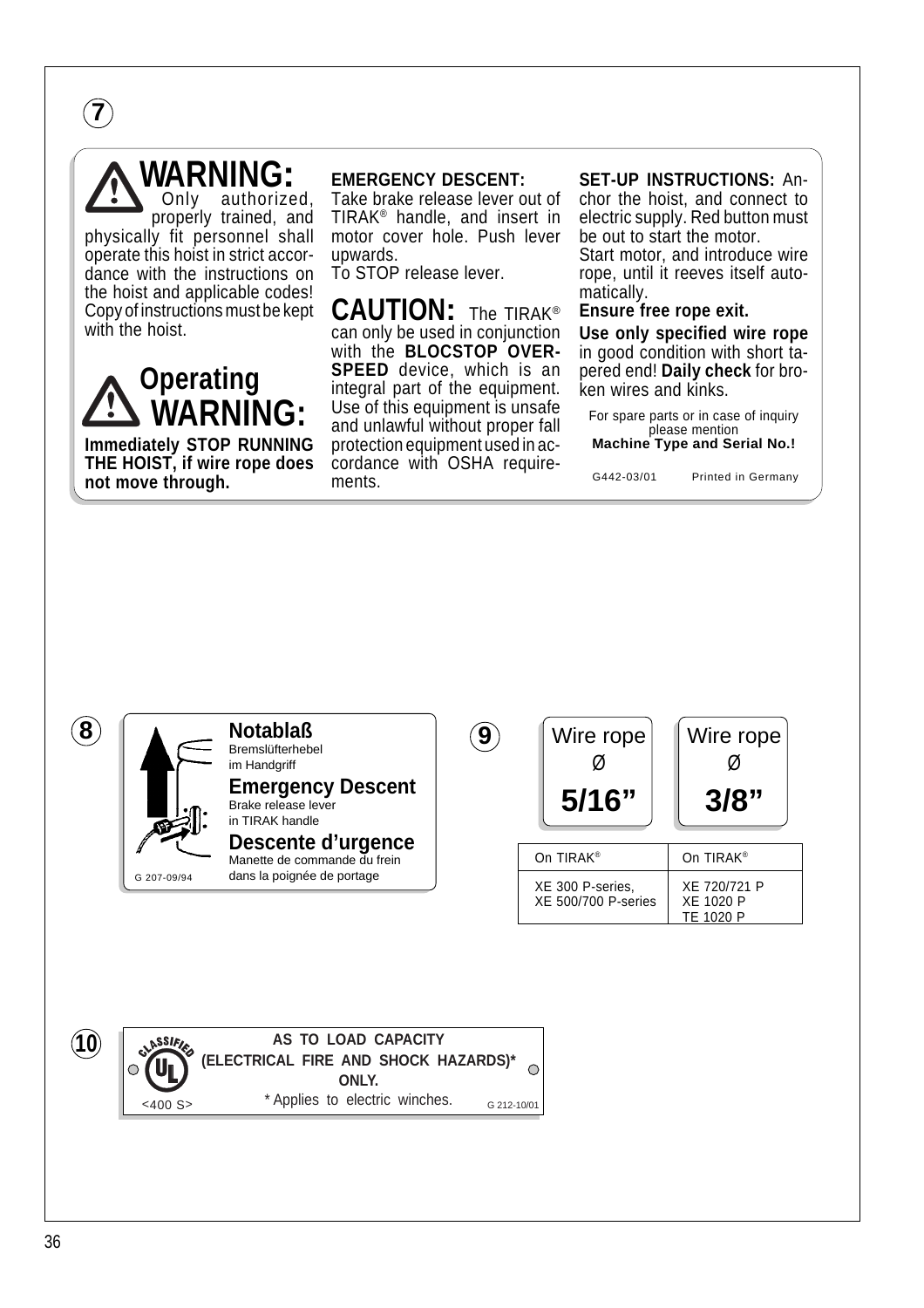# **9. WARRANTY INFORMATION**

- (1) TRACTEL INC. warrants its equipment to be free from defects in material and workmanship under normal use and service.
- (2) Our obligation under this warranty is limited to repairing or replacing, at our option, any part of the unit, which proves examination to our satisfaction to be defective in material or workmanship, if the item in question is returned through a TRACTEL INC. distributor, transportation prepaid, within one (1) year from the equipment is sold to the original purchaser<sup>1)</sup>. Return shipment must be prepaid.
- (3) Any parts proved to be defective upon our inspection will be repaired or replaced at no cost for the parts themselves.
- (4) The obligation under this warranty does not include labor or travelling costs, or consequential damages of any kind.
- (5) Any defect in this equipment must immediately be brought to attention of the distributor from

whom the unit was purchased. The distributor will make arrangements with the factory for repairs or replacement of parts within the terms of this warranty.

- (6) TRACTEL INC.'s obligation is limited to replacing parts and does not include replacing the complete unit. This warranty is void on any unit that has been modified or tampered with, repaired by persons other than a factory representative or an authorized TRACTEL INC. distributor, repaired with other than TRACTEL INC. standard parts, or damaged by reasons of accident, alteration, misuse, or abuse.
- (7) This warranty is in lieu of all other warranties, expressed or implied. We do not authorize any person or representative to make other guarantee or to assume for us any liability in connection with the sale of our appliances other than those contained herein. Any agreement outside of or contradictory to the foregoing shall be void and of no effect.

1) "Original purchaser" definition: for rental machines: Dealer, for resale machines: First user.

# **10. ADDITIONAL SOURCES AND TRAINING**

The Scaffold Industry Association Inc. offers a certificated training course for suspended scaffold users.

Information may be obtained from

**Scaffold Industry Association Inc. 20335 Ventura Blvd. Suite 310 Woodlands Hills, California 91364**

> Telephone: (818) 610-03 20 Fax: (818) 610-03 23 www.scaffold.org e-mail: sia@scaffold.org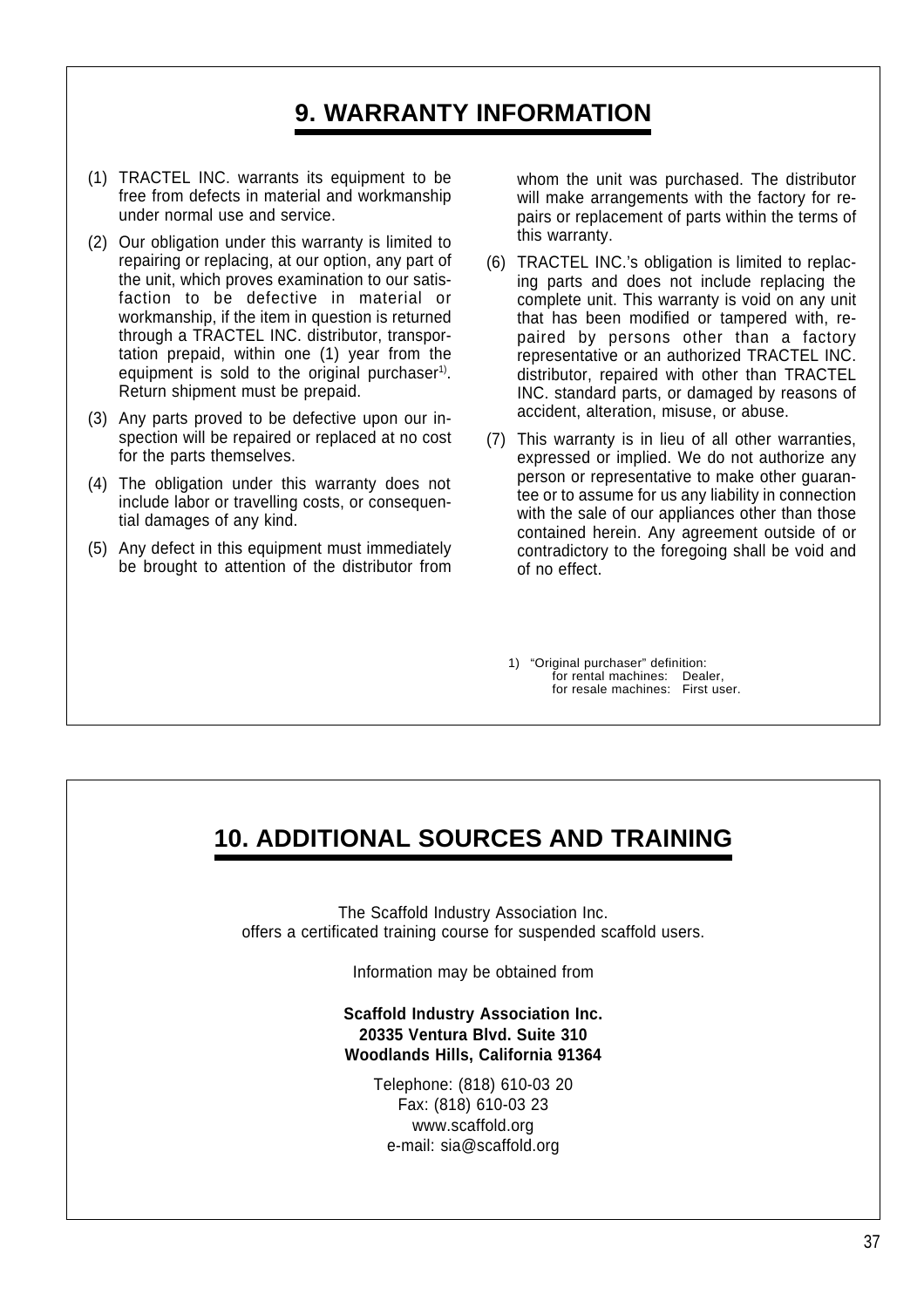### **GIVE TO SCAFFOLD ERECTOR & USER OR POST ON JOB**

### CODE OF SAFE PRACTICES FOR **SUSPENDED POWERED SCAFFOLDS**

 It shall be the responsibility of all employers and users to read and comply with the following common sense guidelines, which are designed to promote safety in the erection and use of suspended powered scaffolds. These guidelines do not purport to be all-inclusive nor to supplant or replace other additional safety and precautionary measures to cover usual or unusual conditions.

 If these guidelines conflict in any way with any state, local or federal statute or governmental regulation, said statute or regulation shall supersede these guidelines. It is the responsibility of each user to comply with these guidelines.

#### **I. GENERAL GUIDELINES**

- A. POST THESE SAFETY GUIDELINES in a conspicuous place and be sure that all persons who erect, use, locate, or dismantle suspended scaffold systems are fully aware of them.
- B. FOLLOW ALL EQUIPMENT MANUFACTURERS' RECOMMENDATIONS as well as all state, local and federal codes, ordinances and regulations relating to suspended powered scaffolding.
- C. SURVEY THE JOBSITE.

A survey shall be made of the jobsite for hazards such as exposed electrical wires, obstructions that could overload or tip the suspended powered scaffold when it is raised or lowered, unguarded roof edges or openings, inadequate or missing tiebacks.

Those conditions should be corrected before installing or using suspended powered scaffold systems.

- D. INSPECT ALL EQUIPMENT BEFORE EACH USE. Never use any equipment that is damaged or defective in any way. Tag damaged or defective equipment and remove it from the jobsite.
- E. ERECT AND DISMANTLE SUSPENDED POWERED SCAFFOLD EQUIPMENT in accordance with design and/ or manufacturer's recommendations.
- F. DO NOT ERECT, DISMANTLE, OR ALTER SUSPENDED POWERED SCAFFOLD SYSTEMS unless under the supervision of a competent person.
- G. DO NOT ABUSE OR MISUSE SUSPENDED POWERED SCAFFOLD EQUIPMENT.

Never overload platforms or hoists.

- H. ERECTED SUSPENDED POWERED SCAFFOLDS SHOULD BE CONTINUOUSLY INSPECTED by the user to ensure that they are maintained in a safe condition. Report any unsafe condition to your supervisor.
- I. NEVER TAKE CHANCES! IF IN DOUBT REGARDING THE SAFETY OR USE OF SUSPENDED SCAFFOLDS, CONSULT YOUR SCAFFOLD SUPPLIER.
- J. NEVER USE SUSPENDED SCAFFOLDS EQUIPMENT FOR PURPOSES OR IN WAYS FOR WHICH IT WAS NOT INTENDED.
- K. CARE SHOULD BE TAKEN WHEN OPERATING AND STORING EQUIPMENT DURING WINDY CONDITIONS.
- L. SUSPENDED POWERED SCAFFOLD SYSTEMS should be installed and used in accordance with the manufacturer's recommended procedures. Do not alter components in the field.
- M. SUSPENDED POWERED PLATFORMS MUST NEVER BE OPERATED NEAR LIVE POWER LINES, unless proper precautions are taken. Consult the power service company for advice.
- N. ALWAYS ATTACH FALL ARREST EQUIPMENT when working on suspended powered scaffolds.
- O. DO NOT WORK ON OR INSTALL SUSPENDED POWERED SCAFFOLDS if your physical condition is such that you feel dizzy, or unsteady in any way.
- P. DO NOT WORK ON SUSPENDED POWERED SCAF-FOLDS when under influence of alcohol or illegal drugs.
- **II. GUIDELINES FOR ERECTION AND USE OF SUS-PENDED SCAFFOLD SYSTEMS.**

#### **A. RIGGING:**

- 1. WEAR FALL PREVENTION EQUIPMENT when rigging on exposed roofs or floors.
- 2. ROOF HOOKS, PARAPET CLAMPS, OUTRIGGER BEAMS, OR OTHER SUPPORTING DEVICES must be capable of supporting the hoist machine rated load with a factor of safety of 4.
- 3. VERIFY THAT THE BUILDING OR STRUCTURE WILL SUPPORT the suspended loads with a factor of safety  $of 4$
- 4. ALL OVERHEAD RIGGING must be secured from movement in any direction.
- 5. COUNTERWEIGHTS USED WITH OUTRIGGER BEAMS must be of a non-flowable material and must be secured to the beam to prevent accidental displacement.
- 6. OUTRIGGER BEAMS THAT DO NOT USE COUNTER-WEIGHTS must be installed and secured on the roof structure with devices specifically designed for that purpose. Direct connections shall be evaluated by a competent person.
- 7. TIE BACK ALL TRANSPORTABLE RIGGING DEVICES. Tiebacks shall be equivalent in strength to suspension ropes.
- 8. INSTALL TIEBACKS AT RIGHT ANGLES TO THE FACE OF THE BUILDING and secure, without slack, to a structurally sound portion of the structure, capable of supporting the hoisting machine rated load with a safety factor of 4.

IN THE EVENT TIEBACKS CANNOT BE INSTALLED AT RIGHT ANGLES, two tiebacks at opposing angles must be used to prevent movement.

9. RIG AND USE HOISTING MACHINES DIRECTLY UNDER THEIR SUSPENSION POINTS.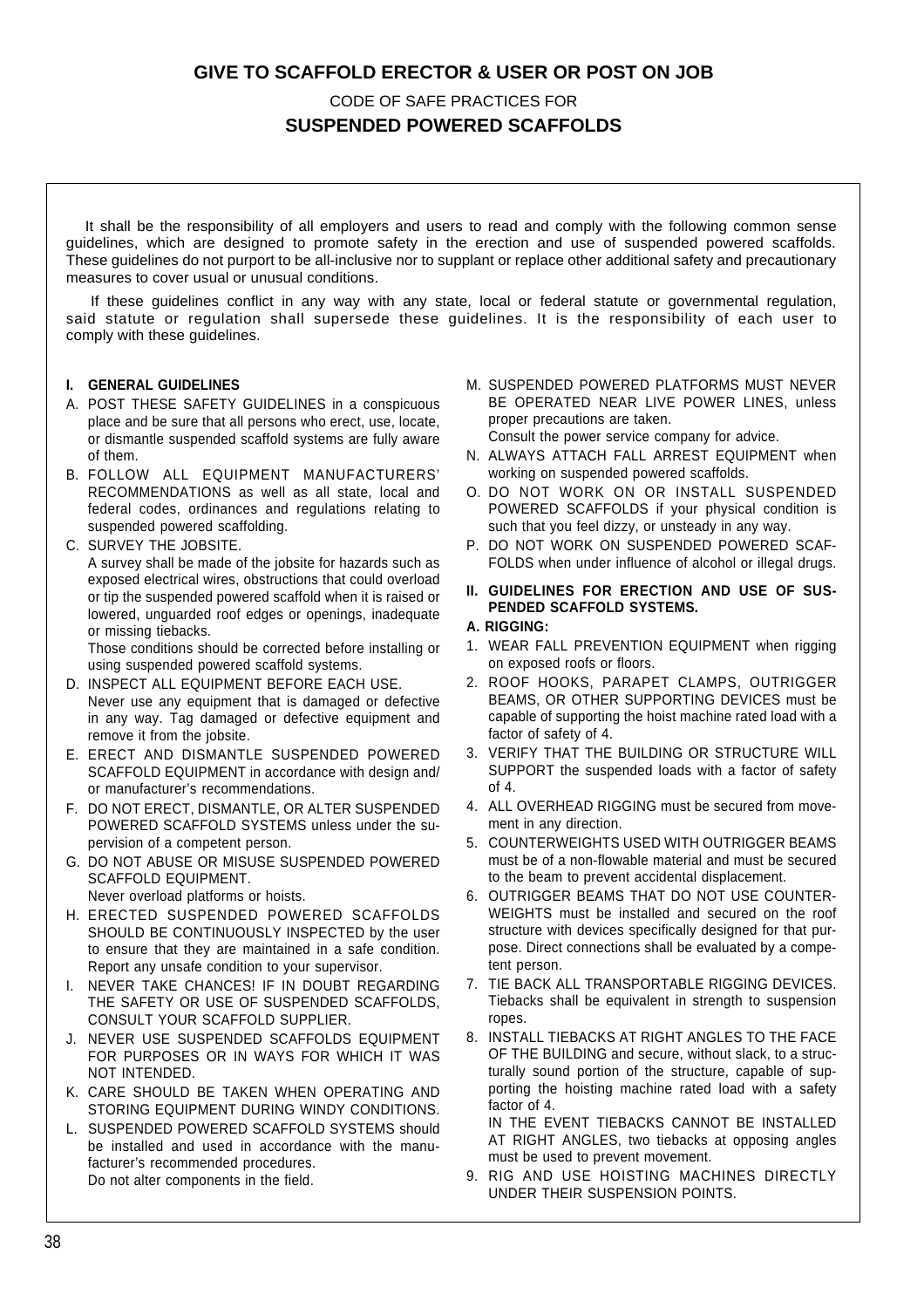#### **B. WIRE ROPE AND HARDWARE:**

- 1. USE ONLY WIRE ROPE AND ATTACHMENTS as specified by the hoisting machine manufacturer.
- 2. ASSURE THAT WIRE ROPE IS LONG ENOUGH to reach to the lowest possible landing.
- 3. CLEAN AND LUBRICATE WIRE ROPE in accordance with the wire rope manufacturer's instructions.
- 4. HANDLE WIRE ROPE WITH CARE.
- 5. COIL AND UNCOIL WIRE ROPE in accordance with the wire rope manufacturer's instructions in order to avoid kinks or damage.
- 6. TIGHTEN WIRE ROPE CLAMPS in accordance with the clamp manufacturer's instructions.
- 7. DO NOT USE WIRE ROPE THAT IS KINKED, BIRD-CAGED, CORRODED, UNDERSIZED, OR DAMAGED IN ANY WAY. Do not expose wire rope fire, undue heat, corrosive atmospheres, electricity, chemicals, or damage by tool handling.
- 8. USE THIMBLES AND SHACKLES AT ALL WIRE ROPE SUSPENSION TERMINATIONS.
- 9. USE J-TYPE CLAMPS OR SWEDGE FITTINGS. Do not use U-bolts.

Retighten J-Clamps under load and retighten daily.

10. WIRE ROPES USED WITH TRACTION HOISTS MUST HAVE PREPARED ENDS. Follow manufacturer's recommendations.

#### **C. POWER SUPPLY:**

- 1. GROUND ALL ELECTRICAL POWER SOURCES AND POWER CORD CONNECTIONS and protect them with circuit breakers.
- 2. USE POWER CORDS OF THE PROPER WIRE SIZE THAT ARE LONG ENOUGH for the job.
- 3. POWER CORD CONNECTIONS MUST BE RESTRAINED to prevent their separation.
- 4. USE STRAIN RELIEF DEVICES TO ATTACH POWER CORDS TO THE SUSPENDED SCAFFOLD to prevent them from falling.
- 5. PROTECT POWER CORDS AT SHARP EDGES.
- 6. USE GFI WITH POWER TOOLS.

#### **D. FALL ARREST EQUIPMENT:**

- 1. EACH PERSON ON A SUSPENDED POWERED SCAFFOLD must be attached to a separate fall arrest system unless the installation was specifically designed not to require one.
- 2. EACH LIFELINE MUST BE FASTENED to a separate anchorage capable of holding a minimum of 5000 pounds.
- 3. DO NOT WRAP LIFELINES AROUND STRUCTURAL MEMBERS unless lifelines are protected and a suitable anchorage connection is used.
- 4. PROTECT LIFELINES AT SHARP CORNERS to prevent chafing.
- 5. RIG FALL ARREST SYSTEMS to prevent free fall in excess of six feet.
- 6. SUSPEND LIFELINES FREELY without contact with structural members or building facade.
- 7. USE LIFELINES OF SIZE AND CONSTRUCTION that are compatible with the rope grab used.
- 8. ASSURE A PROPERLY ATTACHED ROPE GRAB IS INSTALLED ON EACH LIFELINE. Install in accordance with the manufacturer's recommendations.
- 9. KEEP FALL ARREST DEVICE POSITIONED ABOVE YOUR HEAD LEVEL.
- 10. USE ONLY FULL BODY HARNESSES of the proper size and that are tightly fastened.
- 11. ASSURE FULL BODY HARNESS HAS LANYARD **attachment** with D-ring at the center of your back.
- 12. CONSULT FALL PROTECTION SUPPLIER FOR INSPECTION PROCEDURE. INSPECT FALL PROTEC-TION ANCHORAGE EQUIPMENT BEFORE EACH USE.
- 13. WHEN A SECONDARY WIRE ROPE SYSTEM IS USED, a horizontal lifeline secured to two or more structural members of the scaffold may be used in lieu of vertical lifelines.

#### **E. DURING USE:**

- 1. USE ALL EQUIPMENT AND ALL DEVICES in accordance with the manufacturer's instructions.
- 2. DO NOT OVERLOAD, MODIFY, OR SUBSTlTUTE EQUIPMENT.
- 3. BEFORE COMMENCING WORK OPERATIONS preload wire rope and equipment with the maximum working load. then retighten wire rope rigging clamps and check rigging to manufacturer's recommendations.
- 4. INSPECT ALL RIGGING EQUIPMENT AND SUSPEND-ED POWERED SCAFFOLDS SYSTEMS DAILY.
- 5. INSPECT WIRE ROPE DURING EACH ASCENT OR DESCENT FOR DAMAGE.
- 6. USE CARE TO PREVENT DAMAGE TO EQUIPMENT by corrosive or other damaging substances.
- 7. CLEAN AND SERVICE EQUIPMENT REGULARLY.
- 8. ALWAYS MAINTAIN AT LEAST FOUR (4) WRAPS OF WIRE ROPE ON DRUM TYPE HOISTS.
- 9. DO NOT JOIN PLATFORMS unless the installation was designed for that purpose.
- 10. ONLY MOVE SUSPENDED SCAFFOLDS HORIZONTAL-LY WHEN NOT OCCUPIED.
- 11. WHEN RIGGING FOR ANOTHER DROP assure sufficient wire rope is available before moving the suspended scaffold system horizontally.
- 12. WHEN WELDING FROM SUSPENDED POWERED SCAF-FOLDS:
	- a. Assure platform is grounded to structure.
	- b. Insulate wire rope above and below the platform.
	- c. Insulate wire rope at suspension point and assure wire rope does not contact structure along its entire length.
	- d. Prevent the bitter end from touching the ground.

These safety guidelines set forth some common sense procedures for safely erecting, dismantling and using suspended powered scaffolding equipment. However, equipment and scaffolding systems differ, and accordingly, reference must always be made to the instructions and procedures of the supplier and/or manufacturer of the equipment.

Since field conditions vary, and are beyond the control of the Scaffolding, Shoring and Forming Institute and Scaffold Industry Association, safe and proper use of scaffolding is the sole responsibility of the user.